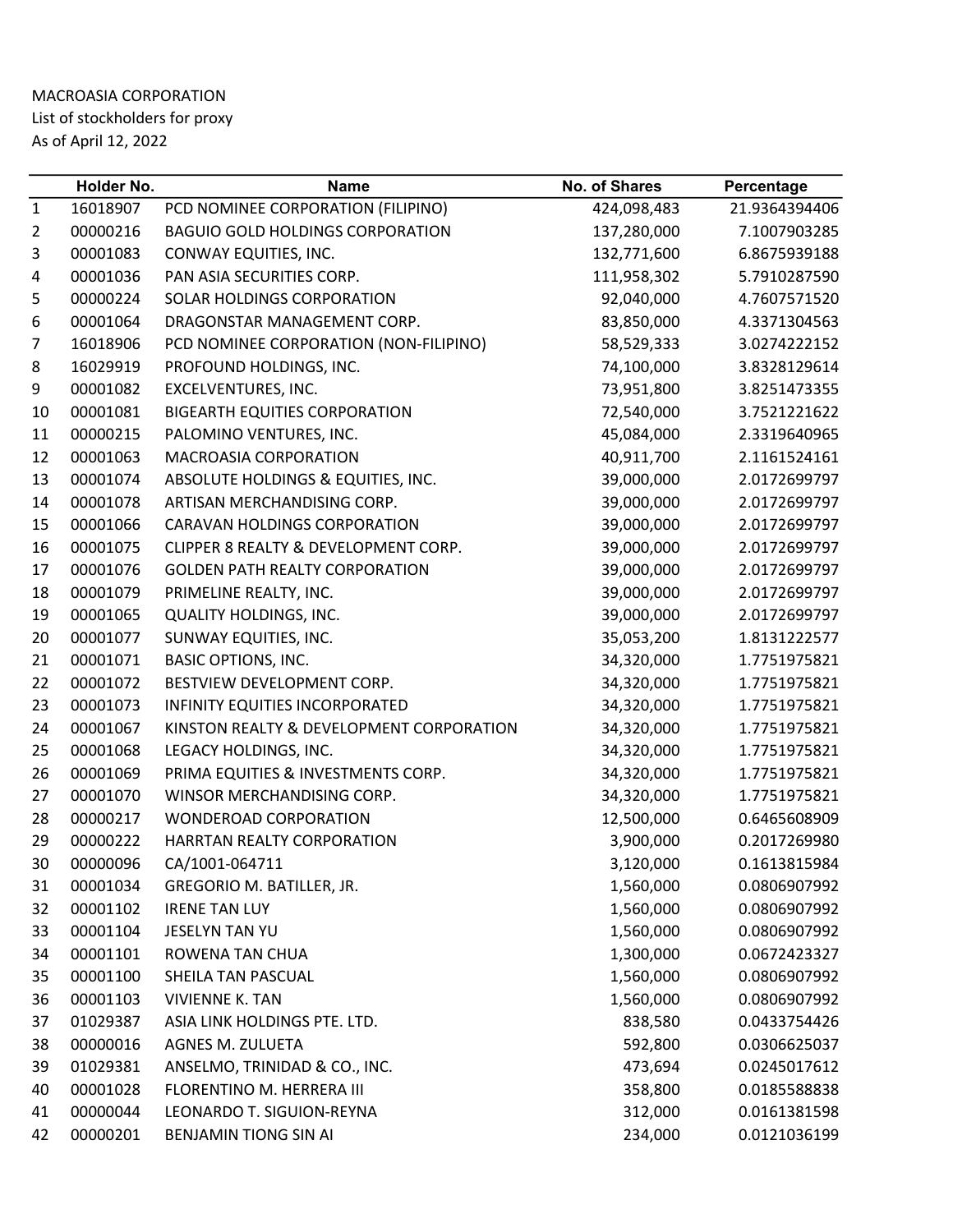| 43 | 00000037 | <b>EMILIO C. YU</b>                     | 234,000 | 0.0121036199 |
|----|----------|-----------------------------------------|---------|--------------|
| 44 | 00000129 | <b>ANTONIO B. CHENG</b>                 | 195,000 | 0.0100863499 |
| 45 | 02013026 | JAIME J. BAUTISTA                       | 195,000 | 0.0100863499 |
| 46 | 03029360 | JOSEPH T. CHUA                          | 195,000 | 0.0100863499 |
| 47 | 20014304 | LUCIO K. TAN, JR.                       | 195,000 | 0.0100863499 |
| 48 | 20014296 | MARIANO C. TANENGLIAN                   | 195,000 | 0.0100863499 |
| 49 | 00000153 | MOTORTRADE NATIONWIDE CORPORATION       | 195,000 | 0.0100863499 |
| 50 | 26000971 | LOZANO A. TAN                           | 179,400 | 0.0092794419 |
| 51 | 15006496 | DIONISIO ONG                            | 174,096 | 0.0090050932 |
| 52 | 04011433 | <b>CARLOS DYHONGPO</b>                  | 162,240 | 0.0083918431 |
| 53 | 00001059 | <b>BEN C. TIU</b>                       | 156,000 | 0.0080690799 |
| 54 | 00001061 | <b>CARMEN K. TAN</b>                    | 156,000 | 0.0080690799 |
| 55 | 00001031 | ENRIQUE M. ABOITIZ, JR.                 | 156,000 | 0.0080690799 |
| 56 | 06016410 | <b>HECTOR FLORENTO</b>                  | 156,000 | 0.0080690799 |
| 57 | 00000148 | JOSEPH LIM A/C ILIMJS01                 | 156,000 | 0.0080690799 |
| 58 | 00001088 | LUCIO C. TAN                            | 156,000 | 0.0080690799 |
| 59 | 00001108 | LUCIO CHEN TAN III                      | 156,000 | 0.0080690799 |
| 60 | 00001087 | <b>MARIXI R. PRIETO</b>                 | 156,000 | 0.0080690799 |
| 61 | 00001089 | MICHAEL G. TAN                          | 156,000 | 0.0080690799 |
| 62 | 00001093 | SAMUEL CANG UY                          | 156,000 | 0.0080690799 |
| 63 | 19026065 | <b>GEORGE SYCIP</b>                     | 150,000 | 0.0077587307 |
| 64 | 00001107 | <b>KYLE ELLIS CHEN TAN</b>              | 124,800 | 0.0064552639 |
| 65 | 00001109 | <b>EDUARDO TAN LUY</b>                  | 120,000 | 0.0062069846 |
| 66 | 00000076 | ANNIE CHU CHUA                          | 109,200 | 0.0056483559 |
| 67 | 10004837 | JOSEPH CHUA & CO., INC.                 | 108,357 | 0.0056047519 |
| 68 | 00000123 | <b>BONIFACIO YAO</b>                    | 93,600  | 0.0048414480 |
| 69 | 00000079 | ANGEL DY                                | 78,000  | 0.0040345400 |
| 70 | 00000213 | ANTONIO S. DY (VSK-38)                  | 76,440  | 0.0039538492 |
| 71 | 00000068 | LO LAN YING                             | 73,320  | 0.0037924676 |
| 72 | 15006503 | ONG SECURITIES CORPORATION              | 54,108  | 0.0027987293 |
| 73 | 20014234 | <b>GEORGE D. TAN</b>                    | 53,976  | 0.0027919017 |
| 74 | 09005658 | IMPERIAL, DE GUZMAN, ABALOS & CO., INC. | 49,998  | 0.0025861401 |
| 75 | 09005662 | I. ACKERMAN & CO., INC.                 | 47,080  | 0.0024352069 |
| 76 | 26000965 | TEE LING KIAT &/OR LEE LIN HO           | 39,390  | 0.0020374427 |
| 77 | 00000144 | MA. THERESA T. DEFENSOR A/C IDEFMA01    | 39,000  | 0.0020172700 |
| 78 | 05004812 | E. SANTAMARIA & CO., INC.               | 38,906  | 0.0020124078 |
| 79 | 05004815 | <b>EBC SECURITIES CORPORATION</b>       | 37,050  | 0.0019164065 |
| 80 | 07015615 | G.D. TAN & CO., INC.                    | 35,232  | 0.0018223707 |
| 81 | 18014969 | R. COYIUTO SECURITIES, INC.             | 35,175  | 0.0018194223 |
| 82 | 26000950 | <b>ZENAID YAP GO</b>                    | 35,100  | 0.0018155430 |
| 83 | 13017308 | MARIANO YU & CO., INC.                  | 33,360  | 0.0017255417 |
| 84 | 02013022 | BA SECURITIES, INC.                     | 31,200  | 0.0016138160 |
| 85 | 08012218 | LILY S. HO                              | 31,200  | 0.0016138160 |
| 86 | 19026055 | SECURITIES SPECIALIST, INC.             | 30,763  | 0.0015912122 |
| 87 | 03029265 | <b>NENITA CHING</b>                     | 28,080  | 0.0014524344 |
| 88 | 23001748 | WEE AH KEE                              | 27,150  | 0.0014043303 |
| 89 | 01029379 | ANSALDO, GODINEZ & CO., INC.            | 25,864  | 0.0013378121 |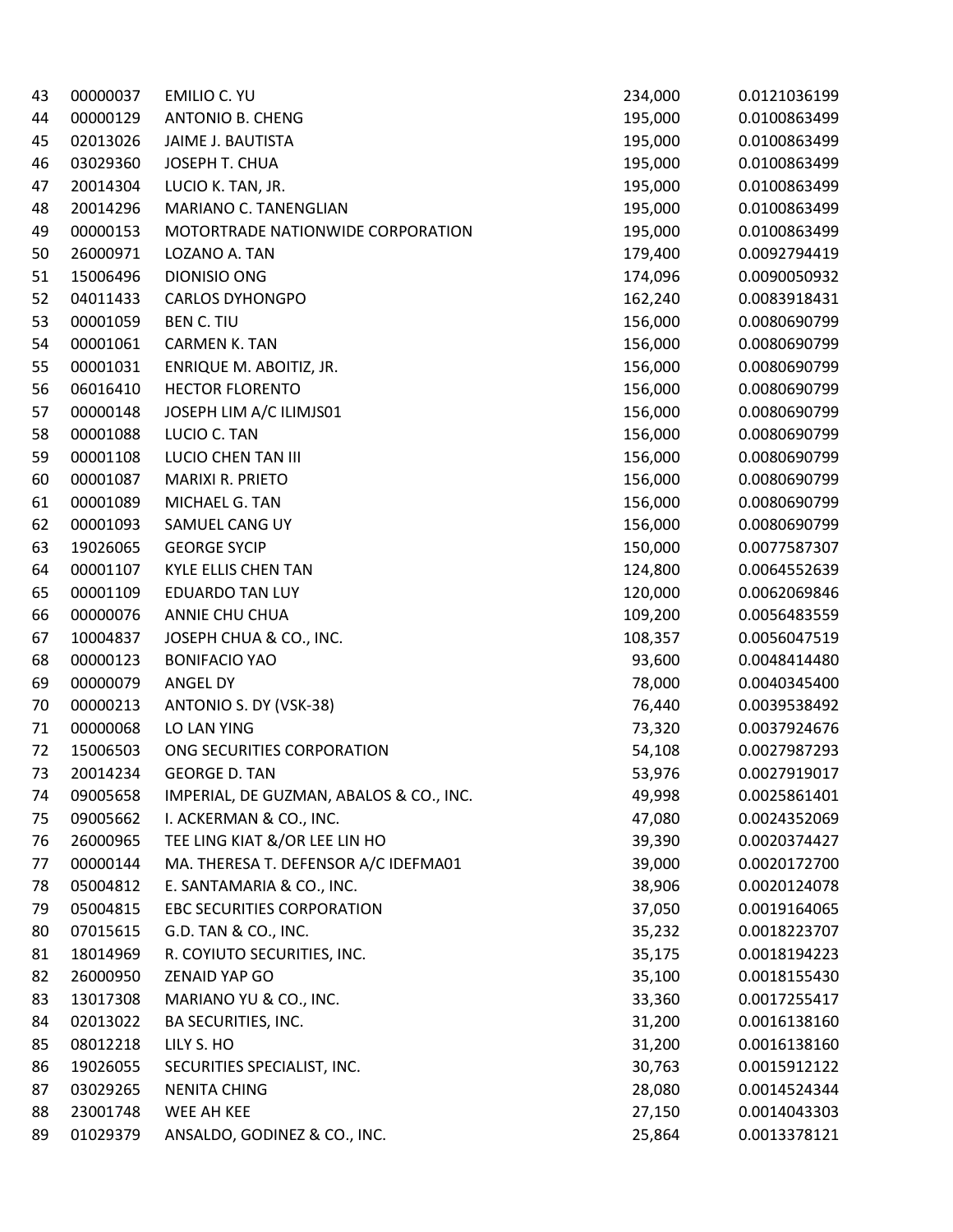| 90  | 00000140     | KENNETH C. ASUNCION A/C IASUKE01  | 23,400 | 0.0012103620 |
|-----|--------------|-----------------------------------|--------|--------------|
| 91  | 01029388     | ASIAN APPRAISAL HOLDINGS, INC.    | 22,285 | 0.0011526888 |
| 92  | 20003848     | TIONG SECURITIES, INC.            | 21,933 | 0.0011344816 |
| 93  | 04009245     | DAVID GO SECURITIES CORP.         | 21,184 | 0.0010957397 |
| 94  | 21005981     | <b>ALFONSO UY</b>                 | 20,841 | 0.0010779980 |
| 95  | 10004841     | J.T. FLORES JR. & CO., INC.       | 19,562 | 0.0010118419 |
| 96  | 00000158     | <b>OSCAR NG TAN</b>               | 19,500 | 0.0010086350 |
| 97  | 26000924     | RAYMUNDO R. VALENZUELA            | 19,500 | 0.0010086350 |
| 98  | 18014965     | R & L INVESTMENT, INC.            | 17,877 | 0.0009246855 |
| 99  | 08012172     | H. E. BENNETT SECURITIES, INC.    | 17,680 | 0.0009144957 |
| 100 | 18014970     | R. C. LEE SECURITIES, INC.        | 17,316 | 0.0008956679 |
| 101 | 19026058     | S. M. VALDEZ SECURITIES CORP.     | 16,738 | 0.0008657709 |
| 102 | 00000064     | <b>CRISTINA ENRIQUEZ</b>          | 15,600 | 0.0008069080 |
| 103 | 00000092     | <b>FLORDELIZ KWAN</b>             | 15,600 | 0.0008069080 |
| 104 | 00000083     | <b>JAMES KO LIM</b>               | 15,600 | 0.0008069080 |
| 105 | 26000949     | NG, JAMES O. &/OR ELSIE Y. NG     | 15,600 | 0.0008069080 |
| 106 | 12016121     | <b>LMST SECURITIES CORP.</b>      | 15,444 | 0.0007988389 |
| 107 | 04011435     | DEES SECURITIES CORPORATION       | 15,069 | 0.0007794421 |
| 108 | 03029318     | CHIONG & COMPANY, INC.            | 15,061 | 0.0007790283 |
| 109 | 03029317     | CHING & CO., INC.                 | 14,539 | 0.0007520279 |
| 110 | 01029391     | ATC SECURITIES, INC.              | 14,508 | 0.0007504244 |
| 111 | 01029376     | ALBERT G. SEE & CO., INC.         | 14,352 | 0.0007423554 |
|     | 112 07015578 | <b>BETTY GO</b>                   | 14,040 | 0.0007262172 |
| 113 | 03029298     | <b>FRANCISCO CRUZ</b>             | 14,040 | 0.0007262172 |
| 114 | 07015564     | PEDRO GARCIA                      | 14,040 | 0.0007262172 |
| 115 | 06016403     | F. YAP SECURITIES, INC.           | 13,104 | 0.0006778027 |
| 116 | 18014964     | R. R. MACHADO & CO., INC.         | 13,002 | 0.0006725268 |
| 117 | 10004836     | JAMES UY, INC.                    | 12,292 | 0.0006358021 |
| 118 | 00000156     | ANGPING & ASSOCIATES SEC., INC.   | 10,000 | 0.0005172487 |
| 119 | 18014940     | ROMAN CATHOLIC ARCHBISHOP OF CEBU | 11,700 | 0.0006051810 |
| 120 | 23001740     | YANG WAI                          | 11,232 | 0.0005809738 |
| 121 | 17003218     | QUINTANA & CO., INC.              | 11,169 | 0.0005777151 |
| 122 | 07015611     | G & L SECURITIES CO., INC.        | 11,044 | 0.0005712495 |
| 123 | 19026056     | SOLID STOCKBROKERS, INC.          | 10,795 | 0.0005583700 |
| 124 | 22005881     | VICENTE GOQUIOLAY & CO., INC.     | 10,764 | 0.0005567665 |
| 125 | 16018873     | PASONG TAMO SEC. CORP.            | 9,984  | 0.0005164211 |
| 126 | 12016097     | <b>SY LIN</b>                     | 9,944  | 0.0005143521 |
| 127 | 00001001     | <b>IRENE C. VILLONES</b>          | 9,750  | 0.0005043175 |
| 128 | 00000190     | ROBERT O. CAMPOS                  | 9,750  | 0.0005043175 |
| 129 | 19025972     | <b>SIY SA</b>                     | 9,750  | 0.0005043175 |
| 130 | 01029367     | <b>CALITO ASTRO</b>               | 9,360  | 0.0004841448 |
| 131 | 12016069     | <b>EMIL LANDERT</b>               | 9,360  | 0.0004841448 |
| 132 | 25006239     | YAO & ZIALCITA, INC.              | 8,940  | 0.0004624203 |
| 133 | 20014281     | TANSENGCO & CO., INC.             | 8,790  | 0.0004546616 |
| 134 | 12016123     | L. RECIO & CO., INC.              | 7,909  | 0.0004090920 |
| 135 | 26000991     | CARLSON CHU (1CH54)               | 7,800  | 0.0004034540 |
| 136 | 00000116     | DOLORES T. ONG                    | 7,800  | 0.0004034540 |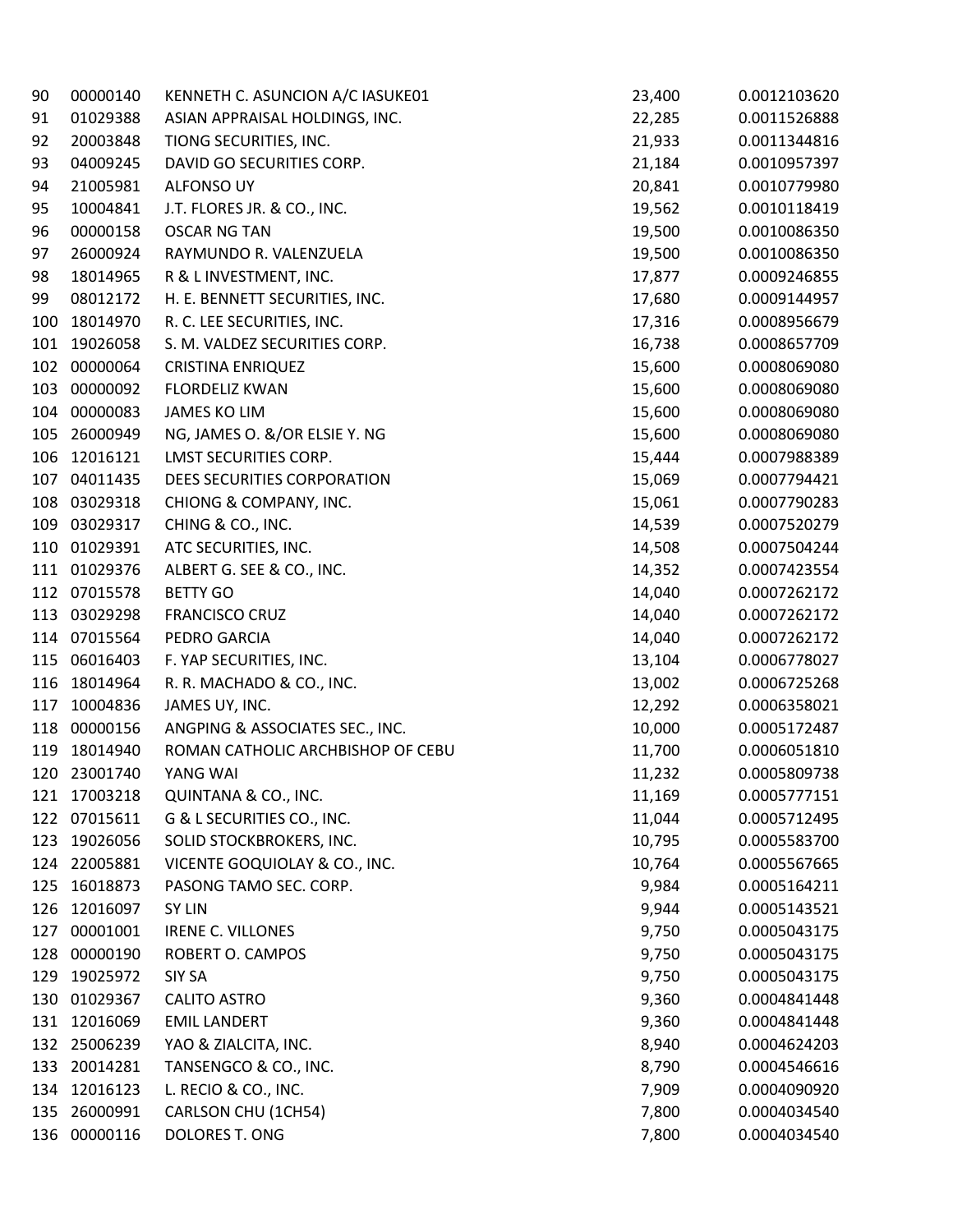| 137 | 07015613     | GIMENEZ STOCK BROKERAGE & CO., INC.         | 7,800 | 0.0004034540 |
|-----|--------------|---------------------------------------------|-------|--------------|
| 138 | 26000988     | GUILLERMO F. GILI, JR.                      | 7,800 | 0.0004034540 |
| 139 | 00000183     | JEFFERSON YAO                               | 7,800 | 0.0004034540 |
| 140 | 00000048     | LYMA BALDERAMA                              | 7,800 | 0.0004034540 |
| 141 | 01029382     | APOLLO SECURITIES, INC.                     | 7,425 | 0.0003840572 |
| 142 | 20014285     | ARNIE D. TABLANTE                           | 7,020 | 0.0003631086 |
| 143 | 20014223     | <b>AURELIO F. TABLANTE</b>                  | 7,020 | 0.0003631086 |
| 144 | 07015576     | ALICE GO                                    | 6,240 | 0.0003227632 |
| 145 | 13017307     | MARIANO PEAK SECURITIES, INC.               | 5,928 | 0.0003066250 |
| 146 | 25006238     | <b>SANDRA YULO</b>                          | 5,928 | 0.0003066250 |
| 147 | 12016119     | LARRGO SECURITIES CO., INC.                 | 5,880 | 0.0003041422 |
| 148 | 19026041     | PABLO F. SULIT                              | 5,865 | 0.0003033664 |
| 149 | 03029321     | CU UNJING SECURITIES, INC.                  | 5,623 | 0.0002908490 |
| 150 | 06016392     | FAR EAST BANK & TRUST CO.                   | 5,616 | 0.0002904869 |
| 151 | 00000124     | YU & CO., INC.                              | 5,132 | 0.0002654520 |
| 152 | 02013017     | BENJAMIN CO. CA. & CO.                      | 5,101 | 0.0002638486 |
| 153 | 06016404     | F. C. HAGEDORN & CO.                        | 5,085 | 0.0002630210 |
| 154 | 03029262     | ANNA MICHELLE CHING                         | 4,804 | 0.0002484863 |
| 155 | 02013016     | BARCELON, ROXAS SEC., INC.                  | 4,742 | 0.0002452793 |
| 156 | 02013021     | <b>ANUNCIACION BAUTISTA</b>                 | 4,680 | 0.0002420724 |
| 157 | 01029319     | <b>CARMENCITA ACAS</b>                      | 4,680 | 0.0002420724 |
| 158 | 00001027     | CHU, ALBERT N. &/OR THOMPSON N. CHU         | 4,680 | 0.0002420724 |
| 159 | 19026045     | <b>CONY SY</b>                              | 4,680 | 0.0002420724 |
| 160 | 07015579     | DAVID GO                                    | 4,680 | 0.0002420724 |
| 161 | 00000191     | <b>EDBERT GO TANTUCO</b>                    | 4,680 | 0.0002420724 |
| 162 | 19026046     | <b>EMERENCIANA SY</b>                       | 4,680 | 0.0002420724 |
| 163 | 04011421     | FILEMON T. DEE                              | 4,680 | 0.0002420724 |
| 164 | 19026014     | <b>ISIDORO B. SIAPNO</b>                    | 4,680 | 0.0002420724 |
| 165 | 00000088     | <b>JERMAINE TANG</b>                        | 4,680 | 0.0002420724 |
| 166 | 00000187     | JOHANSEN C. HERNANDEZ                       | 4,680 | 0.0002420724 |
| 167 | 08012164     | JOSE C. HERNANDEZ, JR.                      | 4,680 | 0.0002420724 |
| 168 | 18014999     | LEOMAX SG REYES                             | 4,680 | 0.0002420724 |
| 169 | 13017306     | MARIANO OLONDRIZ & CIA                      | 4,680 | 0.0002420724 |
| 170 | 02012979     | ROLANDO BABASA                              | 4,680 | 0.0002420724 |
|     | 171 07015588 | ROSEMARIE GO                                | 4,680 | 0.0002420724 |
| 172 | 20014261     | <b>SIMEON TIU</b>                           | 4,680 | 0.0002420724 |
| 173 | 07015609     | VIVENCIO R. DE GUZMAN                       | 4,680 | 0.0002420724 |
| 174 | 19026035     | YAO LE SUAN                                 | 4,680 | 0.0002420724 |
| 175 | 02013019     | B. L. TAN SECURITIES, INC.                  | 4,414 | 0.0002283136 |
| 176 | 05004813     | E.K. LINTOJUA SECURITIES, INC.              | 4,404 | 0.0002277963 |
| 177 | 12016122     | LOPEZ, LOCSIN LEDESMA & CO., INC.           | 4,290 | 0.0002218997 |
| 178 | 11005565     | <b>BETTY KO</b>                             | 4,212 | 0.0002178652 |
| 179 | 00001029     | UNIONBANK TRUST & INVESTMENT SERVICES GROUF | 4,212 | 0.0002178652 |
| 180 | 24000020     | XAVIER SCIENCE FOUNDATION INC.              | 4,212 | 0.0002178652 |
| 181 | 25006240     | YAPTINCHAY SECURITIES CORP.                 | 4,212 | 0.0002178652 |
|     | 182 06016393 | FUNDS FOR ASSISTANCE TO PRIVATE EDUCATION   | 4,056 | 0.0002097961 |
|     | 183 15006500 | WILLIAM S. ONG                              | 3,802 | 0.0001966580 |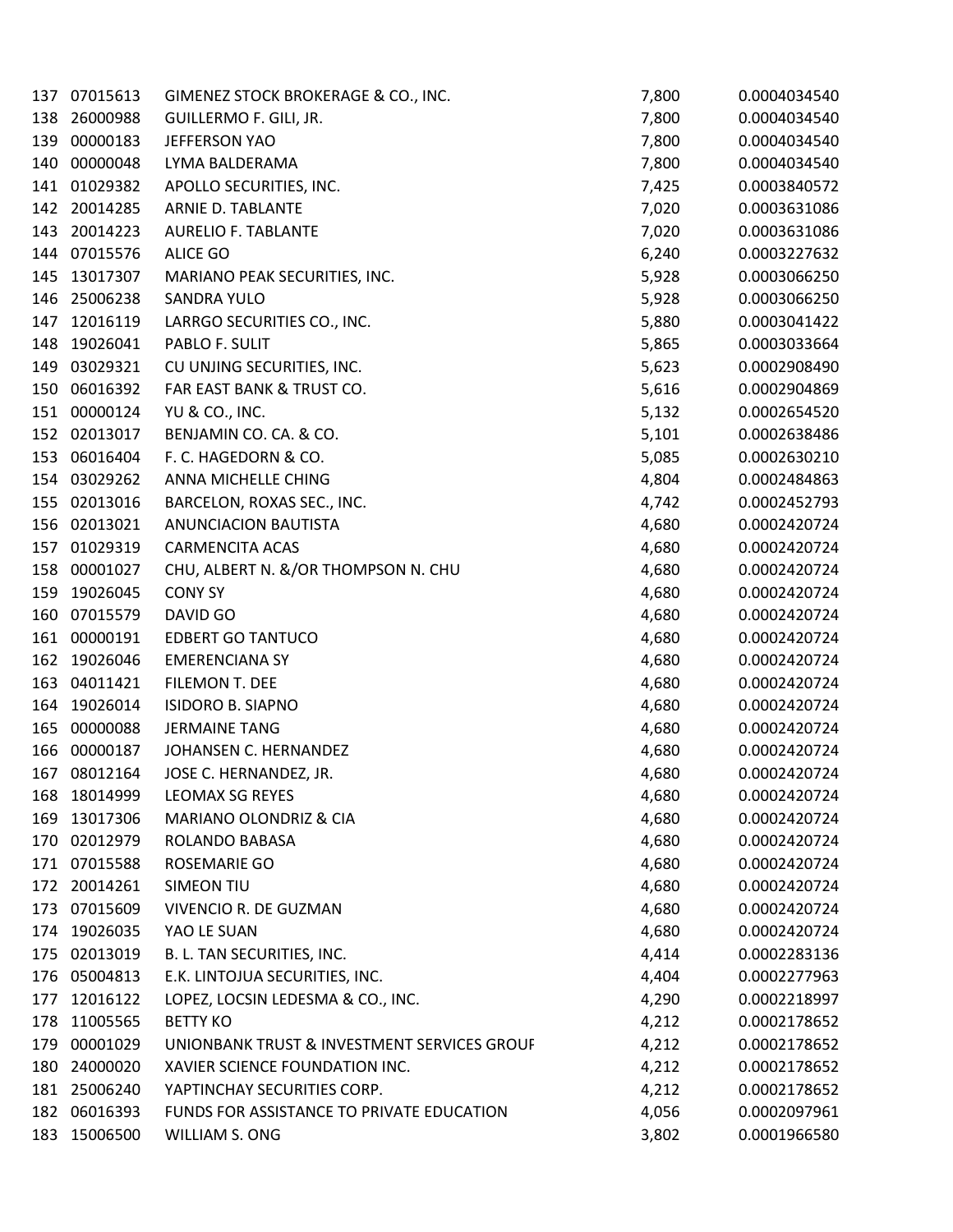| 184 | 13017292     | FRANCISCO T. MENDOZA                         | 3,744 | 0.0001936579 |
|-----|--------------|----------------------------------------------|-------|--------------|
| 185 | 14003958     | <b>GREGORIO Y. NARVASA II</b>                | 3,666 | 0.0001896234 |
| 186 | 20014236     | LILY C. TAN                                  | 3,510 | 0.0001815543 |
| 187 | 07015612     | GENCOR SECURITIES, INC.                      | 3,432 | 0.0001775198 |
| 188 | 02013020     | BELSON SECURITIES, INC.                      | 3,135 | 0.0001621575 |
| 189 | 19025978     | <b>CLOVER SALIDADOS</b>                      | 3,120 | 0.0001613816 |
| 190 | 20014279     | <b>GO TIM TY</b>                             | 3,120 | 0.0001613816 |
| 191 | 03029268     | <b>IRENE CHOA</b>                            | 3,120 | 0.0001613816 |
| 192 | 12016086     | <b>JENNIFER LI</b>                           | 3,120 | 0.0001613816 |
| 193 | 26000985     | JOHN MARAMARA                                | 3,120 | 0.0001613816 |
| 194 | 07015600     | LINO GUTIERREZ                               | 3,120 | 0.0001613816 |
| 195 | 00000024     | LYDIA C. PASCUA                              | 3,120 | 0.0001613816 |
| 196 | 18014975     | <b>MERLITA B. ROGERS</b>                     | 3,120 | 0.0001613816 |
| 197 | 00000046     | PABLITO M. ONG                               | 3,120 | 0.0001613816 |
| 198 | 16018841     | PHIL. BANK OF COMMERCE TRUST ACCT. NO. 1-007 | 3,120 | 0.0001613816 |
| 199 | 03029282     | PHILIP CO                                    | 3,120 | 0.0001613816 |
| 200 | 01029362     | RAMON L. ARANAZ                              | 3,120 | 0.0001613816 |
| 201 | 01029350     | RICARDO ANARNA                               | 3,120 | 0.0001613816 |
| 202 | 02012998     | RICARDO BAUTISTA                             | 3,120 | 0.0001613816 |
| 203 | 20014240     | ROGER D. TAN                                 | 3,120 | 0.0001613816 |
| 204 | 21005982     | UNITED SECURITIES CORP.                      | 3,042 | 0.0001573471 |
| 205 | 03029263     | <b>BENJAMIN CHING</b>                        | 2,924 | 0.0001512435 |
| 206 | 01029384     | A.F. GONZALES & CO., INC.                    | 2,839 | 0.0001468469 |
| 207 | 00000078     | CITISECURITIES, INC.                         | 2,808 | 0.0001452434 |
| 208 | 10004840     | J.M. BARCELON & CO., INC.                    | 2,808 | 0.0001452434 |
| 209 | 21005978     | JOEL KENWARD UY                              | 2,808 | 0.0001452434 |
| 210 | 22005874     | PATROCINIO P. VILLANUEVA                     | 2,714 | 0.0001403813 |
| 211 | 15006504     | ORTIGAS, REYES, LAT & CO.                    | 2,683 | 0.0001387778 |
| 212 | 03014135     | MANUEL S. CONCEPCION                         | 2,652 | 0.0001371744 |
| 213 | 01029375     | AARON J & E STOCKBROKERS, INC.               | 2,589 | 0.0001339157 |
| 214 | 16018854     | <b>FAUSTINO PE</b>                           | 2,568 | 0.0001328295 |
|     | 215 07015603 | AQUILINO DE GUZMAN                           | 2,534 | 0.0001310708 |
| 216 | 01029385     | A.T. DE CASTRO SEC., CORP.                   | 2,496 | 0.0001291053 |
| 217 | 01029377     | ALPHA SECURITIES CORPORATION                 | 2,496 | 0.0001291053 |
| 218 | 01029383     | AQUINO, ANTONIO & VELMONTE SEC., INC.        | 2,496 | 0.0001291053 |
| 219 | 07015554     | <b>GENERAL BANK &amp; TRUST CO.</b>          | 2,496 | 0.0001291053 |
| 220 | 23001747     | WOLFF & CO., INC.                            | 2,378 | 0.0001230017 |
| 221 | 17003211     | ANTHONY U. QUE                               | 2,340 | 0.0001210362 |
| 222 | 19025989     | <b>ARTURO SANTOS</b>                         | 2,340 | 0.0001210362 |
| 223 | 02012986     | AZUCENA ELIPSE BALTAZAR                      | 2,340 | 0.0001210362 |
|     | 224 12016075 | <b>CHUA SIU LE</b>                           | 2,340 | 0.0001210362 |
| 225 | 01029370     | <b>EMMANUEL ATILANO</b>                      | 2,340 | 0.0001210362 |
| 226 | 19026021     | <b>FELOMINO SIY</b>                          | 2,340 | 0.0001210362 |
| 227 | 12016089     | <b>GALO LIM</b>                              | 2,340 | 0.0001210362 |
| 228 | 01029320     | JOSE YSRAEL ACUNA                            | 2,340 | 0.0001210362 |
| 229 | 19026020     | <b>JOYCE SISON</b>                           | 2,340 | 0.0001210362 |
| 230 | 08012167     | LETICIA HUALDA                               | 2,340 | 0.0001210362 |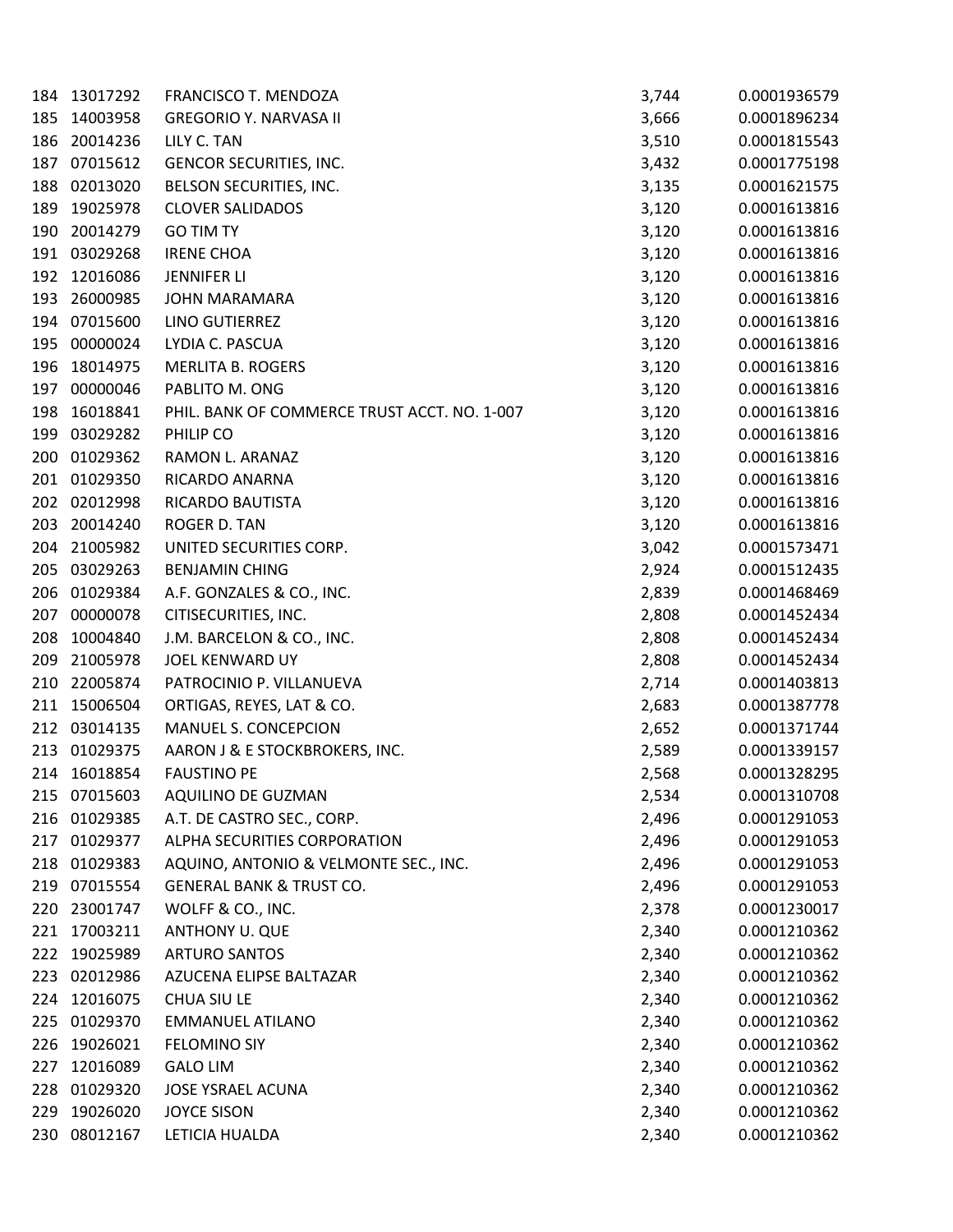|     | 231 02012991 | MA. ASCENCION BALTAZAR                        | 2,340 | 0.0001210362 |
|-----|--------------|-----------------------------------------------|-------|--------------|
|     | 232 02012992 | MA. ELENA BALTAZAR                            | 2,340 | 0.0001210362 |
| 233 | 12016101     | MA. PADILLA LIZARES                           | 2,340 | 0.0001210362 |
| 234 | 02012993     | MA. THERESA BALTAZAR                          | 2,340 | 0.0001210362 |
| 235 | 22005866     | <b>MARIA ASTOM VENTIGAN</b>                   | 2,340 | 0.0001210362 |
| 236 | 02013007     | <b>MARINA BERMUDES</b>                        | 2,340 | 0.0001210362 |
| 237 | 20014260     | <b>MARY TIU</b>                               | 2,340 | 0.0001210362 |
| 238 | 07015585     | NINA GO                                       | 2,340 | 0.0001210362 |
| 239 | 19025985     | RODOLFO SANCHEZ                               | 2,340 | 0.0001210362 |
| 240 | 13017302     | <b>RUFINA MORENO</b>                          | 2,340 | 0.0001210362 |
| 241 | 03029308     | ZOSIMA R. CRUZ                                | 2,340 | 0.0001210362 |
| 242 | 02012989     | <b>JOSELITO MARIA BALTAZAR II</b>             | 2,325 | 0.0001202603 |
| 243 | 20014238     | <b>LYDIA TAN</b>                              | 2,106 | 0.0001089326 |
| 244 | 12016066     | PACIFICO LACHICA                              | 2,106 | 0.0001089326 |
| 245 | 20014282     | TUAZON, ROXAS & TORRES, INC.                  | 2,059 | 0.0001065015 |
| 246 | 11005567     | KEY SECURITIES, INC.                          | 2,028 | 0.0001048980 |
| 247 | 10004832     | MARGARITA I. JIMENEZ                          | 1,965 | 0.0001016394 |
| 248 | 07015575     | AGUSTIN K. GO                                 | 1,950 | 0.0001008635 |
| 249 | 16018840     | PCI BANK SERVICE GROUP                        | 1,934 | 0.0001000359 |
| 250 | 08012173     | H. J. ORTIGAS & CO., INC.                     | 1,918 | 0.0000992083 |
| 251 | 06016401     | FEDERATION SECURITIES CORP.                   | 1,887 | 0.0000976048 |
| 252 | 22005868     | <b>ANTHONY DE VERA</b>                        | 1,872 | 0.0000968290 |
| 253 | 02012977     | BOARD OF TRUSTEES-RETIRING EMPLOYEES SEC. TRU | 1,872 | 0.0000968290 |
| 254 | 19026007     | CIRILO B. SERNA                               | 1,872 | 0.0000968290 |
| 255 | 12016088     | <b>DIONISIO LIM</b>                           | 1,872 | 0.0000968290 |
| 256 | 03029259     | PAULINO CHENG                                 | 1,872 | 0.0000968290 |
| 257 | 16018852     | ROSIE M. PAPA                                 | 1,872 | 0.0000968290 |
| 258 | 20014259     | <b>SUSANA TING</b>                            | 1,872 | 0.0000968290 |
| 259 | 03029315     | <b>TIONG KENG CHING</b>                       | 1,754 | 0.0000907254 |
| 260 | 07015598     | <b>LOURDES DE GUIA</b>                        | 1,738 | 0.0000898978 |
|     | 261 03029248 | <b>ALLEN CHAN</b>                             | 1,716 | 0.0000887599 |
| 262 | 25006226     | <b>MELING YAP</b>                             | 1,716 | 0.0000887599 |
| 263 | 09005656     | <b>WILFREDO S. IPAPO</b>                      | 1,716 | 0.0000887599 |
| 264 | 19026057     | S. J. ROXAS & CO., INC.                       | 1,622 | 0.0000838977 |
| 265 | 07015580     | <b>GEORGE GO</b>                              | 1,591 | 0.0000822943 |
| 266 | 02013003     | ALFREDO L. BENIPAYO                           | 1,560 | 0.0000806908 |
| 267 | 26000938     | <b>AURORA DY</b>                              | 1,560 | 0.0000806908 |
| 268 | 01029366     | AVELINA ARRIOLA                               | 1,560 | 0.0000806908 |
| 269 | 02013010     | <b>BABY BORJA</b>                             | 1,560 | 0.0000806908 |
| 270 | 12016085     | BELEN D. LERESA                               | 1,560 | 0.0000806908 |
| 271 | 02013014     | <b>CHARLES R. BUTLER</b>                      | 1,560 | 0.0000806908 |
| 272 | 07015572     | CRISTINA L. GERONIMO                          | 1,560 | 0.0000806908 |
| 273 | 03029249     | <b>CYNTHIA P. CHAN</b>                        | 1,560 | 0.0000806908 |
| 274 | 20014233     | DIONICIA S. TAN                               | 1,560 | 0.0000806908 |
| 275 | 03029296     | ELENA DELA CRUZ                               | 1,560 | 0.0000806908 |
| 276 | 11005558     | HELEN H. KHO                                  | 1,560 | 0.0000806908 |
| 277 | 07015582     | HELENA Y. GO                                  | 1,560 | 0.0000806908 |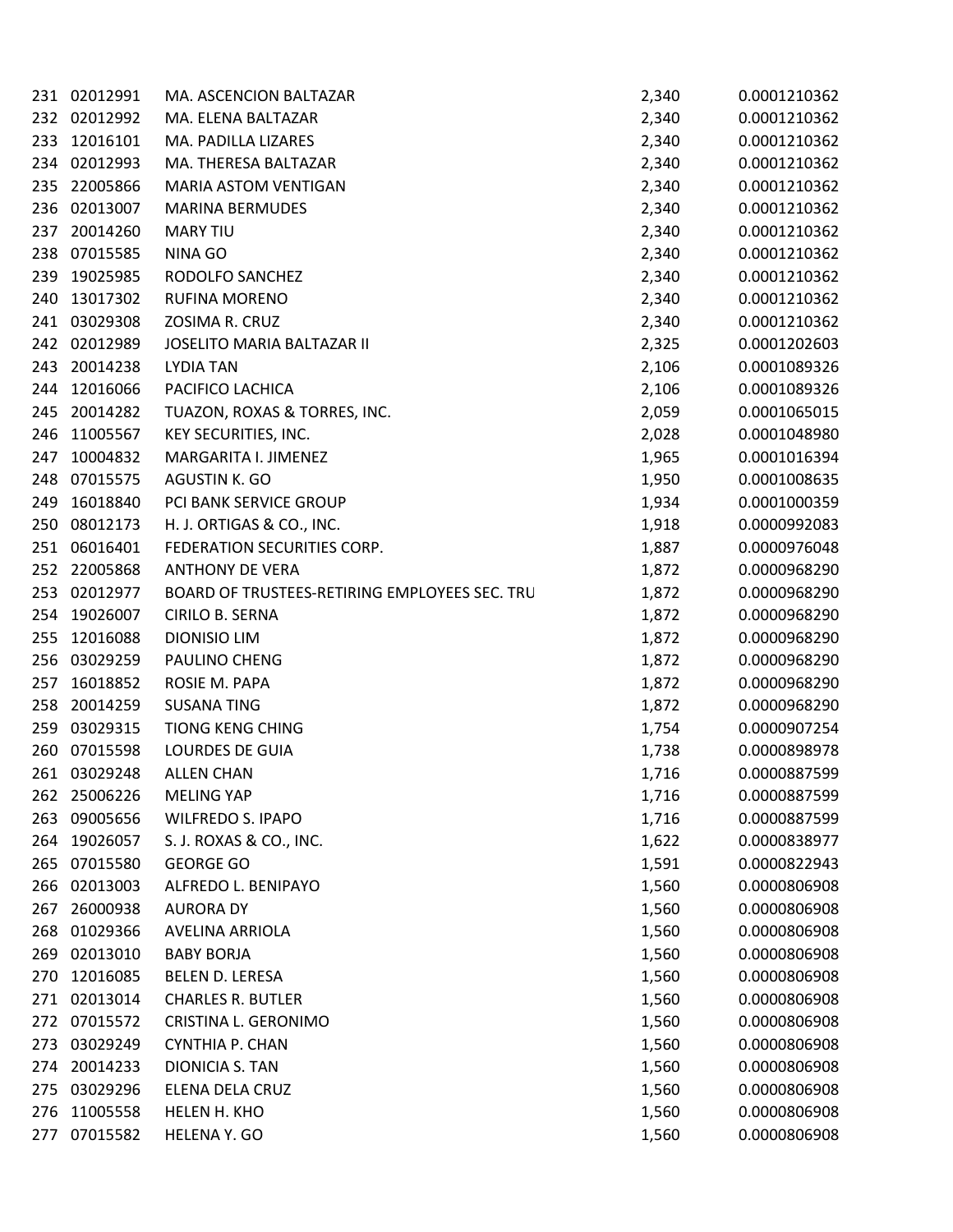| 278 | 03029251     | <b>JHANINA P. CHAN</b>                 | 1,560 | 0.0000806908 |
|-----|--------------|----------------------------------------|-------|--------------|
| 279 | 03029252     | JOSE ANTONIO P. CHAN                   | 1,560 | 0.0000806908 |
| 280 | 03029279     | JOSE H. CO                             | 1,560 | 0.0000806908 |
| 281 | 15006498     | JOSE L. ONG                            | 1,560 | 0.0000806908 |
| 282 | 20014248     | <b>JOSE TANTOCO</b>                    | 1,560 | 0.0000806908 |
| 283 | 03029253     | <b>JOSE V. CHAN</b>                    | 1,560 | 0.0000806908 |
| 284 | 03029254     | JOSEPHINE P. CHAN                      | 1,560 | 0.0000806908 |
| 285 | 19026008     | LEE SHE                                | 1,560 | 0.0000806908 |
| 286 | 07015608     | LINA DE GUZMAN                         | 1,560 | 0.0000806908 |
| 287 | 03029255     | MAGDALENA CHANBONPIN                   | 1,560 | 0.0000806908 |
| 288 | 13017267     | MARCOPPER MINING CORP. RETIREMENT PLAN | 1,560 | 0.0000806908 |
| 289 | 25006234     | <b>MARIANO YU</b>                      | 1,560 | 0.0000806908 |
| 290 | 00000040     | MILAGROS ONG MAGAT                     | 1,560 | 0.0000806908 |
| 291 | 00001098     | MYRA P. VILLANUEVA                     | 1,560 | 0.0000806908 |
| 292 | 19026042     | <b>NOEL S. SUNGA</b>                   | 1,560 | 0.0000806908 |
| 293 | 05004792     | ONG EH                                 | 1,560 | 0.0000806908 |
| 294 | 15006505     | ORTIGAS BASIN SECURITIES CO., INC.     | 1,560 | 0.0000806908 |
| 295 | 19026040     | <b>OSCAR A. SULIT</b>                  | 1,560 | 0.0000806908 |
| 296 | 19026029     | PASCUAL SORIANO                        | 1,560 | 0.0000806908 |
| 297 | 13017275     | PRIMO M. MALANSING                     | 1,560 | 0.0000806908 |
| 298 | 16018855     | RAYMUNDO G. PE                         | 1,560 | 0.0000806908 |
| 299 | 07015586     | REYNALDO GO                            | 1,560 | 0.0000806908 |
| 300 | 20014241     | ROGER G. TAN                           | 1,560 | 0.0000806908 |
| 301 | 14003967     | SOTERO NONIFACIO                       | 1,560 | 0.0000806908 |
| 302 | 16018856     | <b>SOTERO PE</b>                       | 1,560 | 0.0000806908 |
| 303 | 03029283     | <b>SUSAN CO</b>                        | 1,560 | 0.0000806908 |
| 304 | 22005864     | <b>TEODORO VELASCO</b>                 | 1,560 | 0.0000806908 |
| 305 | 00000172     | <b>VICENTE LIM PANG</b>                | 1,560 | 0.0000806908 |
| 306 | 00001060     | <b>VICKY B. CHUA</b>                   | 1,560 | 0.0000806908 |
| 307 | 19026003     | AN SEE                                 | 1,435 | 0.0000742252 |
| 308 | 01029378     | AMON SECURITIES CORP.                  | 1,404 | 0.0000726217 |
|     | 309 03029276 | <b>BENITO CLEMENTE</b>                 | 1,404 | 0.0000726217 |
| 310 | 06016400     | FAR EAST SECURITIES INC.               | 1,404 | 0.0000726217 |
|     | 311 22005873 | <b>GLORIA VILLANUEVA</b>               | 1,404 | 0.0000726217 |
|     | 312 12016063 | LAZATIN, ESTEBAN &/OR ANGELA LAZATIN   | 1,404 | 0.0000726217 |
|     | 313 07015589 | <b>RUFINO GO</b>                       | 1,404 | 0.0000726217 |
|     | 314 03029284 | <b>TERESA CO</b>                       | 1,404 | 0.0000726217 |
|     | 315 05004803 | <b>TOMAS ESPANOLA</b>                  | 1,404 | 0.0000726217 |
| 316 | 20014243     | <b>VIRGINIA TAN</b>                    | 1,404 | 0.0000726217 |
| 317 | 03029241     | <b>WILSON CARRION</b>                  | 1,404 | 0.0000726217 |
|     | 318 03029286 | MANUEL COJUANCO                        | 1,357 | 0.0000701907 |
| 319 | 12016080     | LEE, FRANCIS K. &/OR ALICIA K. LEE     | 1,326 | 0.0000685872 |
| 320 | 16018874     | PHILSEC INVESTMENT CORP.               | 1,326 | 0.0000685872 |
| 321 | 12016118     | CO LUY                                 | 1,248 | 0.0000645526 |
| 322 | 13017293     | RAMONA DEL ROSARIO VD MENDOZA          | 1,248 | 0.0000645526 |
| 323 | 23001743     | RAY S. WILKE                           | 1,248 | 0.0000645526 |
|     | 324 19025991 | <b>JOSEPH SANTOS</b>                   | 1,170 | 0.0000605181 |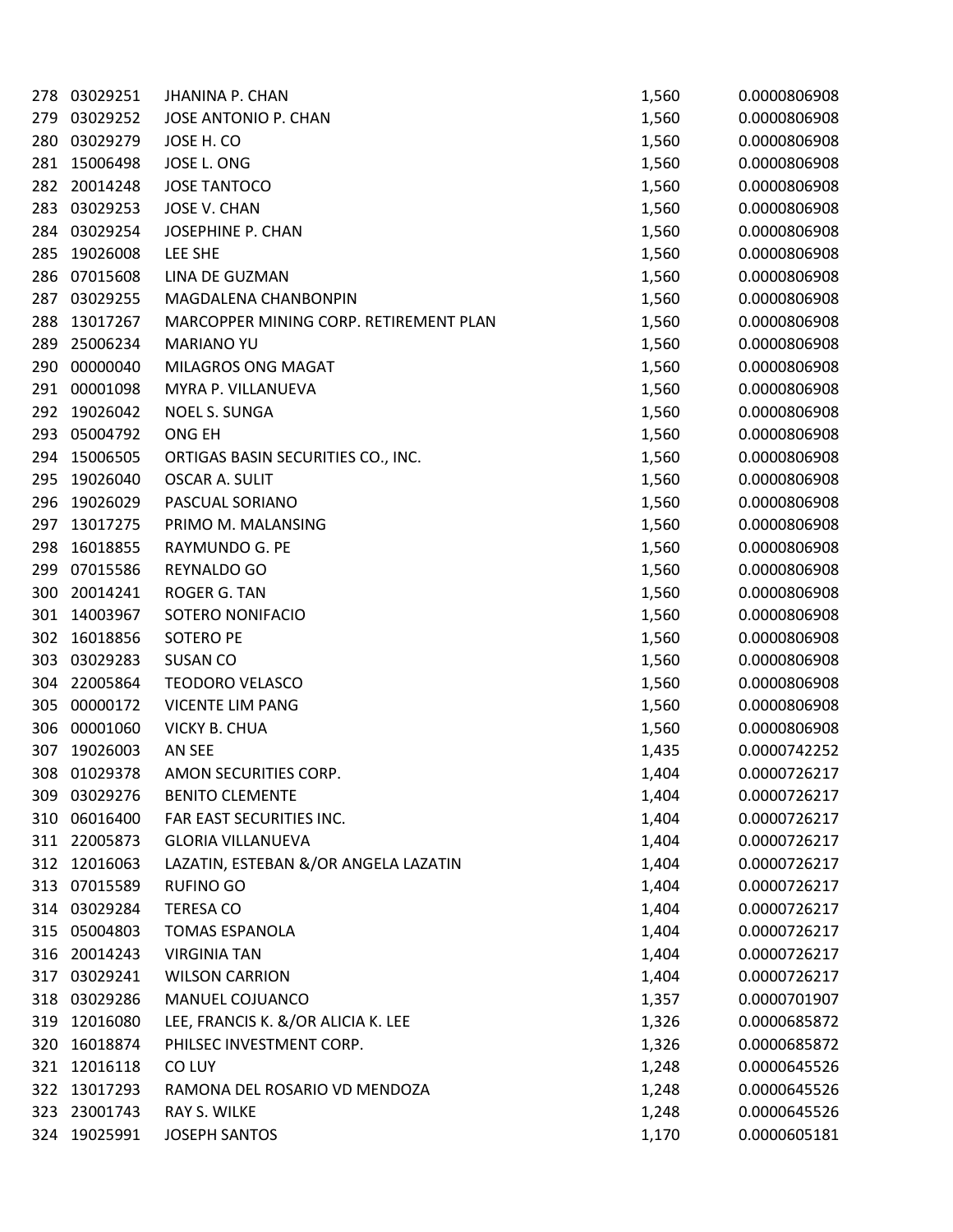| 325 | 03029245     | <b>ANTONIO CELESTINO</b>                 | 1,138 | 0.0000588629 |
|-----|--------------|------------------------------------------|-------|--------------|
| 326 | 09005661     | <b>ISLANDS SECURITIES, INC.</b>          | 1,092 | 0.0000564836 |
| 327 | 03029322     | PETER COLIANGCO                          | 1,092 | 0.0000564836 |
| 328 | 03029306     | SOLEDAD S. CRUZ                          | 1,092 | 0.0000564836 |
| 329 | 18014967     | RIZAL SECURITIES CORP.                   | 1,076 | 0.0000556560 |
| 330 | 21005983     | UY-TIOCO & CO., INC.                     | 1,014 | 0.0000524490 |
| 331 | 05004807     | MANUEL H. ESTIPONA                       | 974   | 0.0000503800 |
| 332 | 25006233     | AMY MARY JOY Y. YU                       | 936   | 0.0000484145 |
| 333 | 12016112     | <b>ANTONIO LORENZO</b>                   | 936   | 0.0000484145 |
| 334 | 05004804     | ANTONIO M. ESPELETA                      | 936   | 0.0000484145 |
| 335 | 25006237     | <b>BENEDICTO YUJUICO</b>                 | 936   | 0.0000484145 |
| 336 | 20014264     | BENIGNO A. TOLENTINO                     | 936   | 0.0000484145 |
| 337 | 01029337     | <b>BENJAMIN ALMARIO</b>                  | 936   | 0.0000484145 |
| 338 | 02013013     | <b>BENJAMIN DY BUNCIO</b>                | 936   | 0.0000484145 |
| 339 | 19026031     | C.M. SQUILLANTINI                        | 936   | 0.0000484145 |
| 340 | 12016078     | <b>CARMEN LEE</b>                        | 936   | 0.0000484145 |
| 341 | 03029270     | CHI CHING CHUA                           | 936   | 0.0000484145 |
| 342 | 19026015     | <b>CHUA PING SIM</b>                     | 936   | 0.0000484145 |
| 343 | 01029365     | <b>CONCHITA ARMS</b>                     | 936   | 0.0000484145 |
| 344 | 22005861     | DEMETRIA VALERA                          | 936   | 0.0000484145 |
| 345 | 00001058     | DEMETRIO R. TUASON                       | 936   | 0.0000484145 |
| 346 | 10004829     | DOMICIANO DE JESUS                       | 936   | 0.0000484145 |
| 347 | 03029250     | <b>EDWARD CHAN</b>                       | 936   | 0.0000484145 |
| 348 | 07015557     | <b>EMILIO GALANG</b>                     | 936   | 0.0000484145 |
| 349 | 19026010     | <b>ESTRELLA SIA</b>                      | 936   | 0.0000484145 |
| 350 | 12016079     | <b>EUGENIO LEE</b>                       | 936   | 0.0000484145 |
| 351 | 03029278     | <b>HENRY CO</b>                          | 936   | 0.0000484145 |
| 352 | 01029352     | JACQUILINE SIM ANG                       | 936   | 0.0000484145 |
| 353 | 10004827     | <b>JOSE JAVIER</b>                       | 936   | 0.0000484145 |
| 354 | 19025986     | JOSE RENE Z. SANTAYAN                    | 936   | 0.0000484145 |
| 355 | 12016092     | <b>JUDY LIM</b>                          | 936   | 0.0000484145 |
| 356 | 20014280     | <b>KATHRYN MARIE TY</b>                  | 936   | 0.0000484145 |
| 357 | 12016093     | LAO BOH LIM                              | 936   | 0.0000484145 |
| 358 | 02012983     | LAUREANA DE BAIRAN                       | 936   | 0.0000484145 |
| 359 | 03029225     | MARIA LUISA CABA                         | 936   | 0.0000484145 |
| 360 | 03029281     | <b>MARY CO</b>                           | 936   | 0.0000484145 |
| 361 | 01029349     | MONINA ALYANDRO                          | 936   | 0.0000484145 |
| 362 | 03029274     | MORRIS SOLIMAN CHUATE                    | 936   | 0.0000484145 |
| 363 | 16018842     | POINT JUDITH INTERNATIONAL TRADING CORP. | 936   | 0.0000484145 |
| 364 | 07015558     | <b>ROBERTO GALANG</b>                    | 936   | 0.0000484145 |
| 365 | 21005972     | <b>ROMAN UMALI</b>                       | 936   | 0.0000484145 |
| 366 | 11005562     | <b>SEE KIM</b>                           | 936   | 0.0000484145 |
| 367 | 25006235     | <b>SOLIDAD YU</b>                        | 936   | 0.0000484145 |
| 368 | 01029355     | <b>STEVEN SIM ANG</b>                    | 936   | 0.0000484145 |
| 369 | 12016076     | TAN LORENZO SY LE                        | 936   | 0.0000484145 |
| 370 | 08012171     | TIU CHING HUY                            | 936   | 0.0000484145 |
|     | 371 07015592 | TOLOMEO GONZAGA                          | 936   | 0.0000484145 |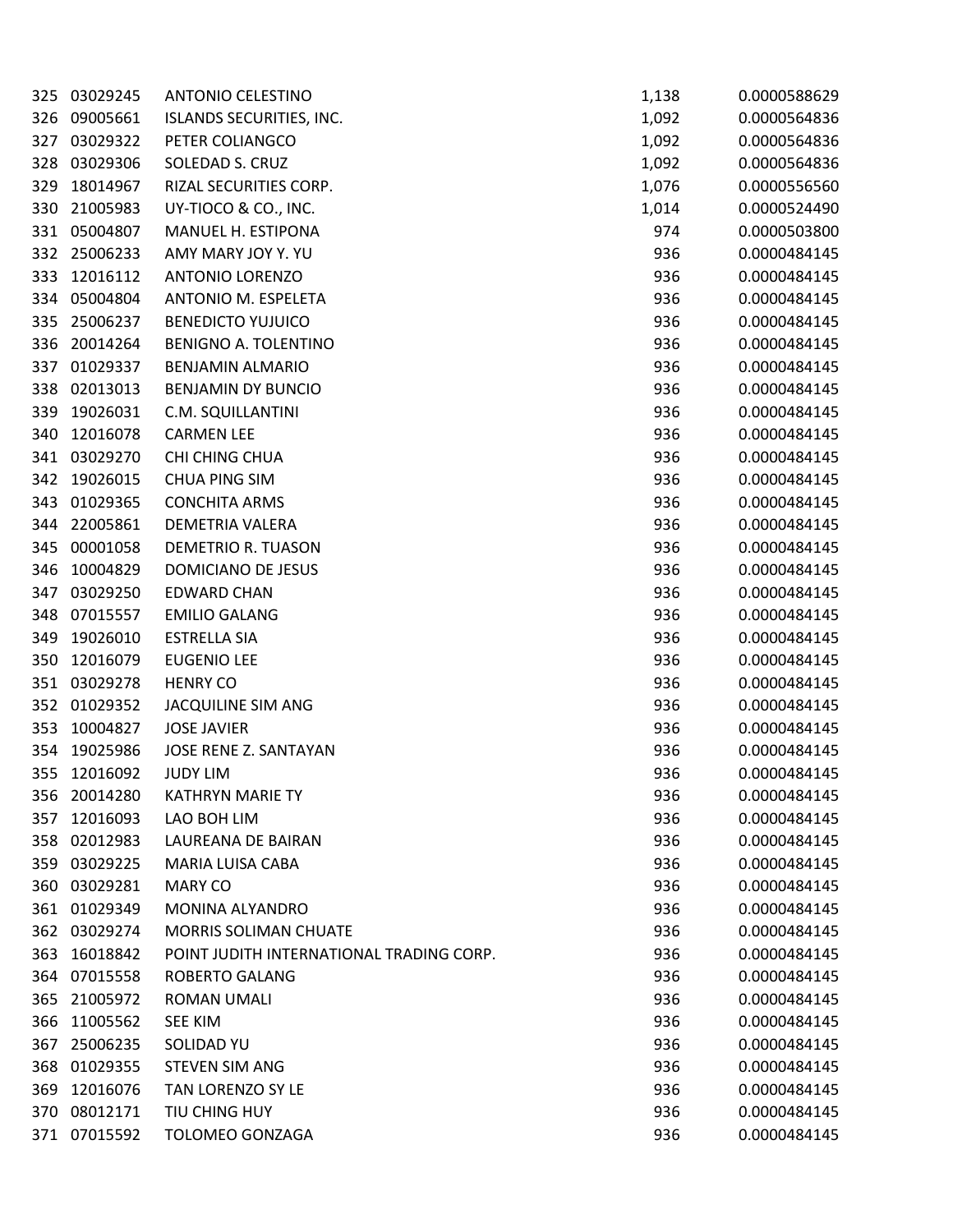| 372 | 13017273     | <b>TOMAS MAGPAYO</b>                     | 936 | 0.0000484145 |
|-----|--------------|------------------------------------------|-----|--------------|
| 373 | 03029261     | <b>UNKI CHIN</b>                         | 936 | 0.0000484145 |
| 374 | 03029273     | <b>VICTOR CHUA</b>                       | 936 | 0.0000484145 |
| 375 | 25006219     | <b>WAI YANG</b>                          | 936 | 0.0000484145 |
| 376 | 25006227     | <b>WILLIAM YEH</b>                       | 936 | 0.0000484145 |
| 377 | 01029356     | <b>WILSON SIM ANG</b>                    | 936 | 0.0000484145 |
| 378 | 05004791     | YUJI EGAMI                               | 936 | 0.0000484145 |
| 379 | 12016120     | LICAROS BROTHERS CORP.                   | 889 | 0.0000459834 |
| 380 | 13004783     | <b>MARINO OLONDRIZ Y CIA</b>             | 866 | 0.0000447937 |
| 381 | 13017298     | <b>EMILIANA MOLINA</b>                   | 858 | 0.0000443799 |
| 382 | 07015619     | <b>LILY GOSIACO</b>                      | 858 | 0.0000443799 |
| 383 | 18014971     | R. S. LIM & CO.                          | 840 | 0.0000434489 |
| 384 | 01029325     | RAFAEL T. ALBERTO                        | 795 | 0.0000411213 |
| 385 | 03029256     | ANASTACIA CHANTONG                       | 780 | 0.0000403454 |
| 386 | 02012976     | <b>BARRIO BOOK FOUNDATION, INC.</b>      | 780 | 0.0000403454 |
| 387 | 13017289     | <b>CARIDAD MARQUEZ</b>                   | 780 | 0.0000403454 |
| 388 | 05004802     | <b>CESAR R. ESGUERRA</b>                 | 780 | 0.0000403454 |
| 389 | 03029223     | COMMUNICATION INSURANCE CO., INC.        | 780 | 0.0000403454 |
| 390 | 12016077     | CONRADO J. LEDESMA                       | 780 | 0.0000403454 |
| 391 | 20014274     | <b>EDGARDO TROTA</b>                     | 780 | 0.0000403454 |
| 392 | 06016397     | <b>ENRIQUE FLOR</b>                      | 780 | 0.0000403454 |
| 393 | 01029368     | <b>FAUSTINO ATADERO</b>                  | 780 | 0.0000403454 |
| 394 | 08012158     | FRANCISCO LIM SIN HAN                    | 780 | 0.0000403454 |
| 395 | 25006224     | <b>JOSE YAP</b>                          | 780 | 0.0000403454 |
| 396 | 03029258     | <b>JUANITO CHENG</b>                     | 780 | 0.0000403454 |
| 397 | 01029329     | LETICIA ALCANTARA                        | 780 | 0.0000403454 |
| 398 | 12016098     | LINA F. LITTON                           | 780 | 0.0000403454 |
| 399 | 15006490     | MARY DE OCAMPO                           | 780 | 0.0000403454 |
| 400 | 19025993     | MILAGROS R. SANTOS                       | 780 | 0.0000403454 |
| 401 | 12016083     | <b>MONSERRAT C. DE LEON</b>              | 780 | 0.0000403454 |
|     | 402 03029244 | NATIVIDAD HIZON CASTRO                   | 780 | 0.0000403454 |
| 403 | 07015567     | SORIANO GARCIA                           | 780 | 0.0000403454 |
| 404 | 20014247     | SULPICIO L. TANSINCO                     | 780 | 0.0000403454 |
| 405 | 20014242     | TERESITA L. TAN                          | 780 | 0.0000403454 |
| 406 | 15006499     | <b>VENANCIO LEE ONG</b>                  | 780 | 0.0000403454 |
| 407 | 13017300     | <b>QULIAN J. MONTANO</b>                 | 748 | 0.0000386902 |
| 408 | 18014966     | RFC SECURITIES CORP.                     | 748 | 0.0000386902 |
| 409 | 04011434     | DE CASTRO, VALDERRAMA, ARROYO SECURITIES | 717 | 0.0000370867 |
| 410 | 17003215     | QUESADA, RAMON &/OR ROSARIO MILLAR       | 702 | 0.0000363109 |
| 411 | 19025995     | RAFAELITO B. SANTOS                      | 702 | 0.0000363109 |
| 412 | 20014278     | RAMON C. TUAZON                          | 702 | 0.0000363109 |
| 413 | 20014268     | <b>SALUD TOLENTINO</b>                   | 702 | 0.0000363109 |
| 414 | 03029288     | PAZ CONCEPCION                           | 655 | 0.0000338798 |
| 415 | 01029324     | <b>JOSE T. ALBERTO</b>                   | 636 | 0.0000328970 |
| 416 | 18014956     | ALFREDO C. DEL ROSARIO                   | 624 | 0.0000322763 |
| 417 | 22005877     | AMELITA R. VILLAREAL                     | 624 | 0.0000322763 |
| 418 | 13017278     | ANGELO V. MANAHAN                        | 624 | 0.0000322763 |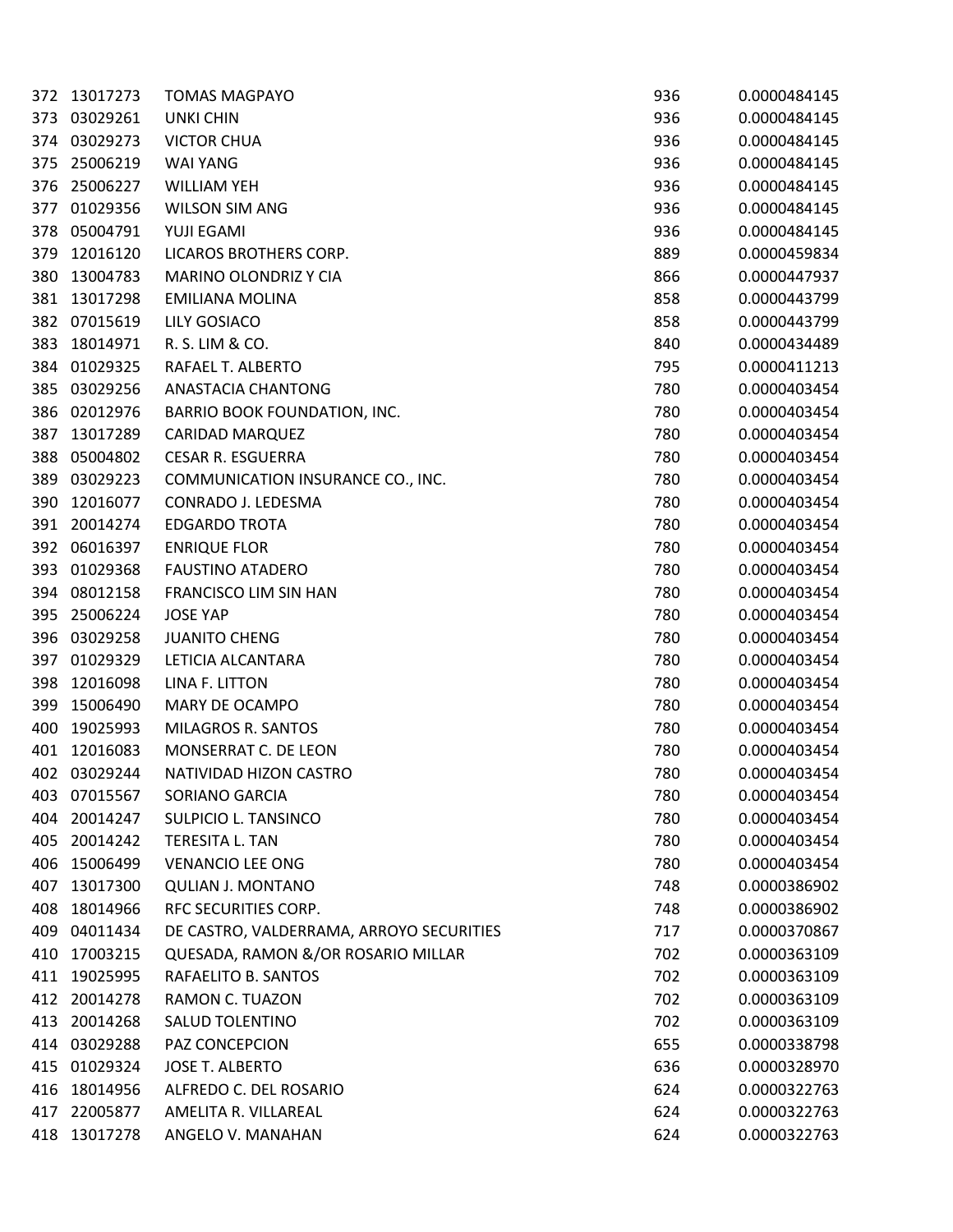|     | 419 07015594 | <b>AQUILINO GRAJO</b>                         | 624 | 0.0000322763 |
|-----|--------------|-----------------------------------------------|-----|--------------|
| 420 | 03029277     | CONSUELO CO                                   | 624 | 0.0000322763 |
|     | 421 05004794 | <b>EDUARDO E. ELEGIR</b>                      | 624 | 0.0000322763 |
| 422 | 12016073     | <b>ELLEN LAY</b>                              | 624 | 0.0000322763 |
| 423 | 16018871     | <b>ERNESTO V. PUNZALAN</b>                    | 624 | 0.0000322763 |
| 424 | 03029275     | <b>HENRY LEE CHUN</b>                         | 624 | 0.0000322763 |
| 425 | 19026047     | JOSE B. SY                                    | 624 | 0.0000322763 |
| 426 | 02012990     | JOSE C. BALTAZAR, JR.                         | 624 | 0.0000322763 |
| 427 | 03029260     | <b>KHENG YU CHIAU</b>                         | 624 | 0.0000322763 |
| 428 | 11005564     | KNEEBONE, E.J. &/OR MARY W. KNEEBONE          | 624 | 0.0000322763 |
| 429 | 05004808     | <b>MABINI EUGENIO</b>                         | 624 | 0.0000322763 |
| 430 | 26000919     | MANUEL ZAMBARA                                | 624 | 0.0000322763 |
| 431 | 12016096     | NICASIO LIMKUNHOY                             | 624 | 0.0000322763 |
| 432 | 13017271     | PURIFICACION M. MACLAN                        | 624 | 0.0000322763 |
| 433 | 17003214     | QUERUBIN, ERNESTO &/OR BENITA QUERUBIN        | 624 | 0.0000322763 |
| 434 | 18014972     | REYES, TYRONE M. &/OR OPHELIA L. REYES        | 624 | 0.0000322763 |
| 435 | 22005875     | ROMEO L. VILLANUEVA                           | 624 | 0.0000322763 |
| 436 | 04011429     | <b>VINCENT DIZON</b>                          | 624 | 0.0000322763 |
| 437 | 03029294     | <b>ADOR CRUZ</b>                              | 608 | 0.0000314487 |
| 438 | 07015581     | HELEN Y. GO                                   | 600 | 0.0000310349 |
| 439 | 13017279     | FILADELFO V. MANANSALA                        | 561 | 0.0000290177 |
| 440 | 10004839     | J.J. ORTIGAS & CO.                            | 561 | 0.0000290177 |
| 441 | 13017305     | MANOTOC SECURITIES, INC.                      | 546 | 0.0000282418 |
| 442 | 01029331     | ALCANTARA, SIXTO &/OR F.E. ALCANTARA          | 530 | 0.0000274142 |
| 443 | 01029326     | ALCANTARA, VINNYA G. &/OR CAYETANO G. ALCANT. | 468 | 0.0000242072 |
| 444 | 02013000     | ALMA O. BELARDO                               | 468 | 0.0000242072 |
| 445 | 01029316     | ALTMAR INVESTMENT & DEV. CORP.                | 468 | 0.0000242072 |
| 446 | 07015577     | AMELIA GO                                     | 468 | 0.0000242072 |
| 447 | 19026017     | ANASTACIO B. SISON                            | 468 | 0.0000242072 |
| 448 | 02013002     | <b>BENITO BENGZON</b>                         | 468 | 0.0000242072 |
| 449 | 20014231     | <b>BENJAMIN TAN</b>                           | 468 | 0.0000242072 |
| 450 | 26000922     | <b>BENJAMIN ZOSIMO</b>                        | 468 | 0.0000242072 |
| 451 | 19026024     | <b>BETTY B. SO</b>                            | 468 | 0.0000242072 |
| 452 | 02012978     | BOARD OF TRUSTEES OF THE GF/GMC RETIREMENT F  | 468 | 0.0000242072 |
| 453 | 02013018     | BRIDGESTONE SECURITIES CORP.                  | 468 | 0.0000242072 |
| 454 | 12016099     | CARMEN VDA. DE LIZARES                        | 468 | 0.0000242072 |
| 455 | 19026037     | <b>CEZAR F. SUCK</b>                          | 468 | 0.0000242072 |
| 456 | 15006495     | <b>CIRIO ONG</b>                              | 468 | 0.0000242072 |
| 457 | 03029224     | CONGREGATION OF THE AUGUSTINIAN RECOLLECT     | 468 | 0.0000242072 |
| 458 | 19025973     | <b>CONRADO SACAMAY</b>                        | 468 | 0.0000242072 |
| 459 | 14003963     | DOMINADOR C. NERI                             | 468 | 0.0000242072 |
| 460 | 01029364     | EDUARDO ARELLANO                              | 468 | 0.0000242072 |
| 461 | 19026019     | <b>ERDULFO S. SISON</b>                       | 468 | 0.0000242072 |
| 462 | 02013001     | <b>EVELYN BENARES</b>                         | 468 | 0.0000242072 |
| 463 | 06016399     | <b>EVELYN Y. FONG</b>                         | 468 | 0.0000242072 |
| 464 | 18014951     | <b>FLORENCIA D. REYES</b>                     | 468 | 0.0000242072 |
| 465 | 01029358     | FRANCISCO M. ANGELES                          | 468 | 0.0000242072 |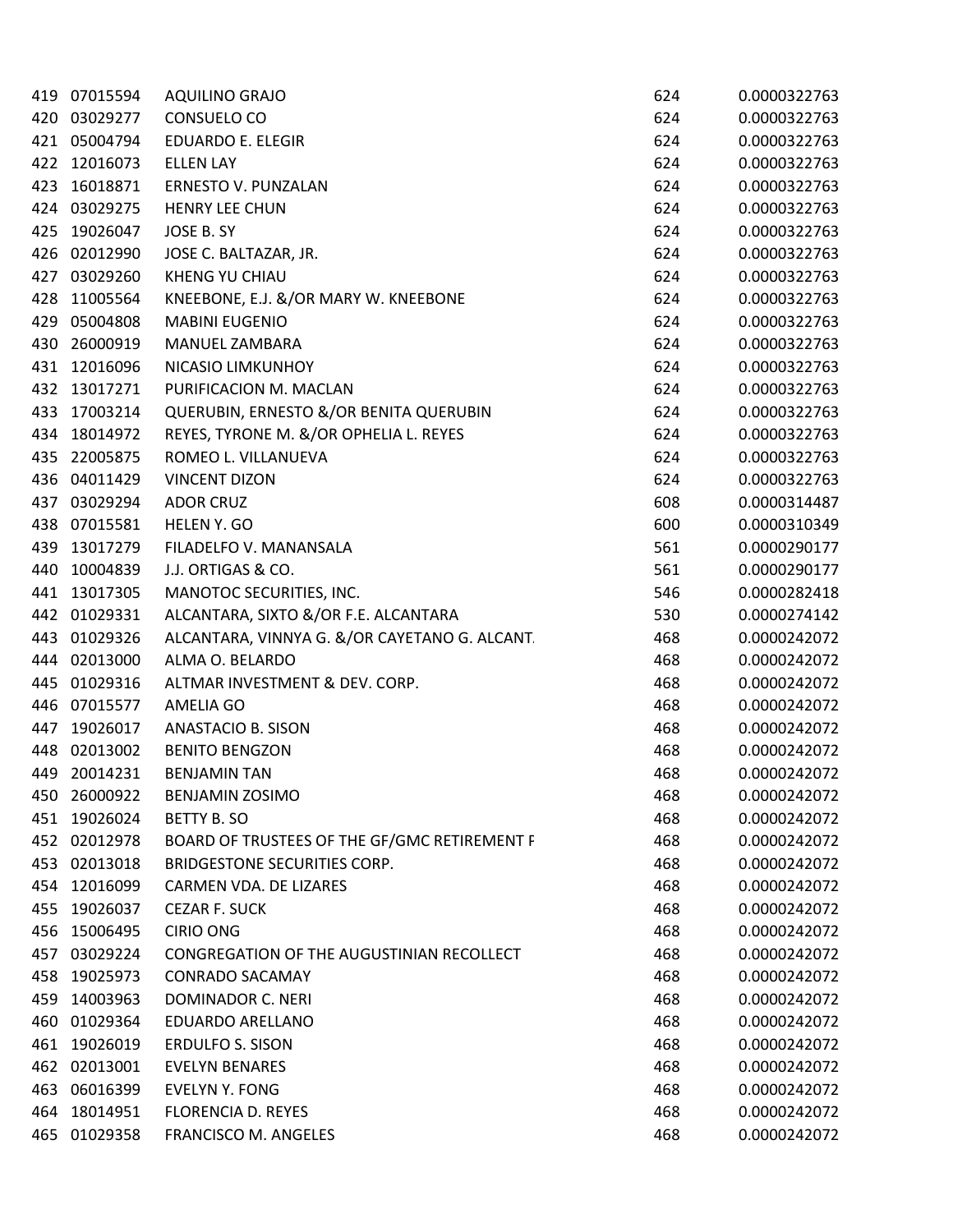| 466 | 26000921 | <b>GABRIEL M. ZOSA</b>                        | 468 | 0.0000242072 |
|-----|----------|-----------------------------------------------|-----|--------------|
| 467 | 07015559 | <b>GADIEL C. GALLARDO</b>                     | 468 | 0.0000242072 |
| 468 | 12016100 | <b>HERIBERTO LIZARES</b>                      | 468 | 0.0000242072 |
| 469 | 09005663 | I. B. GIMENEZ SECURITIES, INC.                | 468 | 0.0000242072 |
| 470 | 07015599 | <b>IRENE GUTIERREZ</b>                        | 468 | 0.0000242072 |
| 471 | 07015583 | <b>JIMMY GO</b>                               | 468 | 0.0000242072 |
| 472 | 03029311 | <b>JOSE E. CUISIA</b>                         | 468 | 0.0000242072 |
| 473 | 03029233 | <b>JUAN JOSE CAMACHO</b>                      | 468 | 0.0000242072 |
| 474 | 14003966 | <b>KOK KENG NIU</b>                           | 468 | 0.0000242072 |
| 475 | 12016068 | LILY C. LAHOZ                                 | 468 | 0.0000242072 |
| 476 | 20014277 | MA. LOURDES TUAZON                            | 468 | 0.0000242072 |
| 477 | 11005554 | <b>MANUEL KAO</b>                             | 468 | 0.0000242072 |
| 478 | 25006221 | <b>MANUEL YAO</b>                             | 468 | 0.0000242072 |
| 479 | 03029272 | MICHAEL CHUA                                  | 468 | 0.0000242072 |
| 480 | 21005980 | <b>MINA BAIRAN UY</b>                         | 468 | 0.0000242072 |
| 481 | 07015601 | <b>MODESTO GUTIERREZ</b>                      | 468 | 0.0000242072 |
| 482 | 14003957 | NORMA V. NAFARETE                             | 468 | 0.0000242072 |
| 483 | 22005879 | OFELIA V. VIOLA                               | 468 | 0.0000242072 |
| 484 | 01029374 | PABLO AW                                      | 468 | 0.0000242072 |
| 485 | 09005654 | RAFAEL ILAGAN                                 | 468 | 0.0000242072 |
| 486 | 19026026 | RAMON SOLIDUM                                 | 468 | 0.0000242072 |
| 487 | 10004830 | REGINA DE JESUS                               | 468 | 0.0000242072 |
| 488 | 19025984 | REV. FR. CAFERINO SANCHEZ                     | 468 | 0.0000242072 |
| 489 | 07015587 | RICARDO S. GO                                 | 468 | 0.0000242072 |
| 490 | 20014230 | RICARDO S. TAMORIA                            | 468 | 0.0000242072 |
| 491 | 19026023 | <b>RITA SIY</b>                               | 468 | 0.0000242072 |
| 492 | 03029290 | ROGELIO CONSTANTINO                           | 468 | 0.0000242072 |
| 493 | 20014251 | ROLANDO TENEFRANCIA                           | 468 | 0.0000242072 |
| 494 | 18014941 | ROMAN CATHOLIC DIOCESE OF IBA                 | 468 | 0.0000242072 |
| 495 | 20014245 | ROMUALDO DY TANG                              | 468 | 0.0000242072 |
| 496 | 16018869 | RONALDO PRESA                                 | 468 | 0.0000242072 |
| 497 | 25006218 | S. YAMADA                                     | 468 | 0.0000242072 |
| 498 | 08012159 | <b>SHU YU HAN</b>                             | 468 | 0.0000242072 |
| 499 | 12016084 | SONIA DE LEON                                 | 468 | 0.0000242072 |
| 500 | 03018256 | <b>SUSAN LI CHUA</b>                          | 468 | 0.0000242072 |
| 501 | 20014258 | TAN LE TIN                                    | 468 | 0.0000242072 |
| 502 | 19026052 | TAN LE-LORENZO SY                             | 468 | 0.0000242072 |
| 503 | 07015562 | <b>TEOFILO GANA</b>                           | 468 | 0.0000242072 |
| 504 | 22005869 | VERGARA, LEOPOLDO L. &/OR FRANCISCO G. VERGAI | 468 | 0.0000242072 |
| 505 | 12016065 | VIRGILIO N. LABARIA                           | 468 | 0.0000242072 |
| 506 | 19026033 | <b>WILLIAM A.S. STELTON</b>                   | 468 | 0.0000242072 |
| 507 | 15006501 | ZENAIDA J. ONG                                | 468 | 0.0000242072 |
| 508 | 01029332 | ALEX VALENTIN ALCAZAR                         | 421 | 0.0000217762 |
| 509 | 26000920 | <b>MARGARITA ZEHNER</b>                       | 421 | 0.0000217762 |
| 510 | 11005551 | KAROS & SON'S INC.                            | 390 | 0.0000201727 |
| 511 | 19025996 | REBECCA B. SANTOS                             | 390 | 0.0000201727 |
| 512 | 19025997 | ROGELIO B. SANTOS                             | 390 | 0.0000201727 |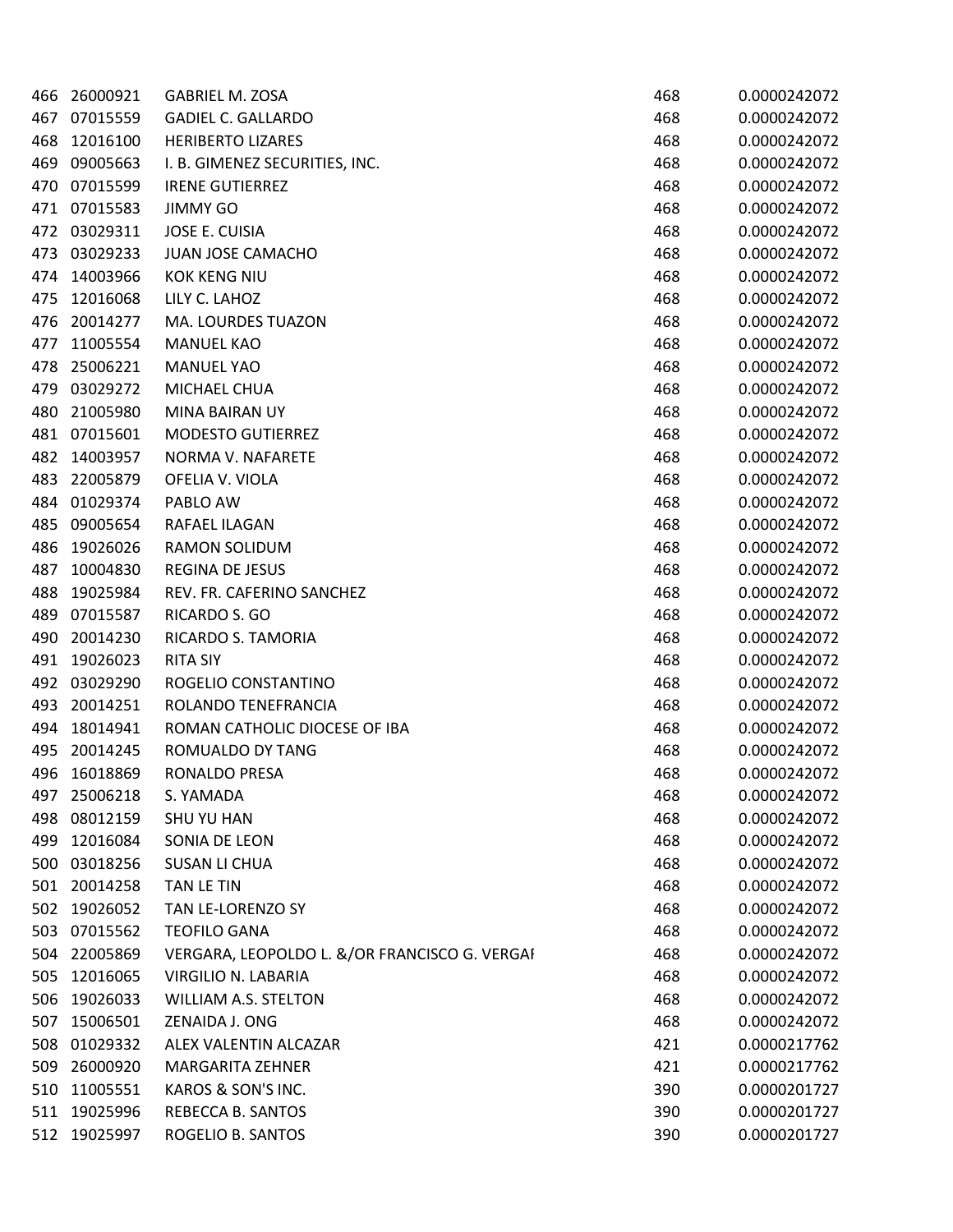| 513 | 13017299 | JULIAN V. MONTANO                      | 374 | 0.0000193451 |
|-----|----------|----------------------------------------|-----|--------------|
| 514 | 06016395 | RAUL C. FERNANDEZ                      | 374 | 0.0000193451 |
| 515 | 16018850 | PANGINDIAN, ISIDORO &/OR IRENEO JAVIER | 358 | 0.0000185175 |
| 516 | 07015614 | <b>GOLDEN SECURITIES CORP.</b>         | 343 | 0.0000177416 |
| 517 | 12016116 | <b>MARVIN LUCAS</b>                    | 327 | 0.0000169140 |
| 518 | 15006494 | <b>AGUSTIN ONG</b>                     | 312 | 0.0000161382 |
| 519 | 19026054 | <b>AGUSTIN WANG SISON</b>              | 312 | 0.0000161382 |
| 520 | 19026028 | ANGELITA R. SORIANO                    | 312 | 0.0000161382 |
| 521 | 20014254 | <b>BENITA TESORERO</b>                 | 312 | 0.0000161382 |
| 522 | 21005977 | <b>CAROLINA UY</b>                     | 312 | 0.0000161382 |
| 523 | 03029295 | ELAINE S. CRUZ                         | 312 | 0.0000161382 |
| 524 | 13017270 | <b>EMELIE MACLAN</b>                   | 312 | 0.0000161382 |
| 525 | 03029297 | <b>EMELITA S. CRUZ</b>                 | 312 | 0.0000161382 |
| 526 | 03029310 | <b>EMILIO L. CUAYCONG</b>              | 312 | 0.0000161382 |
| 527 | 19026018 | <b>EMMANUEL SISON</b>                  | 312 | 0.0000161382 |
| 528 | 18014950 | ERLINDA &/OR HANNAH REYES              | 312 | 0.0000161382 |
| 529 | 22005870 | FLORENTINO Z. VICENTE                  | 312 | 0.0000161382 |
| 530 | 19026039 | <b>FLORITA SULIT</b>                   | 312 | 0.0000161382 |
| 531 | 18014973 | G. L. RIALP                            | 312 | 0.0000161382 |
| 532 | 08012168 | <b>GEORGE L. HUANG</b>                 | 312 | 0.0000161382 |
| 533 | 20014262 | <b>GERMELINA T. TOLEDO</b>             | 312 | 0.0000161382 |
| 534 | 15006497 | <b>HELEN ONG</b>                       | 312 | 0.0000161382 |
| 535 | 18014957 | IGNACIO DEL ROSARIO, JR.               | 312 | 0.0000161382 |
| 536 | 16018853 | <b>ISAGANI PASCUAL</b>                 | 312 | 0.0000161382 |
| 537 | 12016064 | <b>JAMES LAO</b>                       | 312 | 0.0000161382 |
| 538 | 12016091 | <b>JOHN LIM</b>                        | 312 | 0.0000161382 |
| 539 | 08012166 | JOHNNY YU HONG                         | 312 | 0.0000161382 |
| 540 | 02013012 | <b>JOSE B. BRIONES</b>                 | 312 | 0.0000161382 |
| 541 | 03029300 | <b>JOSELITO CRUZ</b>                   | 312 | 0.0000161382 |
| 542 | 04011432 | <b>JOVITA DY</b>                       | 312 | 0.0000161382 |
| 543 | 19026043 | <b>JUDY SUNTAY</b>                     | 312 | 0.0000161382 |
| 544 | 18014948 | <b>JUSTO M. REGINALDO</b>              | 312 | 0.0000161382 |
| 545 | 02013004 | <b>KANG SUY BEO</b>                    | 312 | 0.0000161382 |
| 546 | 11005566 | <b>KENG KENG KO</b>                    | 312 | 0.0000161382 |
| 547 | 12016072 | LAPINA, ROMULO &/OR EMILIANO LAPINA    | 312 | 0.0000161382 |
| 548 | 03029301 | LAWRENCE S. CRUZ                       | 312 | 0.0000161382 |
| 549 | 06016398 | LILIAN F. FLOR                         | 312 | 0.0000161382 |
| 550 | 07015573 | LIM CHING GI                           | 312 | 0.0000161382 |
| 551 | 05004798 | LIM PUA ENG                            | 312 | 0.0000161382 |
| 552 | 20014246 | <b>LOLITA TANSENGCO</b>                | 312 | 0.0000161382 |
| 553 | 08012170 | LOURDES K. HUANG                       | 312 | 0.0000161382 |
| 554 | 03029303 | LUCITO S. CRUZ                         | 312 | 0.0000161382 |
| 555 | 25006225 | LUIS YAP                               | 312 | 0.0000161382 |
| 556 | 18014946 | MA. ZENAIDA RAYMUNDO                   | 312 | 0.0000161382 |
| 557 | 20014239 | <b>MANUEL TAN</b>                      | 312 | 0.0000161382 |
| 558 | 16018862 | MARGARITA PIA                          | 312 | 0.0000161382 |
| 559 | 19026022 | <b>MIRIAM SIY</b>                      | 312 | 0.0000161382 |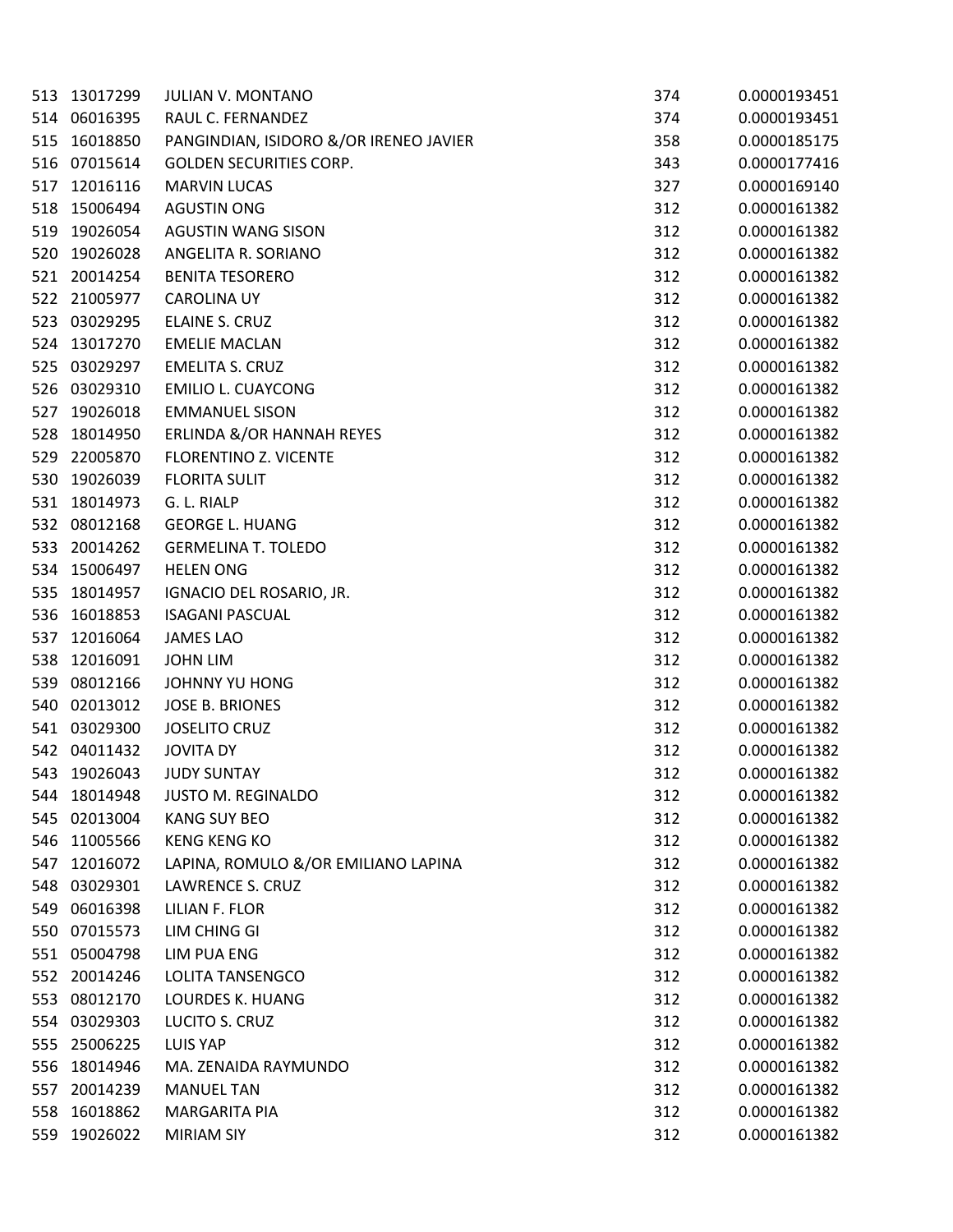| 560 | 19025994 | MOISES M. SANTOS                           | 312 | 0.0000161382 |
|-----|----------|--------------------------------------------|-----|--------------|
| 561 | 07015584 | <b>NEMESIS GO</b>                          | 312 | 0.0000161382 |
| 562 | 19026013 | <b>NORMA SIAO</b>                          | 312 | 0.0000161382 |
| 563 | 19026002 | <b>OTTO SCHAFFA</b>                        | 312 | 0.0000161382 |
| 564 | 12016082 | PACITA L. LEJANO                           | 312 | 0.0000161382 |
| 565 | 16018858 | <b>PAZ PERET</b>                           | 312 | 0.0000161382 |
| 566 | 07015561 | PETER L. GAN                               | 312 | 0.0000161382 |
| 567 | 16018875 | PRIME SECURITIES CORP.                     | 312 | 0.0000161382 |
| 568 | 17003217 | <b>QUALITY INVESTMENT &amp; SEC. CORP.</b> | 312 | 0.0000161382 |
| 569 | 18014958 | RAMONA DEL VDA. MENDO ROSARIO              | 312 | 0.0000161382 |
| 570 | 10004825 | RAMOS B. JAMIAS                            | 312 | 0.0000161382 |
| 571 | 03029312 | RAUL CUNETA                                | 312 | 0.0000161382 |
| 572 | 02013008 | RAUL L. BONZAN                             | 312 | 0.0000161382 |
| 573 | 01029330 | RAUL T. ALCANTARA                          | 312 | 0.0000161382 |
| 574 | 20014253 | <b>RENE A.B. TEOTICO</b>                   | 312 | 0.0000161382 |
| 575 | 02012997 | REYNALDO E. BAUTISTA                       | 312 | 0.0000161382 |
| 576 | 19025987 | ROMEO S. SANTIAGO                          | 312 | 0.0000161382 |
| 577 | 03029304 | ROSARIO CRUZ                               | 312 | 0.0000161382 |
| 578 | 20014267 | ROSARIO Y. TOLENTINO                       | 312 | 0.0000161382 |
| 579 | 18014959 | ROSENDO DEL ROSARIO                        | 312 | 0.0000161382 |
| 580 | 02012984 | <b>RUBY BAIRAN</b>                         | 312 | 0.0000161382 |
| 581 | 17003213 | <b>RUBY QUE</b>                            | 312 | 0.0000161382 |
| 582 | 11005561 | <b>SY KIAK</b>                             | 312 | 0.0000161382 |
| 583 | 16018864 | <b>TEODORO PISON</b>                       | 312 | 0.0000161382 |
| 584 | 14003959 | <b>TEODORO V. NARIO</b>                    | 312 | 0.0000161382 |
| 585 | 20014256 | <b>TEOFILA TIGNA</b>                       | 312 | 0.0000161382 |
| 586 | 20014270 | <b>TERESITA TONG</b>                       | 312 | 0.0000161382 |
| 587 | 19026032 | TRIFINA STA. ROMANA                        | 312 | 0.0000161382 |
| 588 | 07015568 | ZENAIDA G. GARCIA                          | 312 | 0.0000161382 |
| 589 | 21005974 | <b>CASIANO USMAN</b>                       | 280 | 0.0000144830 |
| 590 | 12016114 | <b>CENON V. LUCAS</b>                      | 280 | 0.0000144830 |
| 591 | 20014244 | <b>CHERRY TANG</b>                         | 280 | 0.0000144830 |
| 592 | 01029338 | <b>ESTER ALONZO</b>                        | 280 | 0.0000144830 |
| 593 | 10004838 | J.D. CALDERON SECURITIES, INC.             | 280 | 0.0000144830 |
| 594 | 16018867 | <b>CARMEN PRATTE</b>                       | 258 | 0.0000133450 |
| 595 | 14003965 | ELISA F. NICANDRO                          | 258 | 0.0000133450 |
| 596 | 07015591 | <b>BENJAMIN GOMEZ</b>                      | 249 | 0.0000128795 |
| 597 | 18014949 | <b>CARMELO B. REYES</b>                    | 249 | 0.0000128795 |
| 598 | 21005973 | <b>FRANKLIN USAAC</b>                      | 249 | 0.0000128795 |
| 599 | 25006216 | NAM YAM                                    | 249 | 0.0000128795 |
| 600 | 20014273 | ANGEL TRINIDAD                             | 234 | 0.0000121036 |
| 601 | 18014955 | ANGELITA C. DELA ROSA                      | 234 | 0.0000121036 |
| 602 | 05004801 | ARCADIA ESCOBAR                            | 234 | 0.0000121036 |
| 603 | 13017286 | <b>AURORA MARCOS</b>                       | 234 | 0.0000121036 |
| 604 | 15006493 | <b>BEATRICE OLIVARES</b>                   | 234 | 0.0000121036 |
| 605 | 07015597 | <b>CARLOS A. GUBAT</b>                     | 234 | 0.0000121036 |
| 606 | 02012995 | CARLOS S.M. BASILIO                        | 234 | 0.0000121036 |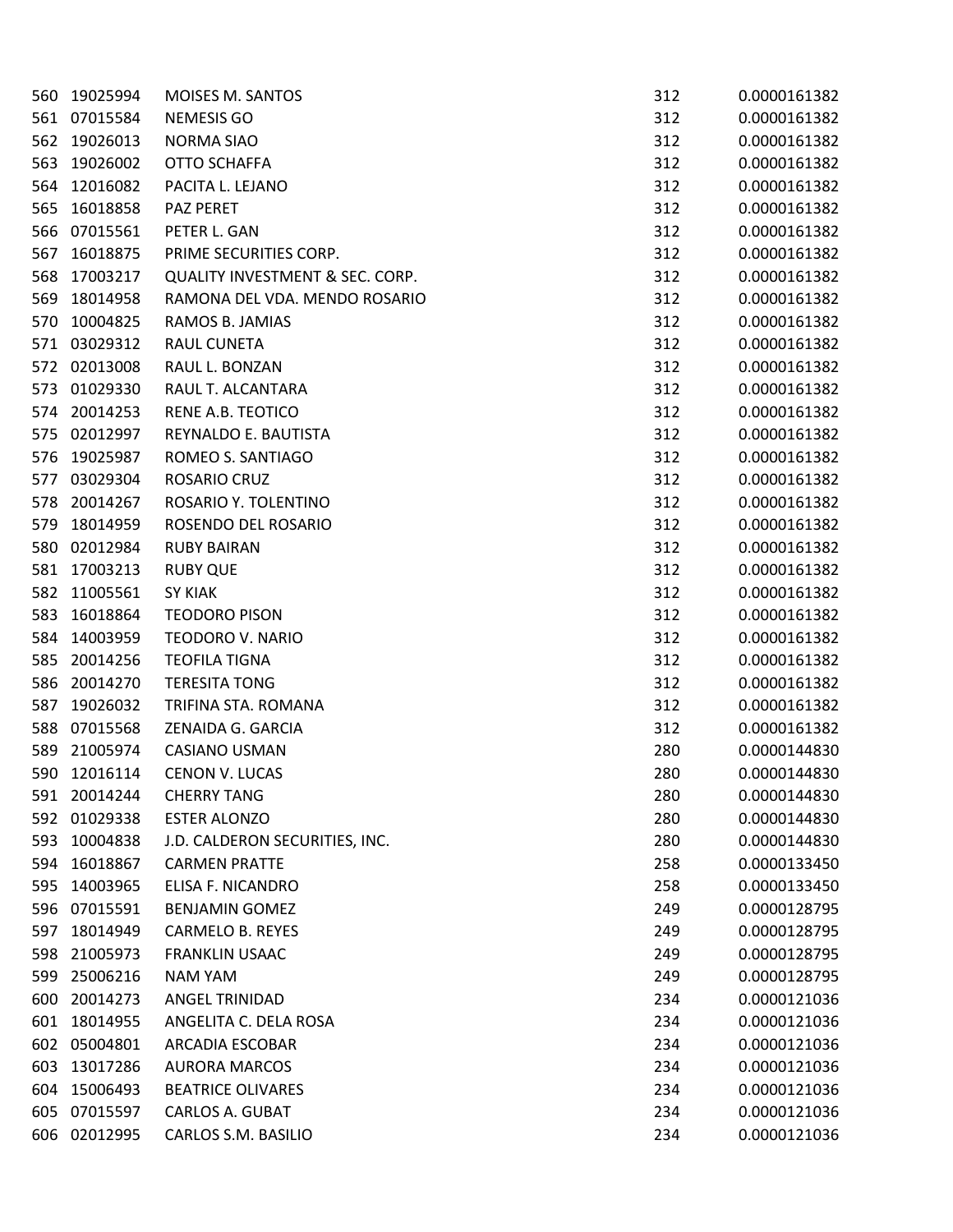| 607 | 21005976 | <b>CARMEN DYTOC UY</b>                       | 234 | 0.0000121036 |
|-----|----------|----------------------------------------------|-----|--------------|
| 608 | 03029227 | CARMENCITA CABATINGAN                        | 234 | 0.0000121036 |
| 609 | 12016071 | CESAR M. LAO                                 | 234 | 0.0000121036 |
| 610 | 03029291 | ERLINDA C. CORDON                            | 234 | 0.0000121036 |
| 611 | 05004806 | ESPERANZA ESTEBAN                            | 234 | 0.0000121036 |
| 612 | 01029348 | ESPERANZA P. ALVENDIA                        | 234 | 0.0000121036 |
| 613 | 02012981 | FELIX C. BADELLES                            | 234 | 0.0000121036 |
| 614 | 03029228 | <b>FELIX CABATINGAN</b>                      | 234 | 0.0000121036 |
| 615 | 10004834 | <b>FLORENCIANA JUDITH</b>                    | 234 | 0.0000121036 |
| 616 | 18014943 | <b>FRANCISCO RAFIL</b>                       | 234 | 0.0000121036 |
| 617 | 12016070 | HAROLD A. LANGUE                             | 234 | 0.0000121036 |
| 618 | 20014284 | <b>IRENE TONG</b>                            | 234 | 0.0000121036 |
| 619 | 07015607 | JUANA M. DE GUZMAN                           | 234 | 0.0000121036 |
| 620 | 04011424 | LEONARDO C. DIOKNO                           | 234 | 0.0000121036 |
| 621 | 03029229 | LEOPOLDO L. CABATINGAN                       | 234 | 0.0000121036 |
| 622 | 03029302 | LERMA C. DELA CRUZ                           | 234 | 0.0000121036 |
| 623 | 08012165 | <b>LOURDES HERNANDEZ</b>                     | 234 | 0.0000121036 |
| 624 | 01029335 | MARLENE S. ALINDOGAN                         | 234 | 0.0000121036 |
| 625 | 19025992 | MIGUELITA SANTOS                             | 234 | 0.0000121036 |
| 626 | 01029323 | MODESTO AGYAO                                | 234 | 0.0000121036 |
| 627 | 01029322 | PEDRO AGANAD                                 | 234 | 0.0000121036 |
| 628 | 16018872 | PERLA C. PUNZALAN                            | 234 | 0.0000121036 |
| 629 | 02012996 | <b>QUINTIN G. BAUTISTA</b>                   | 234 | 0.0000121036 |
| 630 | 13017287 | RAMON G. MARFORI                             | 234 | 0.0000121036 |
| 631 | 03029230 | ROMEO L. CABATINGAN                          | 234 | 0.0000121036 |
| 632 | 03029232 | <b>RUBEN CALUCAG</b>                         | 234 | 0.0000121036 |
| 633 | 20014272 | TORRALBA, LINA DE DIOS &/OR TITO P. TORRALBA | 234 | 0.0000121036 |
| 634 | 21005968 | UBP TA# 4-152-067-33                         | 234 | 0.0000121036 |
| 635 | 07015595 | <b>VERA MAY GREY</b>                         | 234 | 0.0000121036 |
| 636 | 02013005 | FELIX C. BERCENO                             | 218 | 0.0000112760 |
| 637 | 21005971 | <b>JOSEFINA T. UMALI</b>                     | 218 | 0.0000112760 |
| 638 | 19025999 | ZACARIAS B. SARIAN                           | 218 | 0.0000112760 |
| 639 | 02012980 | AMADOR C. BACANI                             | 187 | 0.0000096726 |
| 640 | 01029351 | ANTONIO N. ANDAL                             | 187 | 0.0000096726 |
| 641 | 04011422 | <b>BAYOT S. DELLOTA</b>                      | 187 | 0.0000096726 |
| 642 | 20014232 | <b>CHERRY TAN</b>                            | 187 | 0.0000096726 |
| 643 | 07015555 | <b>CRISPIN GABAS</b>                         | 187 | 0.0000096726 |
| 644 | 12016067 | <b>ELVIE LAGUA</b>                           | 187 | 0.0000096726 |
| 645 | 16018863 | JOSE PICCIO, JR.                             | 187 | 0.0000096726 |
| 646 | 07015563 | LEONORA R. GARCIA                            | 187 | 0.0000096726 |
| 647 | 03029247 | REMEDIOS L. CENTENO                          | 187 | 0.0000096726 |
| 648 | 16018843 | ROSALINA L. PADLAN                           | 187 | 0.0000096726 |
| 649 | 19025979 | ROSALINDA L. SALVATIERRA                     | 187 | 0.0000096726 |
| 650 | 03029235 | SIMEON M. CAMPOS                             | 187 | 0.0000096726 |
| 651 | 11005563 | <b>AILEEN KING</b>                           | 156 | 0.0000080691 |
| 652 | 05004789 | ALFREDO L. EDRALIN                           | 156 | 0.0000080691 |
| 653 | 14003970 | AMELIA NOVIDO                                | 156 | 0.0000080691 |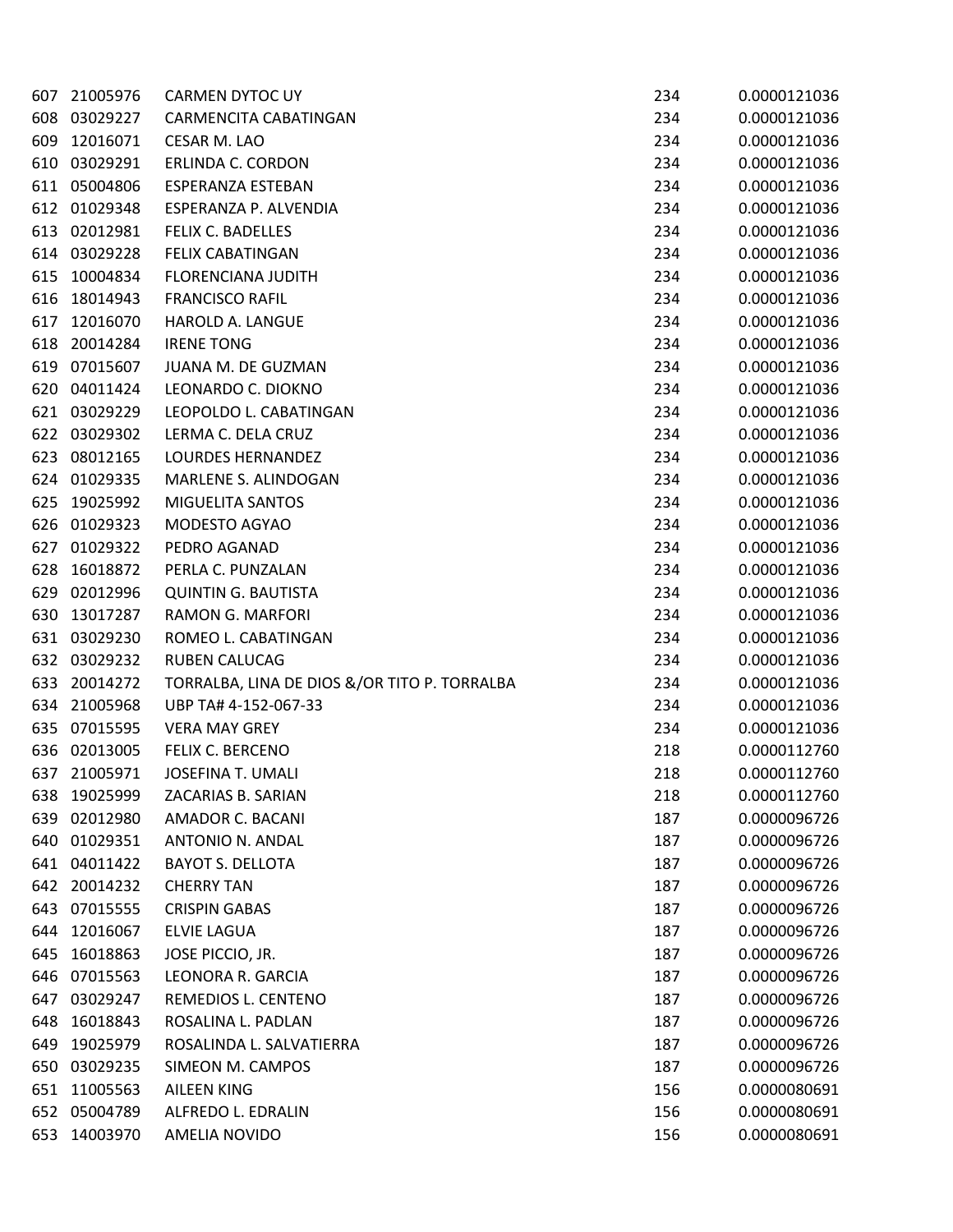| 654 | 05004790 | <b>ANTONIO EDRALIN</b>                 | 156   | 0.0000080691 |
|-----|----------|----------------------------------------|-------|--------------|
| 655 | 19026006 | <b>BELLA SERNA</b>                     | 156   | 0.0000080691 |
| 656 | 04011427 | <b>CARLOS DIZON</b>                    | 156   | 0.0000080691 |
| 657 | 23001744 | <b>CARLOS WONG</b>                     | 156   | 0.0000080691 |
| 658 | 03029319 | <b>CMS STOCK BROKERAGE</b>             | 156   | 0.0000080691 |
| 659 | 12016126 | DICFORA V. LAO                         | 156   | 0.0000080691 |
| 660 | 18014961 | DOMINADOR RUALO                        | 156   | 0.0000080691 |
| 661 | 09005653 | <b>ELENA ILAGAN</b>                    | 156   | 0.0000080691 |
| 662 | 12016103 | <b>ERNESTO LLAMEZA</b>                 | 156   | 0.0000080691 |
| 663 | 05004793 | FELISA Y. ELIAZAR                      | 156   | 0.0000080691 |
| 664 | 19026036 | <b>FRANCISCO SUAREZ</b>                | 156   | 0.0000080691 |
| 665 | 08012169 | <b>GEORGE Y. HUANG</b>                 | 156   | 0.0000080691 |
| 666 | 14003969 | <b>GONZALO R. NOVALES</b>              | 156   | 0.0000080691 |
| 667 | 20014221 | <b>HELEN TAN-ABDON</b>                 | 156   | 0.0000080691 |
| 668 | 25006236 | <b>JOHNNY YUHONG</b>                   | 156   | 0.0000080691 |
| 669 | 19025977 | JORGE Q. SALAZAR                       | 156   | 0.0000080691 |
| 670 | 01029334 | JOSE C. ALDAY, JR.                     | 156   | 0.0000080691 |
| 671 | 08012163 | JOSE N. HERNANDEZ                      | 156   | 0.0000080691 |
| 672 | 00001090 | <b>JOSELITO C. HERRERA</b>             | 1,500 | 0.0000775873 |
| 673 | 02013011 | <b>JULIAN BRIGOLI</b>                  | 156   | 0.0000080691 |
| 674 | 25006220 | KA HO YAO                              | 156   | 0.0000080691 |
| 675 | 03029280 | <b>KENG KENG CO</b>                    | 156   | 0.0000080691 |
| 676 | 19026048 | <b>KIAK SY</b>                         | 156   | 0.0000080691 |
| 677 | 19026030 | LEE SOT                                | 156   | 0.0000080691 |
| 678 | 19026027 | LUIS SONGCO                            | 156   | 0.0000080691 |
| 679 | 19026049 | LUZ SY                                 | 156   | 0.0000080691 |
| 680 | 18014944 | LYN RAMOS                              | 156   | 0.0000080691 |
| 681 | 09005655 | MA. FLAVIO INTENGAN                    | 156   | 0.0000080691 |
| 682 | 03029271 | <b>MANUEL CHUA</b>                     | 156   | 0.0000080691 |
| 683 | 13017283 | <b>MARGARITA MAPUA</b>                 | 156   | 0.0000080691 |
| 684 | 04011425 | <b>MARIA ELISA DIY</b>                 | 156   | 0.0000080691 |
| 685 | 17003216 | MARIANO C. QUINTOS, JR.                | 156   | 0.0000080691 |
| 686 | 12016109 | MATILDE J. LOPEZ                       | 156   | 0.0000080691 |
| 687 | 12016102 | <b>MERCEDES LIZARES</b>                | 156   | 0.0000080691 |
| 688 | 03029293 | NELLY COTOCO                           | 156   | 0.0000080691 |
| 689 | 13017280 | <b>NELSON MANAPAT</b>                  | 156   | 0.0000080691 |
| 690 | 12016110 | NIEVES G. LOPEZ                        | 156   | 0.0000080691 |
| 691 | 19026012 | <b>NORMA SIAN</b>                      | 156   | 0.0000080691 |
| 692 | 15006491 | OCTAVIO, REMIGIO T. &/OR LILIA OCTAVIO | 156   | 0.0000080691 |
| 693 | 08012160 | PEDRO CUSTODIO HAW                     | 156   | 0.0000080691 |
| 694 | 04011428 | PEDRO DIZON                            | 156   | 0.0000080691 |
| 695 | 07015556 | PEDRO GABAT                            | 156   | 0.0000080691 |
| 696 | 26000918 | RAMONITA ZALAMEA                       | 156   | 0.0000080691 |
| 697 | 22005872 | RAUL VILLA                             | 156   | 0.0000080691 |
| 698 | 18014938 | RCBC TA# 32-248                        | 156   | 0.0000080691 |
| 699 | 18014952 | RENATO REYES, JR.                      | 156   | 0.0000080691 |
| 700 | 18014945 | REYNALDO RAMOS                         | 156   | 0.0000080691 |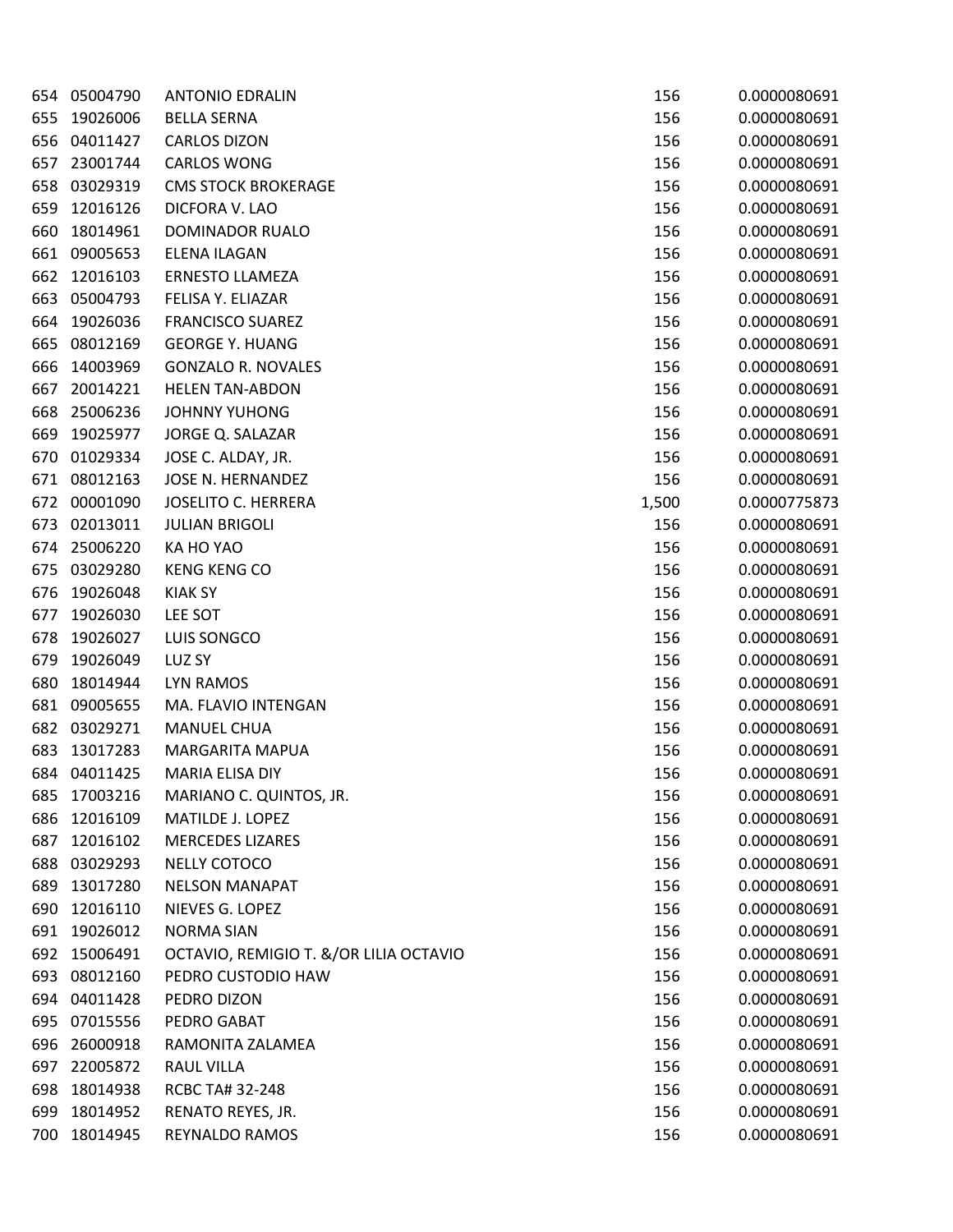| 701 | 12016094     | <b>ROBERTO LIM</b>                    | 156 | 0.0000080691 |
|-----|--------------|---------------------------------------|-----|--------------|
| 702 | 19026016     | ROGELIO SIMPIO                        | 156 | 0.0000080691 |
| 703 | 18014947     | ROMULO REDULLA                        | 156 | 0.0000080691 |
| 704 | 03029309     | ROSARIO R. CRUZO                      | 156 | 0.0000080691 |
| 705 | 18014974     | SALUD G. RODRIGUEZ                    | 156 | 0.0000080691 |
| 706 | 04011426     | SALVADOR DIY III                      | 156 | 0.0000080691 |
| 707 | 07015593     | SALVADOR G. GONZALES                  | 156 | 0.0000080691 |
| 708 | 00000093     | SIMON LI                              | 156 | 0.0000080691 |
| 709 | 03029269     | <b>SIONG TAY CHU</b>                  | 156 | 0.0000080691 |
| 710 | 03029305     | <b>SOL CRUZ</b>                       | 156 | 0.0000080691 |
| 711 | 21005969     | <b>STANLEY UI KHO</b>                 | 156 | 0.0000080691 |
| 712 | 20014250     | TECSON, RODOLFO E. & GAUDENCIA TECSON | 156 | 0.0000080691 |
| 713 | 20014257     | <b>TEOFILO G. TIGNO</b>               | 156 | 0.0000080691 |
| 714 | 19025998     | <b>TERESITA SANTOS</b>                | 156 | 0.0000080691 |
| 715 | 22005876     | WILFREDO P. VILLANUEVA                | 156 | 0.0000080691 |
| 716 | 19025990     | <b>DESIDERIO B. SANTOS</b>            | 140 | 0.0000072415 |
| 717 | 07015604     | EDMUNDO DE GUZMAN                     | 140 | 0.0000072415 |
| 718 | 02013009     | <b>ESTRELLA BORHILLO</b>              | 140 | 0.0000072415 |
| 719 | 20014271     | <b>GERARDO C. TOPACIO</b>             | 140 | 0.0000072415 |
| 720 | 07015596     | <b>MARTIN GUBALLA</b>                 | 140 | 0.0000072415 |
| 721 | 01029361     | NELLY J. AQUINO                       | 140 | 0.0000072415 |
| 722 | 20014266     | <b>NOEL TOLENTINO</b>                 | 140 | 0.0000072415 |
| 723 | 25006217     | <b>ROSA YAM</b>                       | 140 | 0.0000072415 |
| 724 | 01029359     | <b>TIRSO ANTIPORDA</b>                | 140 | 0.0000072415 |
| 725 | 22005865     | <b>BENIGNO G. VENTIGAN</b>            | 126 | 0.0000065173 |
| 726 | 10004826     | ADELE A. JAUCIAN                      | 124 | 0.0000064139 |
| 727 | 20014227     | <b>ANTONIO TAMBUNTING</b>             | 124 | 0.0000064139 |
| 728 | 20014228     | <b>ANTONIO TAMBUNTING</b>             | 124 | 0.0000064139 |
| 729 | 20014229     | <b>ANTONIO TAMBUNTING</b>             | 124 | 0.0000064139 |
| 730 | 03029243     | <b>EVANGELINE S. DE CASTRO</b>        | 124 | 0.0000064139 |
| 731 | 02012994     | <b>IRENEO T. BANAGA</b>               | 124 | 0.0000064139 |
|     | 732 25006230 | JAMES M. YOUNG                        | 124 | 0.0000064139 |
| 733 | 15006492     | OGATIS, ALICIA M. &/OR JOSE M. OGATIS | 124 | 0.0000064139 |
| 734 | 01029317     | ROBERTO C. ABELLO                     | 124 | 0.0000064139 |
| 735 | 04011431     | PEDRO DUCLAYAN                        | 109 | 0.0000056380 |
| 736 | 03029239     | <b>ALBERTO CARLOS</b>                 | 93  | 0.0000048104 |
| 737 | 01029357     | <b>ALFREDO DELOS ANGELES</b>          | 93  | 0.0000048104 |
| 738 | 22005862     | ALIPIO A. VALLES                      | 93  | 0.0000048104 |
| 739 | 11005556     | <b>AURORA KHAW</b>                    | 93  | 0.0000048104 |
| 740 | 13017269     | <b>CYNTHIA MACALINO</b>               | 93  | 0.0000048104 |
| 741 | 07015605     | ELSA C. DE GUZMAN                     | 93  | 0.0000048104 |
| 742 | 18014962     | F.A. RUIZ                             | 93  | 0.0000048104 |
| 743 | 16018848     | <b>FELISA PANGAN</b>                  | 93  | 0.0000048104 |
| 744 | 02013006     | FELIX C. BERCENO, JR.                 | 93  | 0.0000048104 |
| 745 | 20014255     | <b>HAW HOK TIAN</b>                   | 93  | 0.0000048104 |
| 746 | 03029313     | HELEN L. CUSTODIO                     | 93  | 0.0000048104 |
| 747 | 21005970     | <b>HELIODORA UDASCO</b>               | 93  | 0.0000048104 |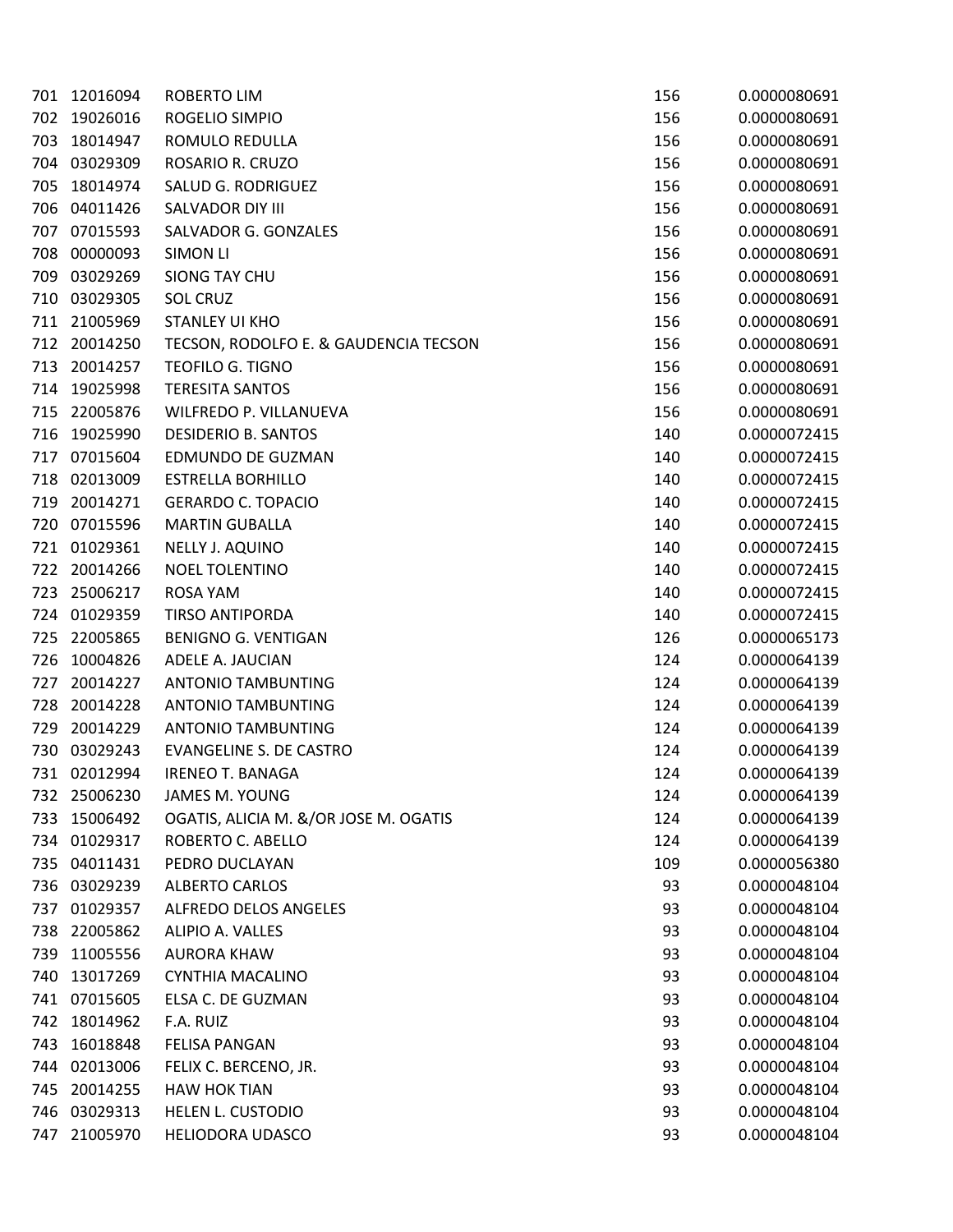| 748 | 03029289 | <b>ISIDORO CONCON</b>                         | 93 | 0.0000048104 |
|-----|----------|-----------------------------------------------|----|--------------|
| 749 | 13017304 | <b>LAWRENCE MYERS</b>                         | 93 | 0.0000048104 |
| 750 | 16018849 | LUCIA PANGANIBAN                              | 93 | 0.0000048104 |
| 751 | 18014968 | RTG & CO., INC.                               | 93 | 0.0000048104 |
| 752 | 03029307 | <b>VICTORIA B. CRUZ</b>                       | 93 | 0.0000048104 |
| 753 | 19025975 | <b>GILDA SAHAGUN</b>                          | 78 | 0.0000040345 |
| 754 | 09005659 | INTEGRATED SEC. & UNDERWRITING SERVICES CORP. | 78 | 0.0000040345 |
| 755 | 20014224 | <b>JAIME TABLANTE</b>                         | 78 | 0.0000040345 |
| 756 | 03029292 | MAGDALENO B. CORTEZ                           | 78 | 0.0000040345 |
| 757 | 19026051 | <b>MARCELA NGO SY</b>                         | 78 | 0.0000040345 |
| 758 | 12016117 | MARIETA DE LUNA                               | 78 | 0.0000040345 |
| 759 | 13017290 | MEDARDO M. MELICOR                            | 78 | 0.0000040345 |
| 760 | 23001746 | <b>MERRY WU</b>                               | 78 | 0.0000040345 |
| 761 | 00001025 | OWEN NATHANIEL AU A/C IAUOWE01                | 78 | 0.0000040345 |
| 762 | 20014226 | ROLANDO TABLANTE                              | 78 | 0.0000040345 |
| 763 | 20014220 | TCBT AS TRUSTEE OF P-1020                     | 78 | 0.0000040345 |
| 764 | 22005880 | <b>CARLOS M. VIRTUCIO</b>                     | 62 | 0.0000032069 |
| 765 | 14003968 | <b>EDNA NOVALES</b>                           | 62 | 0.0000032069 |
| 766 | 03029240 | <b>FELICITAS CARLOS</b>                       | 62 | 0.0000032069 |
| 767 | 09005652 | INTERNATIONAL UNDERWRITING MGT. CORP.         | 62 | 0.0000032069 |
| 768 | 10004835 | JALANDONI, JAYME, ADAMS INC.                  | 62 | 0.0000032069 |
| 769 | 25006229 | <b>JAMES YONG</b>                             | 62 | 0.0000032069 |
| 770 | 21005979 | JOSE B. UY                                    | 62 | 0.0000032069 |
| 771 | 04011430 | JOSE L. DOMINGUIANO                           | 62 | 0.0000032069 |
| 772 | 13017294 | <b>MACARIO S. MENESES</b>                     | 62 | 0.0000032069 |
| 773 | 18014939 | RIZAL COMMERCIAL BANKING CORP.                | 62 | 0.0000032069 |
| 774 | 07015565 | ROLANDO T. GARCIA                             | 62 | 0.0000032069 |
| 775 | 22005859 | TEN KENG VALENCIA                             | 62 | 0.0000032069 |
| 776 | 22005871 | <b>VENICIO G. VILELA</b>                      | 62 | 0.0000032069 |
| 777 | 11005555 | <b>WONG KE</b>                                | 62 | 0.0000032069 |
| 778 | 03029236 | MAY R. CANLAS                                 | 58 | 0.0000030000 |
| 779 | 03029234 | SONIA R. CAMARILLO                            | 57 | 0.0000029483 |
| 780 | 05004796 | <b>ERNESTO C. ENCINA</b>                      | 54 | 0.0000027931 |
| 781 | 03029246 | ARMANDO D. CENTENO                            | 46 | 0.0000023793 |
| 782 | 03029242 | CESARIA P. DE CARUNUNGAN                      | 46 | 0.0000023793 |
| 783 | 22005863 | DIEGA VAUGHAN                                 | 46 | 0.0000023793 |
| 784 | 19025974 | ELEONOR DE SAGUN                              | 46 | 0.0000023793 |
| 785 | 16018857 | <b>FRANCISCO PENDON</b>                       | 46 | 0.0000023793 |
| 786 | 01029321 | <b>GERMAN ADOLFO</b>                          | 46 | 0.0000023793 |
| 787 | 10004828 | <b>IRWIN JAZMINES</b>                         | 46 | 0.0000023793 |
| 788 | 07015606 | JOSE PLACIDO DE GUZMAN                        | 46 | 0.0000023793 |
| 789 | 18014977 | <b>JOSE ROMERO</b>                            | 46 | 0.0000023793 |
| 790 | 16018868 | <b>JUSTINA PRESA</b>                          | 46 | 0.0000023793 |
| 791 | 05004799 | MILAGROS ERANA                                | 46 | 0.0000023793 |
| 792 | 05004800 | PEDRO ESCANO                                  | 46 | 0.0000023793 |
| 793 | 20014222 | PURIFICACION TABANG                           | 46 | 0.0000023793 |
| 794 | 16018865 | ROMEO PORTUGAL                                | 46 | 0.0000023793 |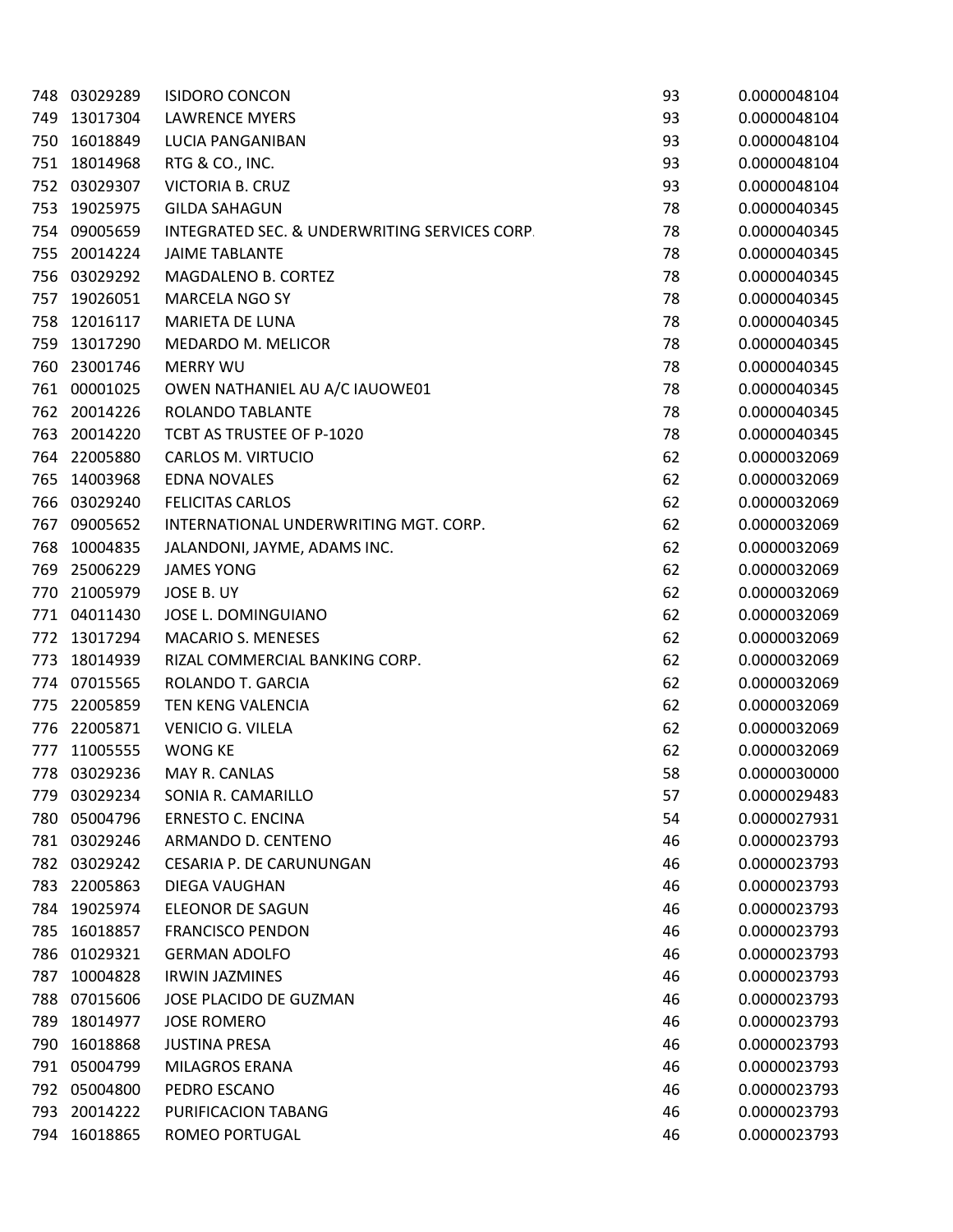| 795 | 22005860 | SONIA VALENCIANO                        | 46 | 0.0000023793 |
|-----|----------|-----------------------------------------|----|--------------|
| 796 | 11005560 | <b>HUA KUE KHOY</b>                     | 43 | 0.0000022242 |
| 797 | 13017285 | <b>FRANCISCO MARCHA</b>                 | 38 | 0.0000019655 |
| 798 | 03029237 | MIGUEL ANGEL CANO                       | 36 | 0.0000018621 |
| 799 | 01029363 | ALBERTO R. B. ARCILLA                   | 31 | 0.0000016035 |
| 800 | 19025988 | <b>ALFREDO SANTOS</b>                   | 31 | 0.0000016035 |
| 801 | 02012975 | <b>BANK OF PHILIPPINE ISLAND</b>        | 31 | 0.0000016035 |
| 802 | 12016115 | <b>DIVIDNA LUCAS</b>                    | 31 | 0.0000016035 |
| 803 | 01029372 | <b>EMILIO AVANCENA</b>                  | 31 | 0.0000016035 |
| 804 | 07015574 | <b>KANG SUY GIOK</b>                    | 31 | 0.0000016035 |
| 805 | 20014235 | <b>KE VELENCIA TAN</b>                  | 31 | 0.0000016035 |
| 806 | 23001745 | <b>KE WONG</b>                          | 31 | 0.0000016035 |
| 807 | 18014953 | LILIA Z. REYES                          | 31 | 0.0000016035 |
| 808 | 13017277 | MA. MAGDALENA C. MANAAY                 | 31 | 0.0000016035 |
| 809 | 03029226 | MARCELO C. CABANA                       | 31 | 0.0000016035 |
| 810 | 07015566 | ROMEO A. GARCIA                         | 31 | 0.0000016035 |
| 811 | 18014976 | <b>JOSE ROMEO</b>                       | 22 | 0.0000011379 |
| 812 | 20014237 | <b>LUIS TAN</b>                         | 22 | 0.0000011379 |
| 813 | 20014265 | MELCHOR C. TOLENTINO                    | 22 | 0.0000011379 |
| 814 | 02013015 | <b>WALTER BROWN</b>                     | 22 | 0.0000011379 |
| 815 | 13017296 | <b>AGUSTIN MIRAVITE</b>                 | 15 | 0.0000007759 |
| 816 | 13017297 | ANACLETO MOA                            | 15 | 0.0000007759 |
| 817 | 13017274 | ANTONIO MALANSING                       | 15 | 0.0000007759 |
| 818 | 03029320 | CREDIT MANILA, INC.                     | 15 | 0.0000007759 |
| 819 | 01029360 | EDMUNDO A. AQUINO                       | 15 | 0.0000007759 |
| 820 | 12016106 | FIDEL J. LOCSIN                         | 15 | 0.0000007759 |
| 821 | 12016113 | FLORENTINO LOYOLA                       | 15 | 0.0000007759 |
| 822 | 01029333 | <b>JOSEFINA M. ALDAY</b>                | 15 | 0.0000007759 |
| 823 | 05004795 | <b>JOSEFINO T. ELIPSE</b>               | 15 | 0.0000007759 |
| 824 | 13017301 | LOIDA MORENO                            | 15 | 0.0000007759 |
| 825 | 13017282 | MA. VICTORIA MANIQUIS                   | 15 | 0.0000007759 |
| 826 | 00001084 | MIGUEL DC. MARANA OR MARANA, BITUIN DC. | 15 | 0.0000007759 |
| 827 | 07015560 | RENATO O. GAMBOA                        | 15 | 0.0000007759 |
| 828 | 19026000 | REYNALDO R. SARMENTA                    | 15 | 0.0000007759 |
| 829 | 11005552 | <b>SUY GIOK KANG</b>                    | 15 | 0.0000007759 |
| 830 | 13017303 | <b>TEODORO MORIONES</b>                 | 15 | 0.0000007759 |
| 831 | 01029371 | ZAIDA RUBY S. ALBERTO                   | 15 | 0.0000007759 |
| 832 | 16018859 | ALFREDO PEREZ                           | 13 | 0.0000006724 |
| 833 | 00001110 | <b>GERARDO LOPEZ SALGADO</b>            | 8  | 0.0000004138 |
| 834 | 12016108 | FIDEL J. LOPEZ                          | 7  | 0.0000003621 |
| 835 | 12016074 | <b>FLORENTINO LAYOLA</b>                | 7  | 0.0000003621 |
| 836 | 01029339 | ALEJO ALVAREZ                           | 3  | 0.0000001552 |
| 837 | 01029341 | <b>CECILIA ALVAREZ</b>                  | 3  | 0.0000001552 |
| 838 | 01029342 | <b>CESAR ALVAREZ</b>                    | 3  | 0.0000001552 |
| 839 | 01029343 | EUGENIO ALVAREZ                         | 3  | 0.0000001552 |
| 840 | 01029344 | <b>FAUSTINO ALVAREZ</b>                 | 3  | 0.0000001552 |
| 841 | 01029345 | LINDA ALVAREZ                           | 3  | 0.0000001552 |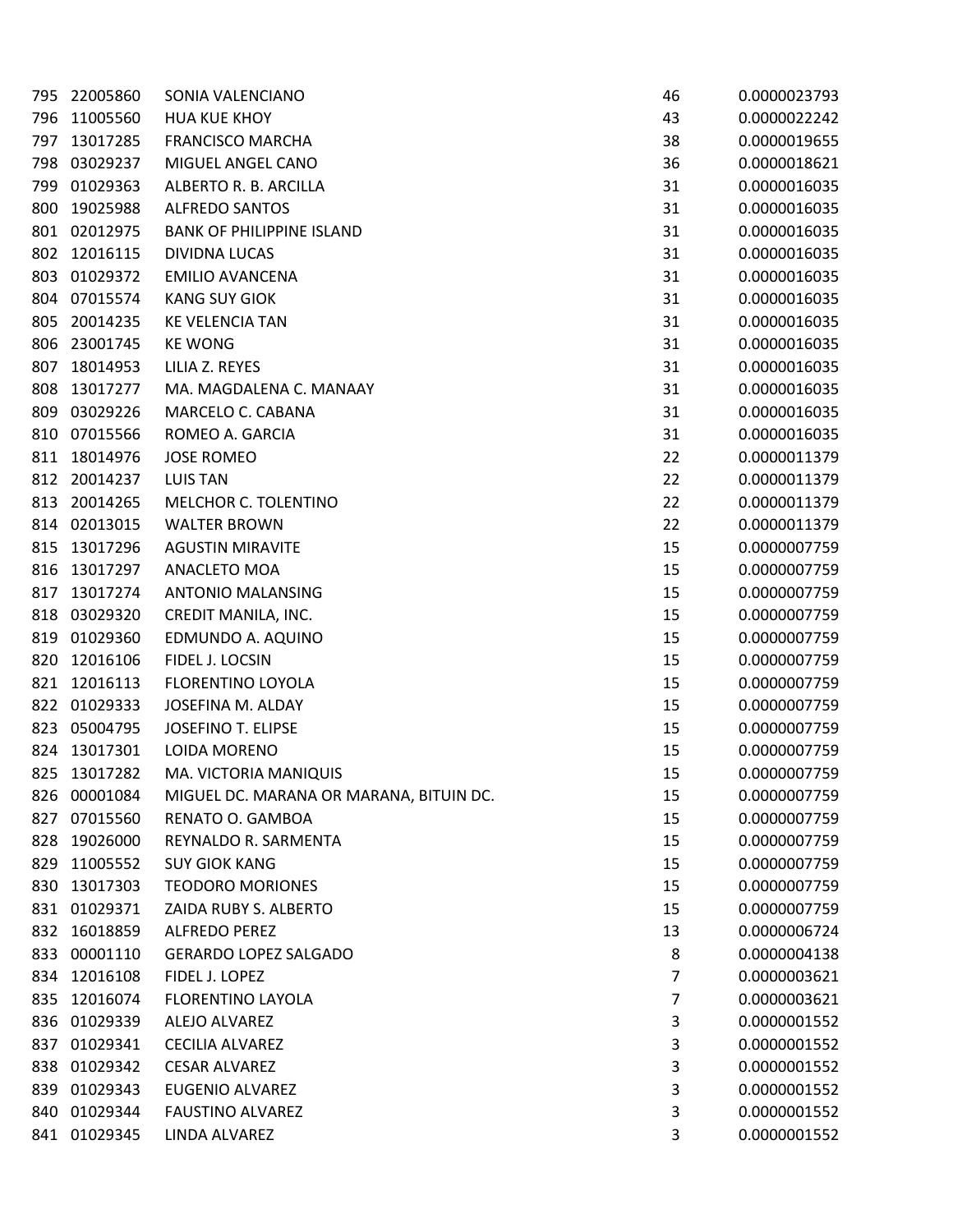|     |              | Total                        | 1,933,305,923 | 100.0000000000 |
|-----|--------------|------------------------------|---------------|----------------|
| 844 | 00001111     | GABRIELLE CLAUDIA F. HERRERA | 2.000         | 0.0001034497   |
|     | 843 01029347 | RITA ALVAREZ                 |               | 0.0000001552   |
|     | 842 01029346 | NANCY ALVAREZ                |               | 0.0000001552   |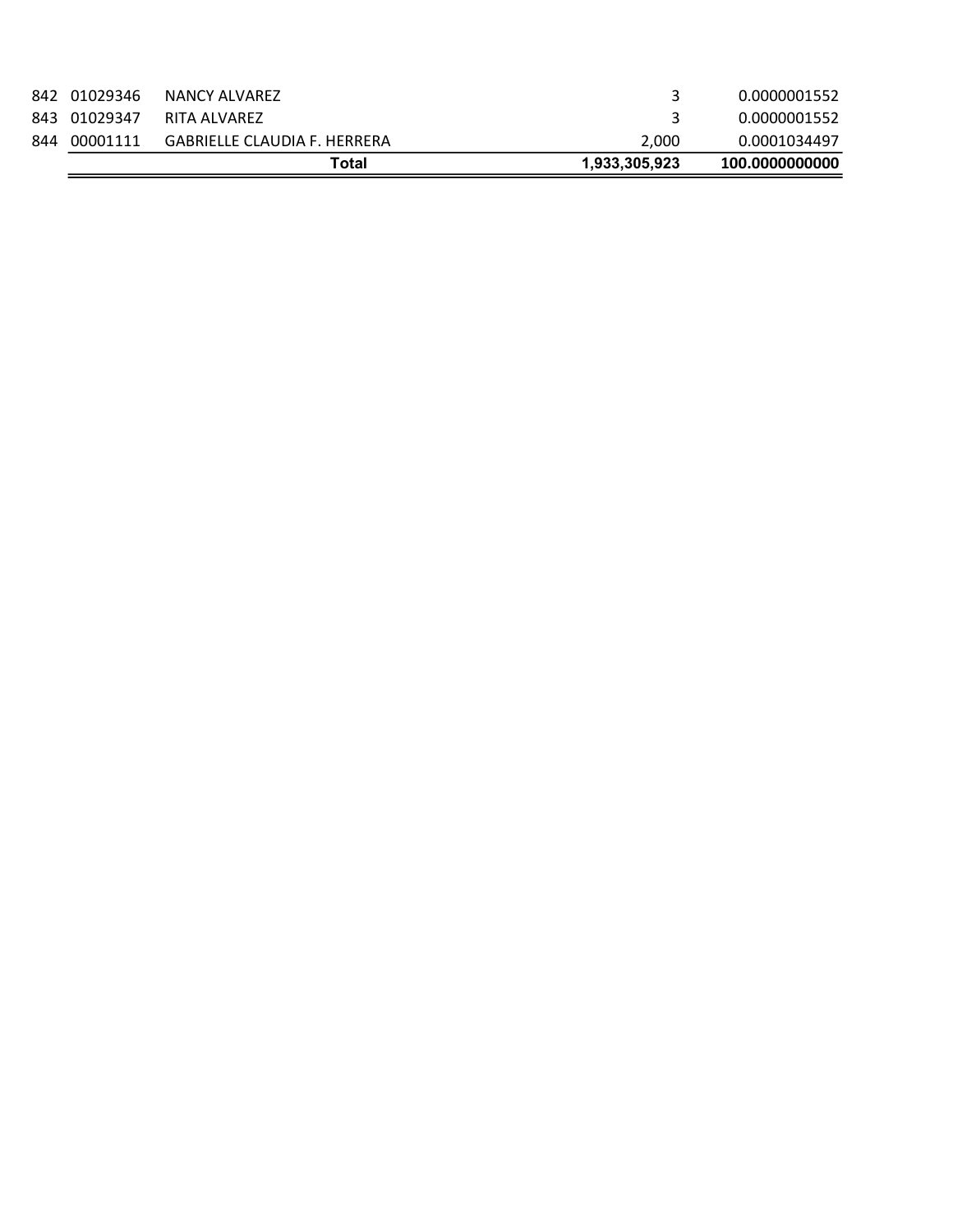## **Philippine Depository & Trust Corp. OUTSTANDING BALANCES FOR A SPECIFIC COMPANY - ADHOC**

Company Code - MAC000000000 & Company Name - MACROASIA CORPORATION

| election Criteria : |  |  |  |  |  |  |  |
|---------------------|--|--|--|--|--|--|--|
|                     |  |  |  |  |  |  |  |

| <b>Selection Criteria:</b>                                 |                                                                                                               |                 |  |  |  |
|------------------------------------------------------------|---------------------------------------------------------------------------------------------------------------|-----------------|--|--|--|
| Security ID From: MAC000000000 To: MAC000000000            | Input Date: 04/11/2022                                                                                        |                 |  |  |  |
| <b>BPNAME</b>                                              | <b>ADDRESS</b>                                                                                                | <b>HOLDINGS</b> |  |  |  |
| A & A SECURITIES, INC.                                     | Rm. 1906 Ayala Ave. Condominium 6776 Ayala<br>Ave., Makati City                                               | 142,360.00      |  |  |  |
| A. T. DE CASTRO SECURITIES CORP.                           | UNIT 1107, 11TH FLOOR, PSE TOWER 5TH AVENUE<br>CORNER 28TH STREET, BONIFACIO GLOBAL CITY<br>TAGUIG CITY 1634  | 150,000.00      |  |  |  |
| AAA SOUTHEAST EQUITIES,<br><b>INCORPORATED</b>             | Ground Floor, Fortune Life Building #162 Legaspi<br>St., Legaspi Village Makati City                          | 12,500.00       |  |  |  |
| AAA SOUTHEAST EQUITIES,<br><b>INCORPORATED</b>             | Ground Floor, Fortune Life Building #162 Legaspi<br>St., Legaspi Village Makati City                          | 1,357,790.00    |  |  |  |
| AB CAPITAL & INVESTMENT CORP. -<br>TRUST & INVESTMENT DIV. | G/F, Asianbank Centre Bldg., Sen. Gil Puyat<br>Extension cor. Tordesillas St., Salcedo Village<br>Makati City | 91,650.00       |  |  |  |
| AB CAPITAL SECURITIES, INC.                                | 8/F Phinma Plaza 39 Plaza Drive, Rockwell Center<br>Makati City                                               | 302,940.00      |  |  |  |
| AB CAPITAL SECURITIES, INC.                                | 8/F Phinma Plaza 39 Plaza Drive, Rockwell Center<br>Makati City                                               | 1,650,949.00    |  |  |  |
| AB CAPITAL SECURITIES, INC.                                | 8/F Phinma Plaza 39 Plaza Drive, Rockwell Center<br>Makati City                                               | 1,200.00        |  |  |  |
| AB CAPITAL SECURITIES, INC.                                | 8/F Phinma Plaza 39 Plaza Drive, Rockwell Center<br>Makati City                                               | 151,836.00      |  |  |  |
| AB CAPITAL SECURITIES, INC.                                | 8/F Phinma Plaza 39 Plaza Drive, Rockwell Center<br>Makati City                                               | 234,792.00      |  |  |  |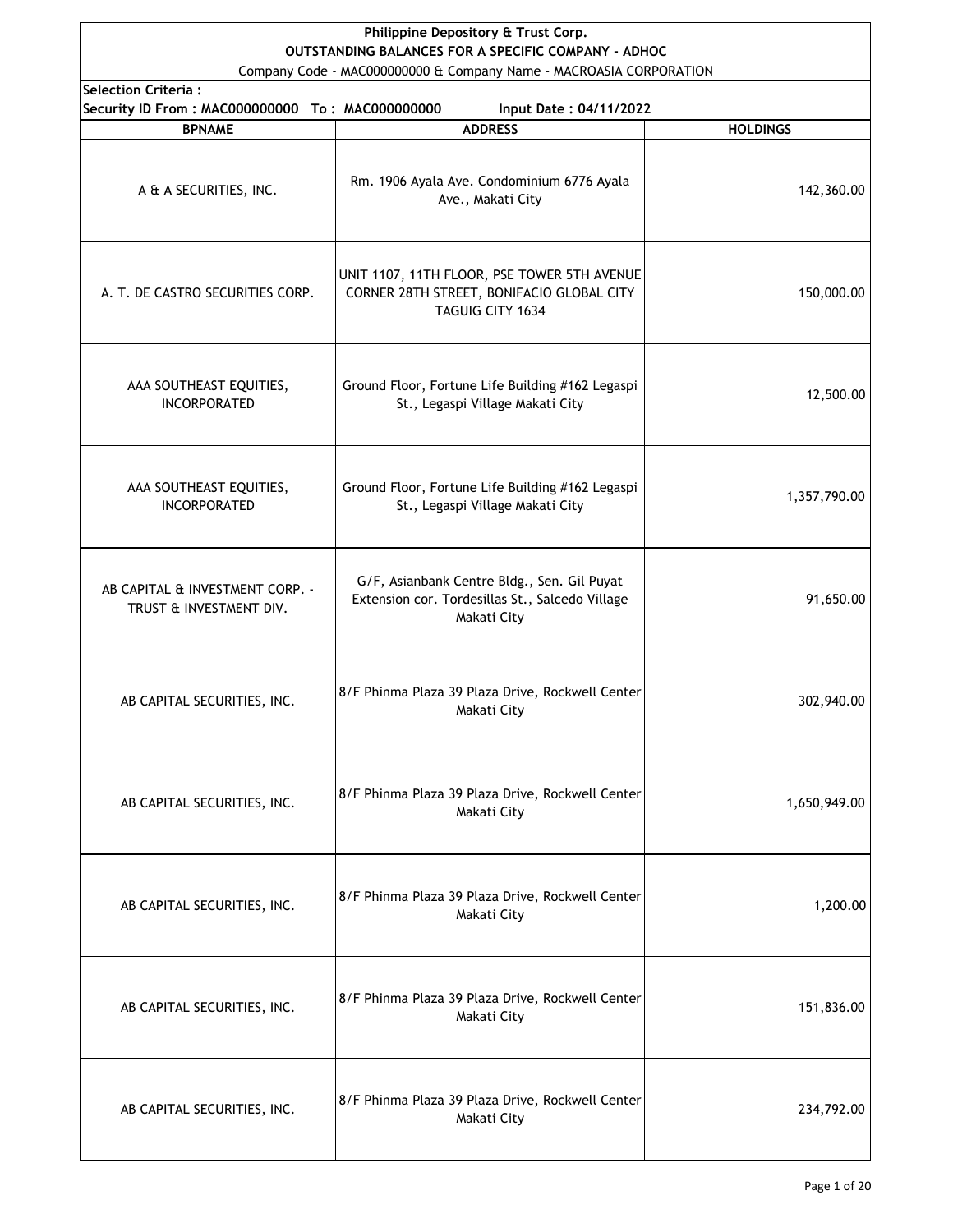| <b>BPNAME</b>                                       | <b>ADDRESS</b>                                                                                                                | <b>HOLDINGS</b> |  |  |
|-----------------------------------------------------|-------------------------------------------------------------------------------------------------------------------------------|-----------------|--|--|
| ABACUS SECURITIES CORPORATION                       | Unit 2904-A East Tower, PSE Centre Exchange<br>Road, Ortigas Center Pasig City                                                | 30,000.00       |  |  |
| ABACUS SECURITIES CORPORATION                       | Unit 2904-A East Tower, PSE Centre Exchange<br>Road, Ortigas Center Pasig City                                                | 38,458,408.00   |  |  |
| ABACUS SECURITIES CORPORATION                       | Unit 2904-A East Tower, PSE Centre Exchange<br>Road, Ortigas Center Pasig City                                                | 25,204.00       |  |  |
| ABACUS SECURITIES CORPORATION                       | Unit 2904-A East Tower, PSE Centre Exchange<br>Road, Ortigas Center Pasig City                                                | 216,000.00      |  |  |
| ALAKOR SECURITIES CORPORATION                       | 9/F Quad Alpha Centrum, 125 Pioneer St.<br>Mandaluyong City                                                                   | 4,000.00        |  |  |
| ALPHA SECURITIES CORP.                              | UNIT 3003, ONE CORPORATE CENTRE, 30TH<br>FLOOR, JULIA VARGAS STREET, COR MERALCO<br>AVENUE STREET, ORTIGAS CENTER, PASIG CITY | 500,100.00      |  |  |
| ANSALDO, GODINEZ & CO., INC.                        | 340 Nueva St., Binondo Manila                                                                                                 | 1,271,342.00    |  |  |
| AP SECURITIES INCORPORATED                          | Suites 2002/2004, The Peak, 107 Alfaro St.,<br>Salcedo Village, Makati City                                                   | 5,633,634.00    |  |  |
| AP SECURITIES INCORPORATED                          | Suites 2002/2004, The Peak, 107 Alfaro St.,<br>Salcedo Village, Makati City                                                   | 2,000.00        |  |  |
| ARMSTRONG SECURITIES, INC.                          | Unit 2205-A, 22/F PSE Centre Exchange Road,<br>Ortigas Centre, Pasig City                                                     | 17,940.00       |  |  |
| ASIA PACIFIC CAPITAL EQUITIES &<br>SECURITIES CORP. | 24/F Galleria Corporate Center EDSA corner<br>Ortigas Avenue, Pasig City                                                      | 15,600.00       |  |  |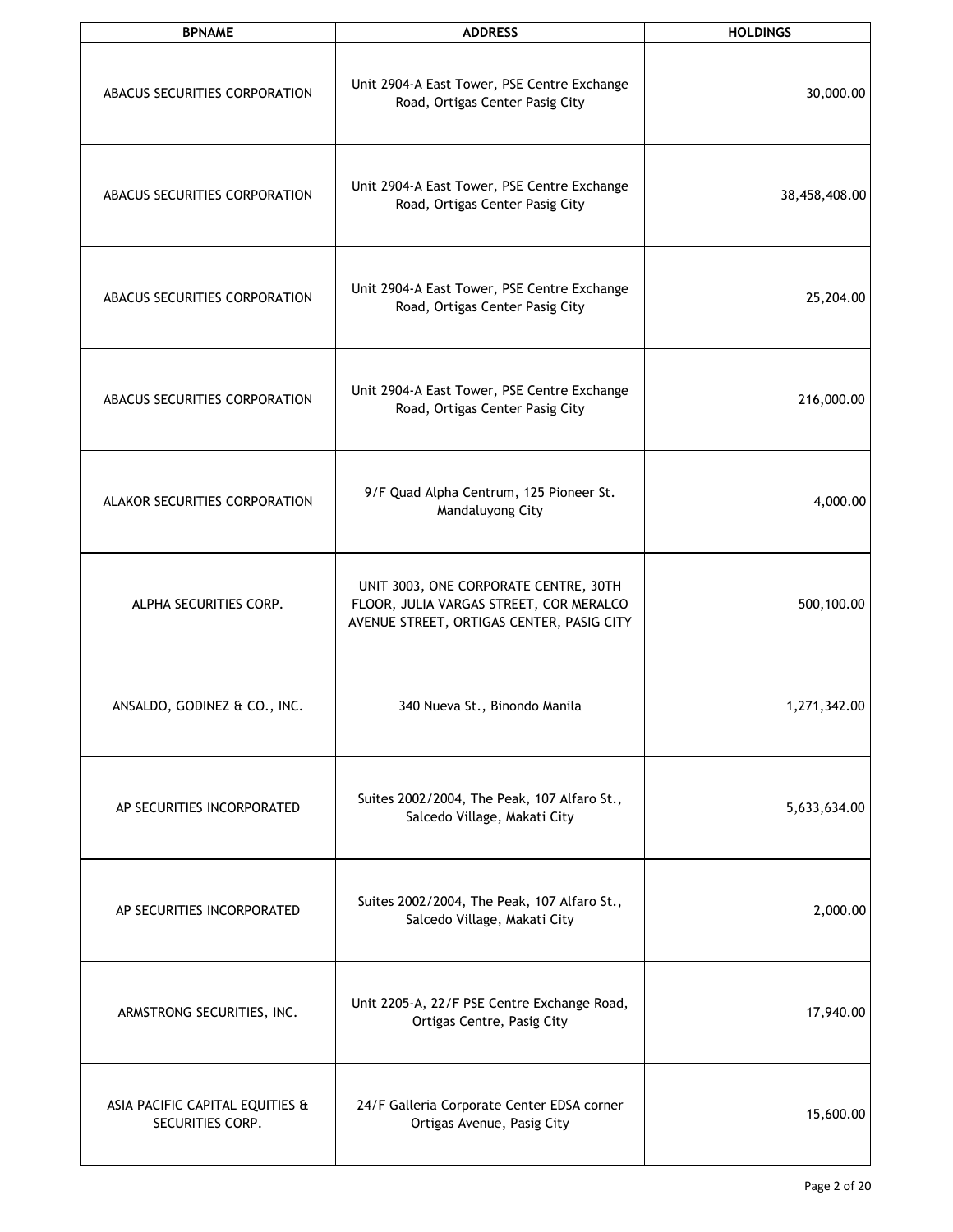| <b>BPNAME</b>                     | <b>ADDRESS</b>                                                                            | <b>HOLDINGS</b> |
|-----------------------------------|-------------------------------------------------------------------------------------------|-----------------|
| ASIAN CAPITAL EQUITIES, INC.      | 6/F Tower 1 & Exchange Plaza Ayala Ave., cor<br>Paseo de Roxas, Makati City               | 10,920.00       |
| ASIASEC EQUITIES, INC.            | 8/F Chatham House<br>116 Valero cor. V.A. Rufino Sts<br>Salcedo Village, Makati City 1227 | 46,170.00       |
| ASTRA SECURITIES CORPORATION      | Units 1204-1205 Ayala Tower One Ayala Ave. cor.<br>Paseo de Roxas Makati City             | 5,491,810.00    |
| AURORA SECURITIES, INC.           | UNIT 2405A WEST TOWER PHILIPPINE STOCK<br>EXCHANGE CENTRE ORTIGAS, PASIG CITY             | 918,000.00      |
| B. H. CHUA SECURITIES CORPORATION | 872 G. Araneta Avenue, Quezon City                                                        | 1,560.00        |
| B. H. CHUA SECURITIES CORPORATION | 872 G. Araneta Avenue, Quezon City                                                        | 19,740.00       |
| BA SECURITIES, INC.               | Rm 401-403 CLMC Bldg, 256-259 EDSA Greenhills<br>Mandaluyong City                         | 1,122,168.00    |
| BA SECURITIES, INC.               | Rm 401-403 CLMC Bldg, 256-259 EDSA Greenhills<br>Mandaluyong City                         | 52,598.00       |
| BA SECURITIES, INC.               | Rm 401-403 CLMC Bldg, 256-259 EDSA Greenhills<br>Mandaluyong City                         | 5,850.00        |
| <b>BDO SECURITIES CORPORATION</b> | 27/F Tower I & Exchange Plaza Ayala Ave.,<br>Makati City                                  | 2,000.00        |
| <b>BDO SECURITIES CORPORATION</b> | 27/F Tower I & Exchange Plaza Ayala Ave.,<br>Makati City                                  | 39,955,018.00   |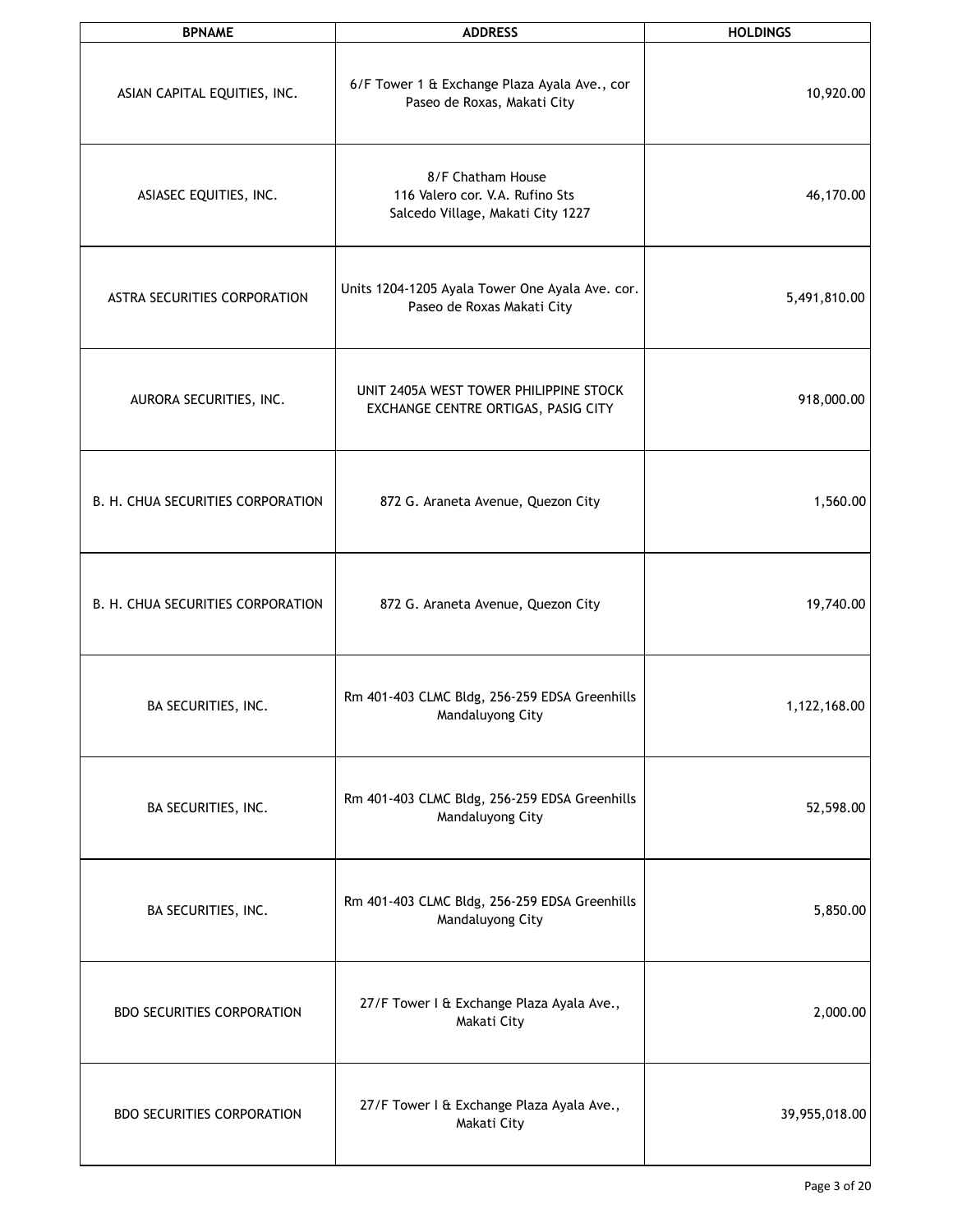| <b>BPNAME</b>                     | <b>ADDRESS</b>                                                                                                                         | <b>HOLDINGS</b> |  |  |
|-----------------------------------|----------------------------------------------------------------------------------------------------------------------------------------|-----------------|--|--|
| <b>BDO SECURITIES CORPORATION</b> | 27/F Tower I & Exchange Plaza Ayala Ave.,<br>Makati City                                                                               | 588,000.00      |  |  |
| <b>BDO SECURITIES CORPORATION</b> | 27/F Tower I & Exchange Plaza Ayala Ave.,<br>Makati City                                                                               | 606,420.00      |  |  |
| BELSON SECURITIES, INC.           | 4th Floor Belson House 271 Edsa, Mandaluyong<br>City                                                                                   | 1,568,812.00    |  |  |
| BELSON SECURITIES, INC.           | 4th Floor Belson House 271 Edsa, Mandaluyong<br>City                                                                                   | 90,000.00       |  |  |
| BELSON SECURITIES, INC.           | 4th Floor Belson House 271 Edsa, Mandaluyong<br>City                                                                                   | 9,836,280.00    |  |  |
| BENJAMIN CO CA & CO., INC.        | ROOM 301 DOWNTOWN CENTER BLDG., 516<br>QUINTIN PAREDES ST., BINONDO, MANILA                                                            | 18,330.00       |  |  |
| BENJAMIN CO CA & CO., INC.        | ROOM 301 DOWNTOWN CENTER BLDG., 516<br>QUINTIN PAREDES ST., BINONDO, MANILA                                                            | 780.00          |  |  |
| BERNAD SECURITIES, INC.           | 3/F 1033 M.H. del Pilar St. Ermita, Manila                                                                                             | 1,548,650.00    |  |  |
| <b>BPI SECURITIES CORPORATION</b> | 11F AYALA NORTH EXCHANGE TOWER 1 6796<br>AYALA AVENUE CORNER SALCEDO AND AMORSOLO<br>STS. SAN LORENZO, MAKATI CITY PHILIPPINES<br>1229 | 2,930,938.00    |  |  |
| <b>BPI SECURITIES CORPORATION</b> | 11F AYALA NORTH EXCHANGE TOWER 1 6796<br>AYALA AVENUE CORNER SALCEDO AND AMORSOLO<br>STS. SAN LORENZO, MAKATI CITY PHILIPPINES<br>1229 | 19,111,147.00   |  |  |
| <b>BPI SECURITIES CORPORATION</b> | 11F AYALA NORTH EXCHANGE TOWER 1 6796<br>AYALA AVENUE CORNER SALCEDO AND AMORSOLO<br>STS. SAN LORENZO, MAKATI CITY PHILIPPINES<br>1229 | 84.00           |  |  |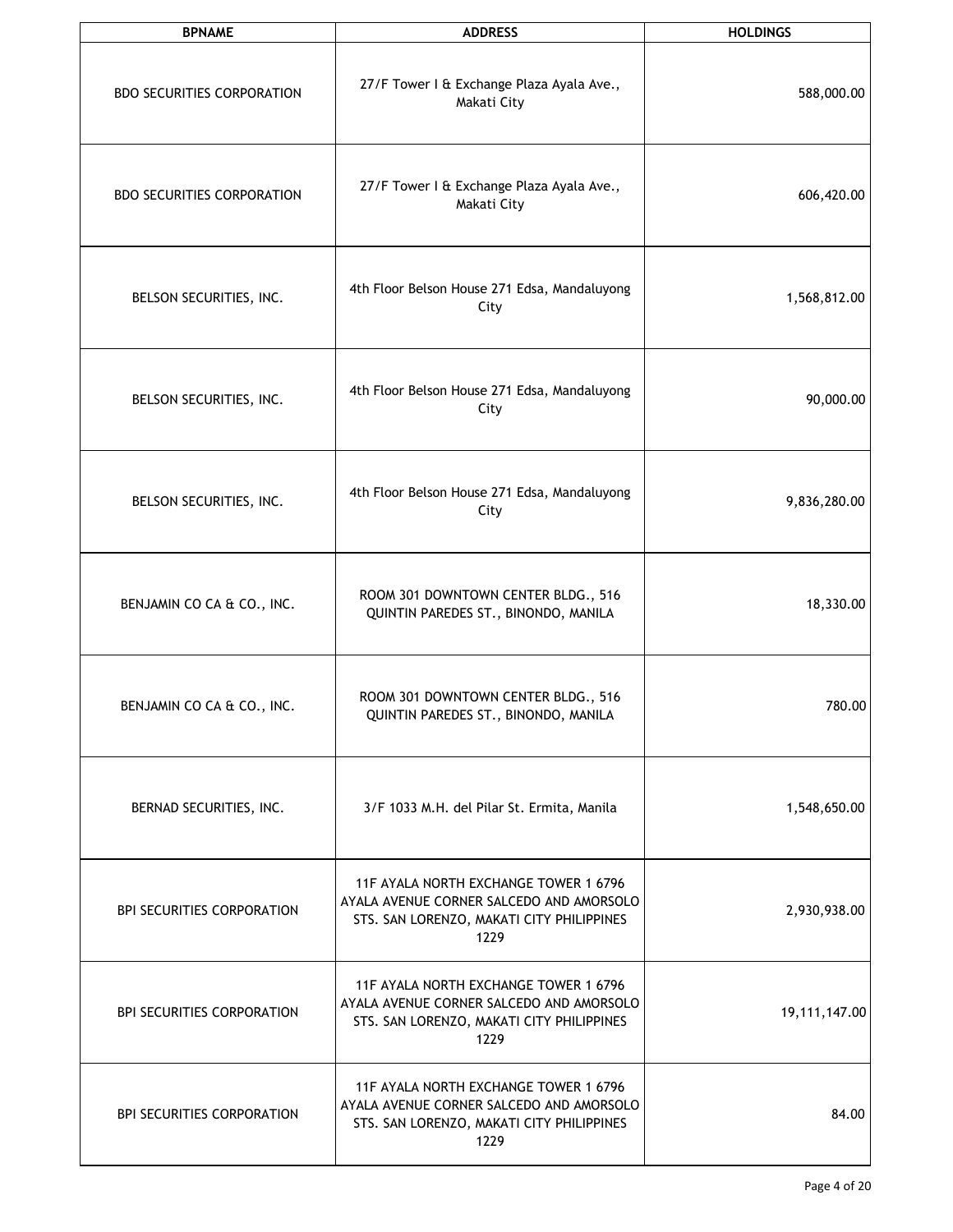| <b>BPNAME</b>                     | <b>ADDRESS</b>                                                                     | <b>HOLDINGS</b> |
|-----------------------------------|------------------------------------------------------------------------------------|-----------------|
| CAMPOS, LANUZA & COMPANY, INC.    | 2002B PSEC EAST TOWER ECHANGE RD ORTIGAS<br><b>CENTER PASIG CITY 1605</b>          | 51,120.00       |
| CAMPOS, LANUZA & COMPANY, INC.    | 2002B PSEC EAST TOWER ECHANGE RD ORTIGAS<br><b>CENTER PASIG CITY 1605</b>          | 1,200.00        |
| CHINA BANK SECURITIES CORPORATION | Unit 6f, 6th Floor 8101 Pearl Plaza, Pearl Drive<br>Ortigas Center, Pasig City     | 1,572,400.00    |
| CITIBANK N.A.                     | 2/F CITIBANK CENTER 8741 PASEO DE ROXAS<br><b>MAKATI CITY</b>                      | 4,975,888.00    |
| CITIBANK N.A.                     | 2/F CITIBANK CENTER 8741 PASEO DE ROXAS<br><b>MAKATI CITY</b>                      | 14,717,792.00   |
| CLSA PHILIPPINES, INC.            | Trafalgar Plaza, Unit 17-D, 105 H.V. dela Costa<br>St., Salcedo Vill., Makati City | 428.00          |
| COL Financial Group, Inc.         | 2401-B EAST TOWER, PSE CENTER, EXCHANGE<br>ROAD, ORTIGAS CENTER 1605 PASIG CITY    | 1,774,256.00    |
| COL Financial Group, Inc.         | 2401-B EAST TOWER, PSE CENTER, EXCHANGE<br>ROAD, ORTIGAS CENTER 1605 PASIG CITY    | 86,047,029.00   |
| CTS GLOBAL EQUITY GROUP, INC.     | Rm. 2701-B Tektite Tower Center Exchange Rd,<br>Pasig City                         | 42,900.00       |
| CTS GLOBAL EQUITY GROUP, INC.     | Rm. 2701-B Tektite Tower Center Exchange Rd,<br>Pasig City                         | 1,395,960.00    |
| CTS GLOBAL EQUITY GROUP, INC.     | Rm. 2701-B Tektite Tower Center Exchange Rd,<br>Pasig City                         | 150,000.00      |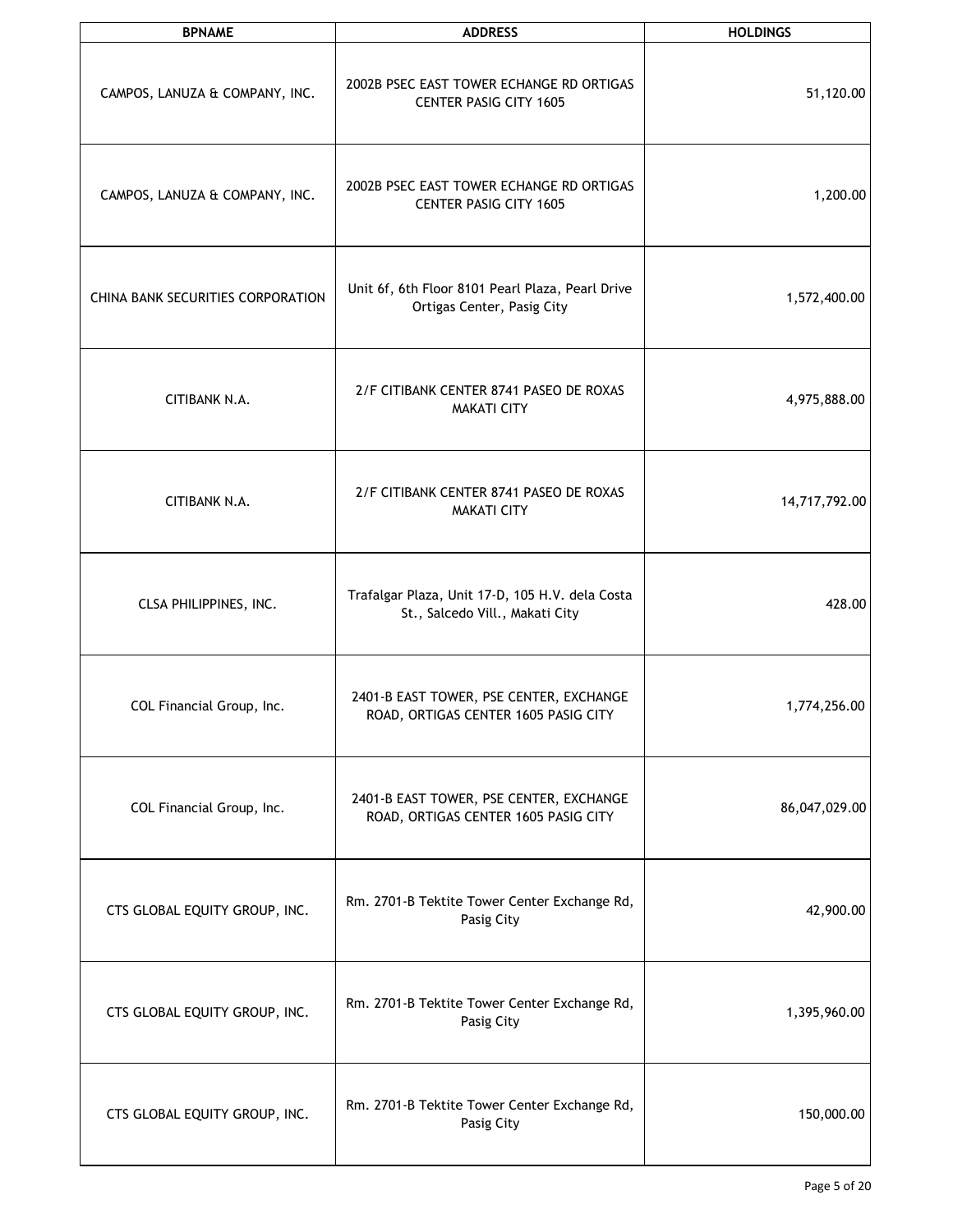| <b>BPNAME</b>                           | <b>ADDRESS</b>                                                                                                               | <b>HOLDINGS</b> |
|-----------------------------------------|------------------------------------------------------------------------------------------------------------------------------|-----------------|
| <b>CUALOPING SECURITIES CORPORATION</b> | UNIT 061 LEVEL 3, AYALA MALLS CIRCUIT,<br>HIPPODROMO STREET, CIRCUIT MAKATI, BRGY.<br>CARMONA, MAKATI CITY 1209, PHILIPPINES | 780.00          |
| DA MARKET SECURITIES, INC.              | Unit 2402-B West Tower, PSE Center Exchange<br>Road, Ortigas Center Pasig City                                               | 145,000.00      |
| DAVID GO SECURITIES CORP.               | UNIT 2702D EAST TOWER, PHILIPPINE STOCK<br>EXCHANGE CENTRE, EXCHANGE ROAD, ORTIGAS<br>CENTER, PASIG CITY                     | 466,570.00      |
| DEUTSCHE BANK MANILA-CLIENTS A/C        | 26/F Ayala Tower One Ayala Triangle, Makati City                                                                             | 7,170,580.00    |
| DEUTSCHE BANK MANILA-CLIENTS A/C        | 26/F ayala Tower One, Ayala Triangle, Makati<br>City                                                                         | 39,418,972.00   |
| DIVERSIFIED SECURITIES, INC.            | 5/F PDCP Bank Centre, Herrera cor. Alfaro Sts.,<br>Salcedo Village, Makati City                                              | 113,266.00      |
| DIVERSIFIED SECURITIES, INC.            | 5/F PDCP Bank Centre, Herrera cor. Alfaro Sts.,<br>Salcedo Village, Makati City                                              | 265.00          |
| E. CHUA CHIACO SECURITIES, INC.         | 113 Renta St., Binondo, Manila                                                                                               | 991,962.00      |
| E. CHUA CHIACO SECURITIES, INC.         | 113 Renta St., Binondo, Manila                                                                                               | 106,600.00      |
| EAGLE EQUITIES, INC.                    | 179 Kaimito St. Valle Verde II, Pasig City                                                                                   | 3,120.00        |
| EAGLE EQUITIES, INC.                    | 179 Kaimito St. Valle Verde II, Pasig City                                                                                   | 499,840.00      |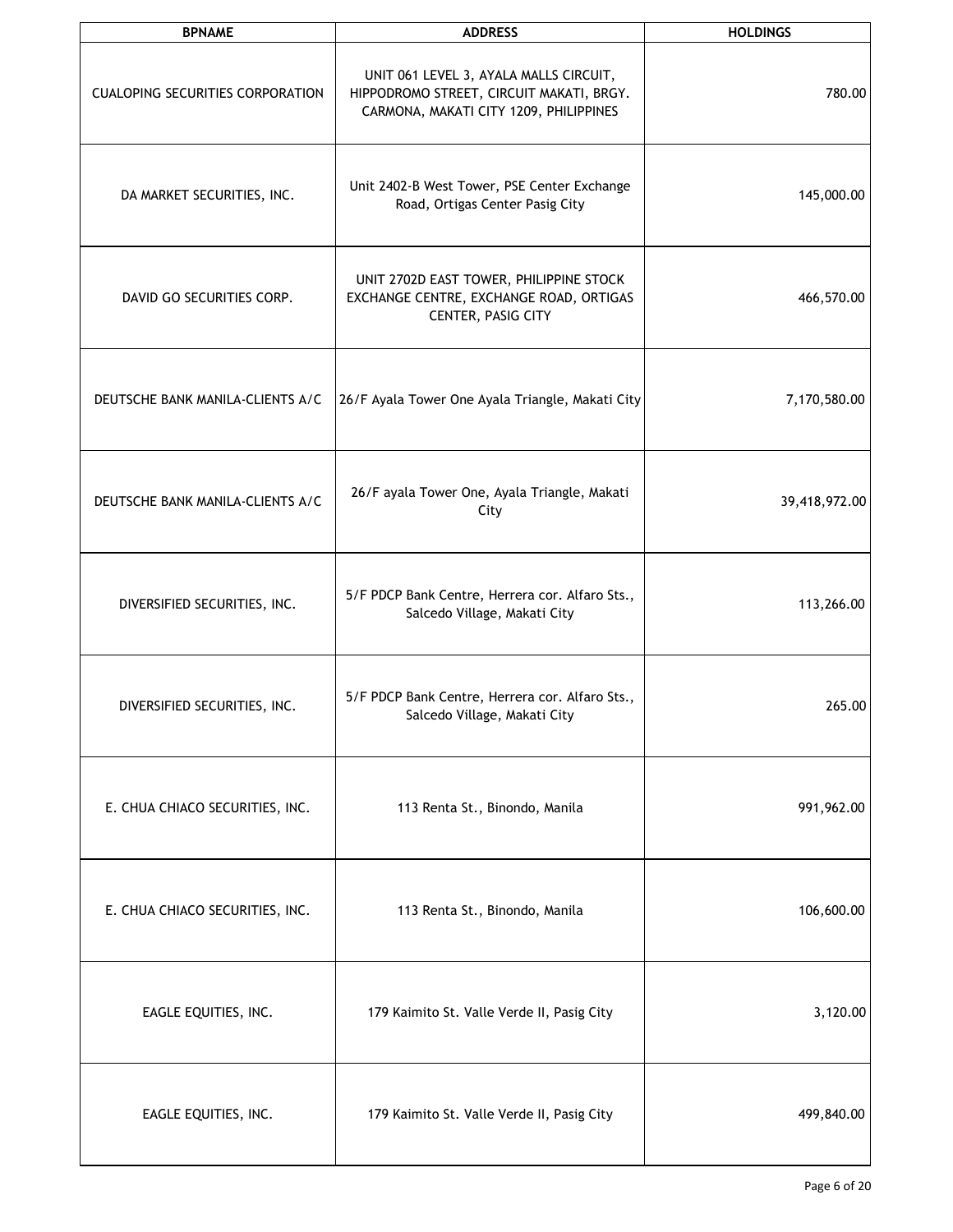| <b>BPNAME</b>                                 | <b>ADDRESS</b>                                                                                                 | <b>HOLDINGS</b> |
|-----------------------------------------------|----------------------------------------------------------------------------------------------------------------|-----------------|
| EAST WEST CAPITAL CORPORATION                 | 2/F U-Bix Building 1331 Angono St., Makati City                                                                | 1,390.00        |
| EASTERN SECURITIES DEVELOPMENT<br>CORPORATION | 1701 Tytana Ctr. Bldg, Binondo, Manila                                                                         | 214,500.00      |
| EASTERN SECURITIES DEVELOPMENT<br>CORPORATION | 1701 Tytana Ctr. Bldg, Binondo, Manila                                                                         | 1,489,462.00    |
| EQUITIWORLD SECURITIES, INC.                  | 807-809 Philippine Stock Exchange Ayala Tower 1,<br>Ayala Avenue Makati City                                   | 335,680.00      |
| EVERGREEN STOCK BROKERAGE & SEC.,<br>INC.     | Suite 606 - 607, 6th Floor, Tower One Phil. Stock<br>Exchange Plaza, Ayala Triangle, Ayala Ave. Makati<br>City | 1,569,290.00    |
| EVERGREEN STOCK BROKERAGE & SEC.,<br>INC.     | Suite 606 - 607, 6th Floor, Tower One Phil. Stock<br>Exchange Plaza, Ayala Triangle, Ayala Ave. Makati<br>City | 3,600.00        |
| F. YAP SECURITIES, INC.                       | 17TH FLOOR LEPANTO BUILDING 8747 PASEO DE<br>ROXAS, MAKATI CITY                                                | 38,800.00       |
| F. YAP SECURITIES, INC.                       | 17TH FLOOR LEPANTO BUILDING 8747 PASEO DE<br>ROXAS, MAKATI CITY                                                | 630,307.00      |
| FIDELITY SECURITIES, INC.                     | 2103-B PSE Centre, Exchange Road, Ortigas, Pasig<br>City                                                       | 189,120.00      |
| FIDELITY SECURITIES, INC.                     | 2103-B PSE Centre, Exchange Road, Ortigas, Pasig<br>City                                                       | 83,300.00       |
| FIRST INTEGRATED CAPITAL SECURITIES,<br>INC.  | Units 1211-1212 Tower I & Exchange Plaza, Ayala<br>Ave. Cor. Paseo de Roxas, Makati City                       | 1,128,000.00    |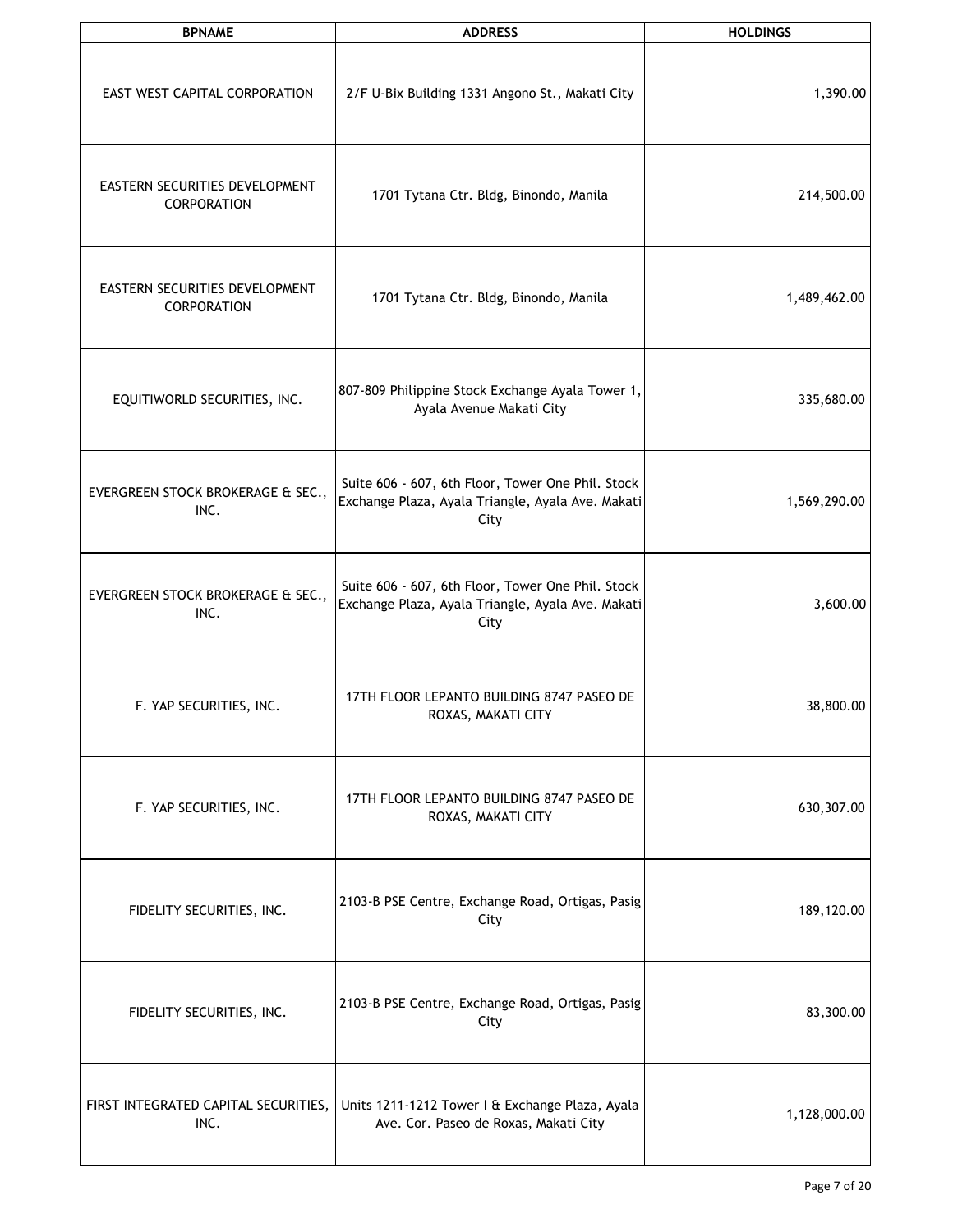| <b>BPNAME</b>                             | <b>ADDRESS</b>                                                                                                                     | <b>HOLDINGS</b> |
|-------------------------------------------|------------------------------------------------------------------------------------------------------------------------------------|-----------------|
| FIRST METRO SECURITIES BROKERAGE<br>CORP. | Unit 1515, 15/F Ayala Tower One Ayala Triangle,<br>Ayala Ave. cor Paseo de Roxas Makati City                                       | 700.00          |
| FIRST METRO SECURITIES BROKERAGE<br>CORP. | Unit 1515, 15/F Ayala Tower One Ayala Triangle,<br>Ayala Ave. cor Paseo de Roxas Makati City                                       | 1,006,051.00    |
| FIRST METRO SECURITIES BROKERAGE<br>CORP. | Unit 1515, 15/F Ayala Tower One Ayala Triangle,<br>Ayala Ave. cor Paseo de Roxas Makati City                                       | 5,710.00        |
| FIRST METRO SECURITIES BROKERAGE<br>CORP. | Unit 1515, 15/F Ayala Tower One Ayala Triangle,<br>Ayala Ave. cor Paseo de Roxas Makati City                                       | 24,079,673.00   |
| FIRST METRO SECURITIES BROKERAGE<br>CORP. | Unit 1515, 15/F Ayala Tower One Ayala Triangle,<br>Ayala Ave. cor Paseo de Roxas Makati City                                       | 905,529.00      |
| FIRST ORIENT SECURITIES, INC.             | UNIT 1709 17TH FLOOR PHILIPPINE STOCK<br>EXCHANGE TOWER 5TH AVENUE CORNER 28TH<br>STREET BONIFACIO GLOBAL CITY, TAGUIG CITY        | 720,040.00      |
| FIRST ORIENT SECURITIES, INC.             | UNIT 1709 17TH FLOOR PHILIPPINE STOCK<br><b>EXCHANGE TOWER 5TH AVENUE CORNER 28TH</b><br>STREET BONIFACIO GLOBAL CITY, TAGUIG CITY | 40.00           |
| G.D. TAN & COMPANY, INC.                  | Unit 2203-A East Tower, PSE Center Exchange<br>Road, Ortigas Center, Pasig City                                                    | 467,125.00      |
| G.D. TAN & COMPANY, INC.                  | Unit 2203-A East Tower, PSE Center Exchange<br>Road, Ortigas Center, Pasig City                                                    | 87,600.00       |
| G.D. TAN & COMPANY, INC.                  | Unit 2203-A East Tower, PSE Center Exchange<br>Road, Ortigas Center, Pasig City                                                    | 85.00           |
| GLOBALINKS SECURITIES & STOCKS, INC.      | #706 Ayala Tower One Ayala Avenue Cor. Paseo<br>de Roxas St. Makati City                                                           | 455,410.00      |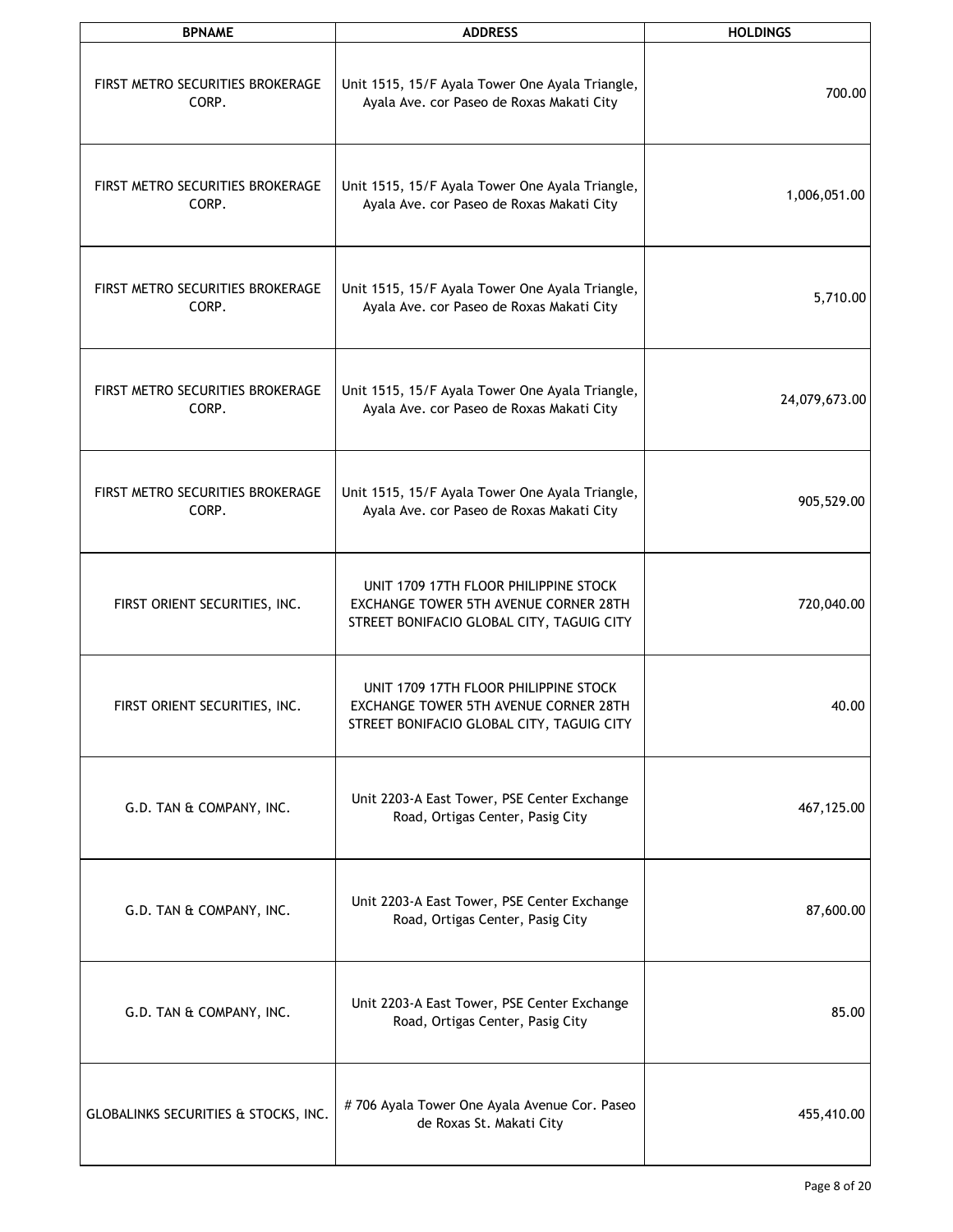| <b>BPNAME</b>                                          | <b>ADDRESS</b>                                                                                     | <b>HOLDINGS</b> |
|--------------------------------------------------------|----------------------------------------------------------------------------------------------------|-----------------|
| <b>GOLDEN TOWER SECURITIES &amp;</b><br>HOLDINGS, INC. | 4-B Vernida I Condominium, 120 Amorsolo St.,<br>Legaspi Village, Makati City                       | 94,222.00       |
| <b>GOLDEN TOWER SECURITIES &amp;</b><br>HOLDINGS, INC. | 4-B Vernida I Condominium, 120 Amorsolo St.,<br>Legaspi Village, Makati City                       | 22,800.00       |
| GOLDSTAR SECURITIES, INC.                              | 2201-B East Tower, PSE Centre Exchange Rd,<br><b>Ortigas Center Pasig City</b>                     | 410,600.00      |
| GOLDSTAR SECURITIES, INC.                              | 2201-B East Tower, PSE Centre Exchange Rd,<br><b>Ortigas Center Pasig City</b>                     | 1,677,000.00    |
| GOLDSTAR SECURITIES, INC.                              | 2201-B East Tower, PSE Centre Exchange Rd,<br><b>Ortigas Center Pasig City</b>                     | 23,000.00       |
| <b>GOVERNMENT SERVICE INSURANCE</b><br><b>SYSTEM</b>   | GSIS Hqs., Financial Center Roxas Blvd., Pasay<br>City                                             | 3,640,556.00    |
| GUILD SECURITIES, INC.                                 | Unit 1215 Tower One & Exchange Plaza Ayala<br>Ave., Makati City                                    | 8,415,064.00    |
| H. E. BENNETT SECURITIES, INC.                         | Rm. 1704 World Trade Exchange Bldg., 215 Juan<br>Luna St., Binondo, Manila                         | 28,876.00       |
| HDI SECURITIES, INC.                                   | UNIT 2305-B 23/F ORIENT SQUARE BLDG., F.<br>ORTIGAS, JR. ROAD, ORTIGAS CENTRE, PASIG<br>CITY, 1605 | 1,964,400.00    |
| HDI SECURITIES, INC.                                   | UNIT 2305-B 23/F ORIENT SQUARE BLDG., F.<br>ORTIGAS, JR. ROAD, ORTIGAS CENTRE, PASIG<br>CITY, 1605 | 62,400.00       |
| HK SECURITIES, INC.                                    | Suite 102 Columbia Tower, Ortigas Ave.,<br>Mandaluyong City                                        | 1,560.00        |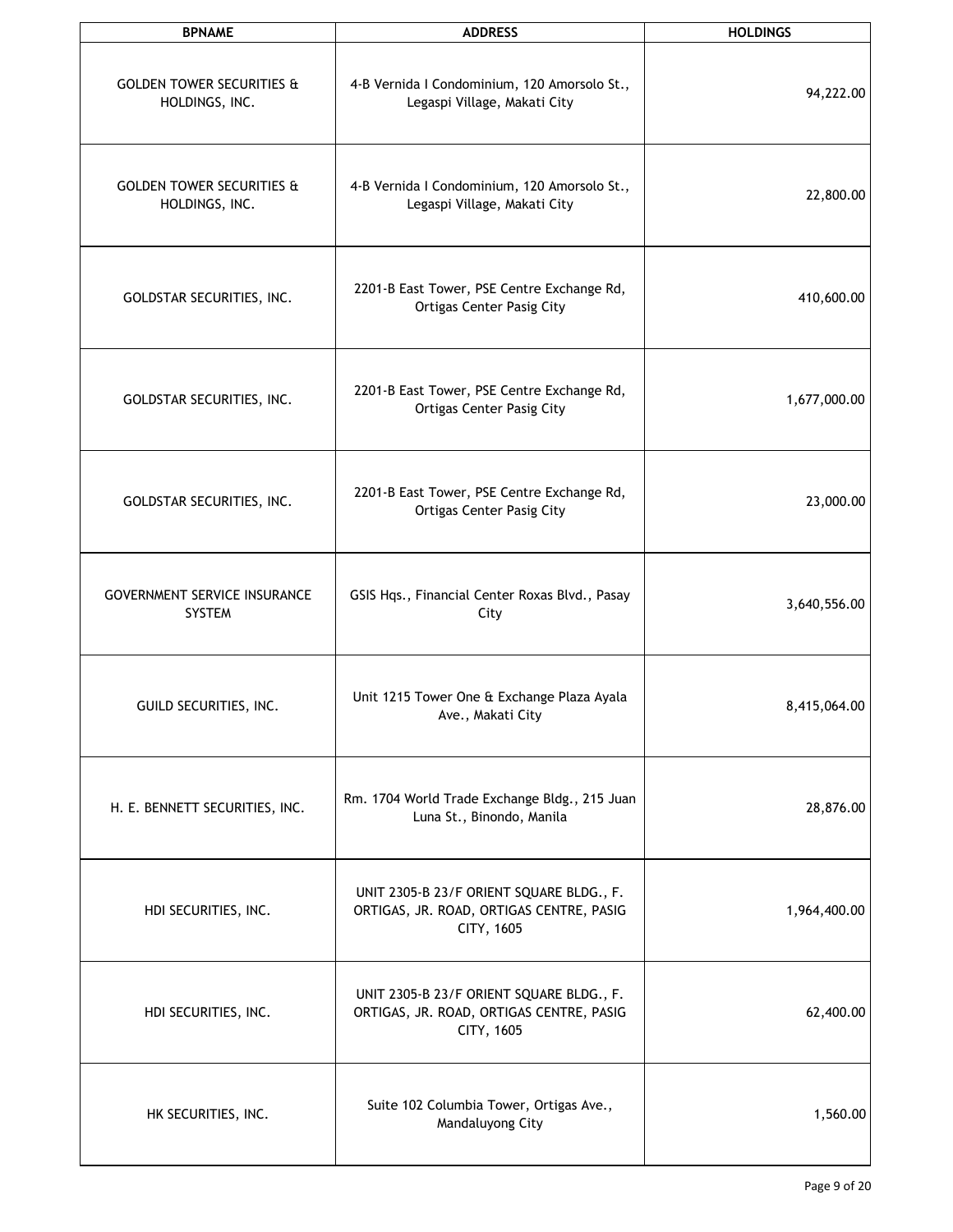| <b>BPNAME</b>                           | <b>ADDRESS</b>                                                                                          | <b>HOLDINGS</b> |
|-----------------------------------------|---------------------------------------------------------------------------------------------------------|-----------------|
| I. ACKERMAN & CO., INC.                 | Suite 705, Tower I Bldg. PSE Plaza, Ayala Triangle<br>Ayala Ave., Makati City                           | 7,378.00        |
| I. ACKERMAN & CO., INC.                 | Suite 705, Tower I Bldg. PSE Plaza, Ayala Triangle<br>Ayala Ave., Makati City                           | 1,560.00        |
| I. B. GIMENEZ SECURITIES, INC.          | 3/F NEW ROSARIO ORTIGAS ARCADE, NO. 42,<br>ORTIGAS EXTENSION, ROSARIO, PASIG CITY                       | 9,360.00        |
| I. B. GIMENEZ SECURITIES, INC.          | 3/F NEW ROSARIO ORTIGAS ARCADE, NO. 42,<br>ORTIGAS EXTENSION, ROSARIO, PASIG CITY                       | 442,220.00      |
| IGC SECURITIES INC.                     | Suite 1006, Tower I & Exchange Plaza Ayala<br>Triangle, Ayala Avenue Makati City                        | 31,668.00       |
| IMPERIAL, DE GUZMAN, ABALOS & CO., INC. | Ground Floor, EDSA Central Square Shaw<br>Boulevard, Mandaluyong City                                   | 56,510.00       |
| INTRA-INVEST SECURITIES, INC.           | 11/F ACT Tower, 135 Sen. Gil Puyat Ave., Salcedo<br>Vill., Makati City                                  | 6,600.00        |
| INVESTORS SECURITIES, INC,              | Unit 604-605 Tower One & Exchange Plaza Ayala<br>Triangle, Ayala Ave. cor Paseo de Roxas Makati<br>City | 722,235.00      |
| J.M. BARCELON & CO., INC.               | #5 PENNSYLVANNIA STREET, NEW MANILA,<br><b>QUEZON CITY</b>                                              | 10,000.00       |
| JAKA SECURITIES CORP.                   | Unit 814, Ayala Tower I Ayala Ave., Makati City                                                         | 3,120.00        |
| JAKA SECURITIES CORP.                   | Unit 814, Ayala Tower I Ayala Ave., Makati City                                                         | 31,500.00       |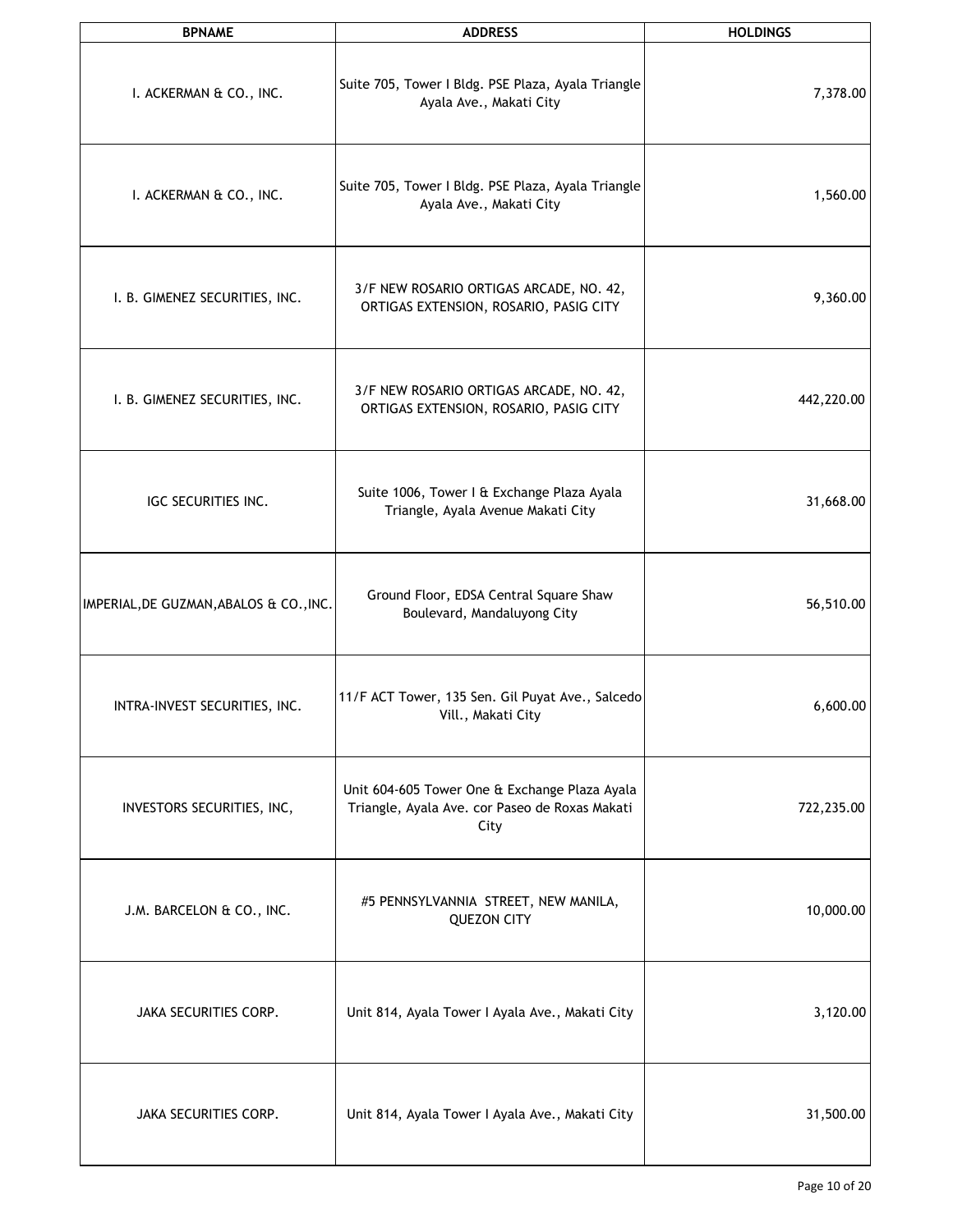| <b>BPNAME</b>                      | <b>ADDRESS</b>                                                     | <b>HOLDINGS</b> |
|------------------------------------|--------------------------------------------------------------------|-----------------|
| JSG SECURITIES, INC.               | 4th Floor, A&T Building, 244 Escolta Street,<br>Binondo, Manila    | 233,000.00      |
| JSG SECURITIES, INC.               | 4th Floor, A&T Building, 244 Escolta Street,<br>Binondo, Manila    | 186,250.00      |
| LARRGO SECURITIES CO., INC.        | Rm. 202 2/F Rufino Building, Ayala Avenue,<br>Makati City          | 833,650.00      |
| LARRGO SECURITIES CO., INC.        | Rm. 202 2/F Rufino Building, Ayala Avenue,<br>Makati City          | 229,800.00      |
| LITONJUA SECURITIES, INC.          | No. 444 T.M. Kalaw Ermita, Manila                                  | 1,300.00        |
| LOPEZ, LOCSIN, LEDESMA & CO., INC. | 405 URBAN BUILDING, SEN. GIL. PUYAT AVENUE,<br><b>MAKATI CITY</b>  | 12,000.00       |
| LUCKY SECURITIES, INC.             | Unit 1402-B PSE Center Exchange Road, Ortigas<br>Center Pasig City | 1,134,380.00    |
| LUYS SECURITIES COMPANY, INC.      | 28/F LKG Tower 6801 Ayala Ave. Makati City                         | 1,200.00        |
| LUYS SECURITIES COMPANY, INC.      | 28/F LKG Tower 6801 Ayala Ave. Makati City                         | 60,000.00       |
| MACROASIA CORP.                    | 12/F Planters Bank Bldg., 314 Sen. Gil Puyat Ave.,<br>Makati City  | 26.00           |
| MANDARIN SECURITIES CORPORATION    | 28/F LKG Tower 6801 Ayala Ave. Makati City                         | 1,360,550.00    |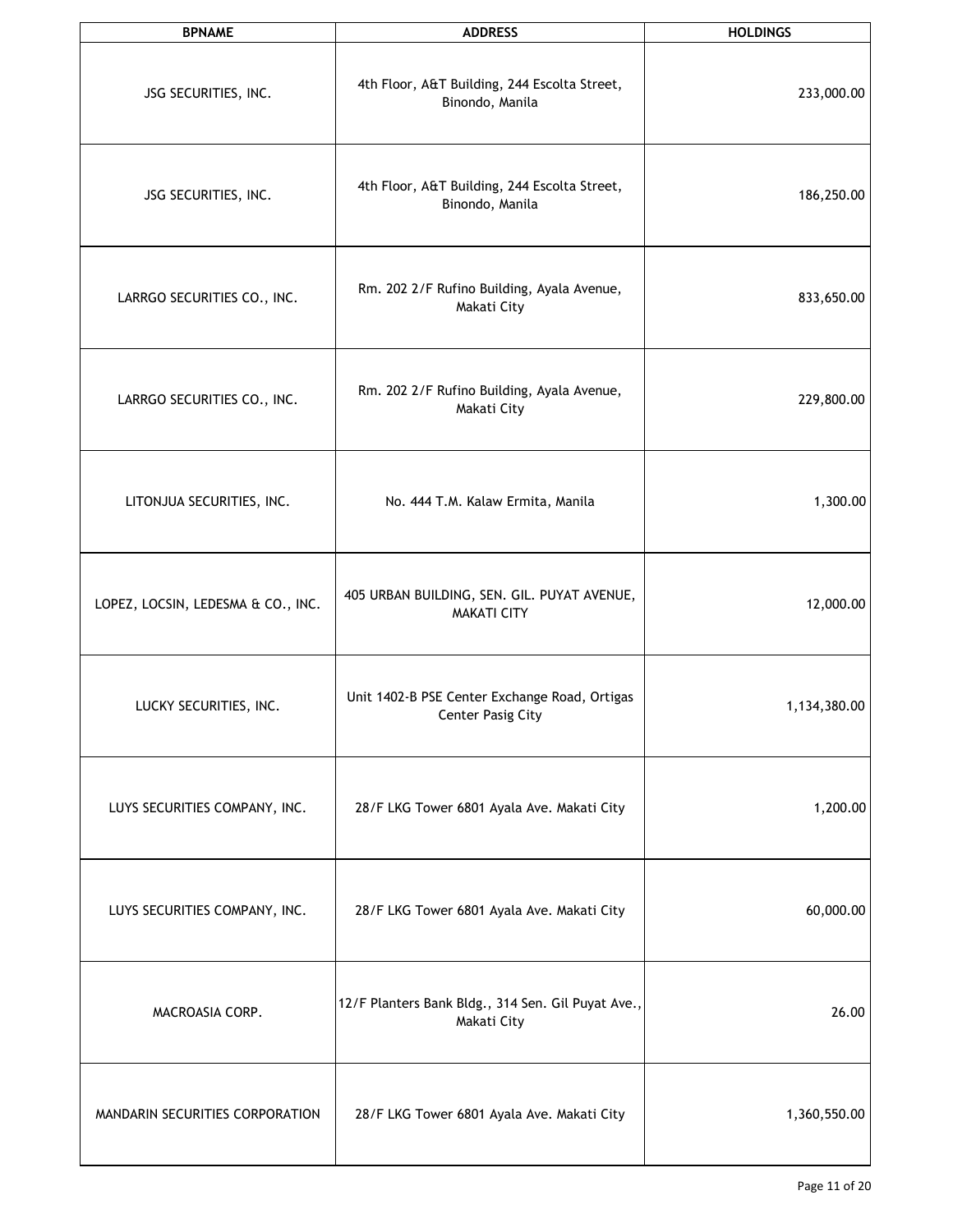| <b>BPNAME</b>                        | <b>ADDRESS</b>                                                                                                                                        | <b>HOLDINGS</b> |
|--------------------------------------|-------------------------------------------------------------------------------------------------------------------------------------------------------|-----------------|
| MANDARIN SECURITIES CORPORATION      | 28/F LKG Tower 6801 Ayala Ave. Makati City                                                                                                            | 44,230.00       |
| MAYBANK ATR KIM ENG SECURITIES, INC. | 17/F Tower One & Exchange Plaza, Ayala<br>Triangle, Ayala Avenue Makati City                                                                          | 2,209,280.00    |
| MAYBANK ATR KIM ENG SECURITIES, INC. | 17/F Tower One & Exchange Plaza, Ayala<br>Triangle, Ayala Avenue Makati City                                                                          | 3,050,718.00    |
| MAYBANK ATR KIM ENG SECURITIES, INC. | 17/F Tower One & Exchange Plaza, Ayala<br>Triangle, Ayala Avenue Makati City                                                                          | 1,592,516.00    |
| MAYBANK ATR KIM ENG SECURITIES, INC. | 17/F Tower One & Exchange Plaza, Ayala<br>Triangle, Ayala Avenue Makati City                                                                          | 117,000.00      |
| MBTC - TRUST BANKING GROUP           | 5/F Metrobank Plaza Sen. Gil J. Puyat Ave. Makati<br>City                                                                                             | 56,400.00       |
| <b>MBTC - TRUST BANKING GROUP</b>    | 5/F Metrobank Plaza Sen. Gil J. Puyat Ave. Makati<br>City                                                                                             | 48,228.00       |
| MDR SECURITIES, INC.                 | UNIT 1608 PHILIPPINE STOCK EXCHANGE TOWER<br>28TH ST. COR. 5TH BONIFACIO GLOBAL CITY<br><b>TAGUIG CITY</b>                                            | 962,700.00      |
| MDR SECURITIES, INC.                 | UNIT 1608 PHILIPPINE STOCK EXCHANGE TOWER<br>28TH ST. COR. 5TH BONIFACIO GLOBAL CITY<br><b>TAGUIG CITY</b>                                            | 39,560.00       |
| MERCANTILE SECURITIES CORP.          | UNIT 1102 THE PSE TOWER, ONE BONIFACIO HIGH<br>STREET, 5TH AVENUE CORNER 28TH STREET,<br>BONIFACIO GLOBAL CITY, FORT BONIFACIO,<br><b>TAGUIG CITY</b> | 31,200.00       |
| MERIDIAN SECURITIES, INC.            | Suite 2702B&C Tektite Tower I Ortigas Centre,<br>Pasig City                                                                                           | 373,160.00      |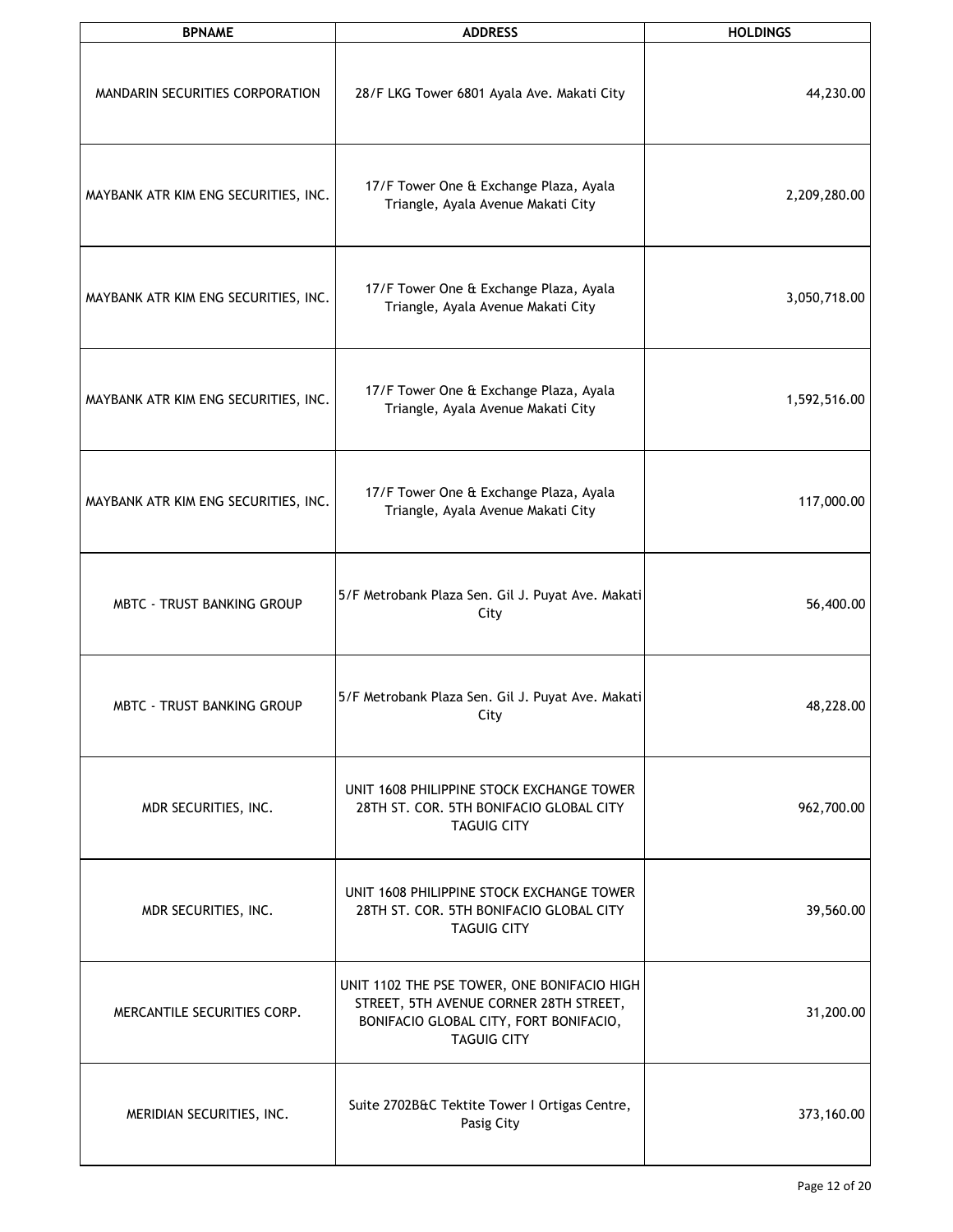| <b>BPNAME</b>                    | <b>ADDRESS</b>                                                                                                | <b>HOLDINGS</b> |
|----------------------------------|---------------------------------------------------------------------------------------------------------------|-----------------|
| MERIDIAN SECURITIES, INC.        | Suite 2702B&C Tektite Tower I Ortigas Centre,<br>Pasig City                                                   | 48,700.00       |
| MOUNT PEAK SECURITIES, INC.      | #748 C.K. Bldg., Juan Luna St., Binondo, Manila                                                               | 8,464.00        |
| NEW WORLD SECURITIES CO., INC.   | UNIT 2608 WORLD TRADE EXCHANGE BLDG, 215<br>JUAN LUNA ST. BINONDO, MANILA 1006                                | 86,080.00       |
| OPTIMUM SECURITIES CORPORATION   | No. 11 E. O. Bldg., United St. cor. 2nd St. Bo.<br>Kapitolyo, Pasig City                                      | 144,110.00      |
| PAN ASIA SECURITIES CORP.        | UNIT L2L20-09 PHILIPPINE STOCK EXCHANGE<br>TOWER, 5TH AVE., COR. 28TH STREET,<br><b>BONIFACIO GLOBAL CITY</b> | 3,100.00        |
| PAN ASIA SECURITIES CORP.        | UNIT L2L20-09 PHILIPPINE STOCK EXCHANGE<br>TOWER, 5TH AVE., COR. 28TH STREET,<br><b>BONIFACIO GLOBAL CITY</b> | 7,635,492.00    |
| PAN ASIA SECURITIES CORP.        | UNIT L2L20-09 PHILIPPINE STOCK EXCHANGE<br>TOWER, 5TH AVE., COR. 28TH STREET,<br><b>BONIFACIO GLOBAL CITY</b> | 622,080.00      |
| PAN ASIA SECURITIES CORP.        | UNIT L2L20-09 PHILIPPINE STOCK EXCHANGE<br>TOWER, 5TH AVE., COR. 28TH STREET,<br><b>BONIFACIO GLOBAL CITY</b> | 1,483,680.00    |
| PAPA SECURITIES CORPORATION      | GROUND FLOOR, ACE BUILDING, DE LA ROSA<br>CORNER RADA ST., LEGASPI VILLAGE, MAKATI CITY                       | 617,504.00      |
| PAPA SECURITIES CORPORATION      | GROUND FLOOR, ACE BUILDING, DE LA ROSA<br>CORNER RADA ST., LEGASPI VILLAGE, MAKATI CITY                       | 240,000.00      |
| PHILIPPINE EQUITY PARTNERS, INC. | Unit 19C Citibank Tower Citibank Plaza 8741<br>Paseo de Roxas Makati City                                     | 1,694.00        |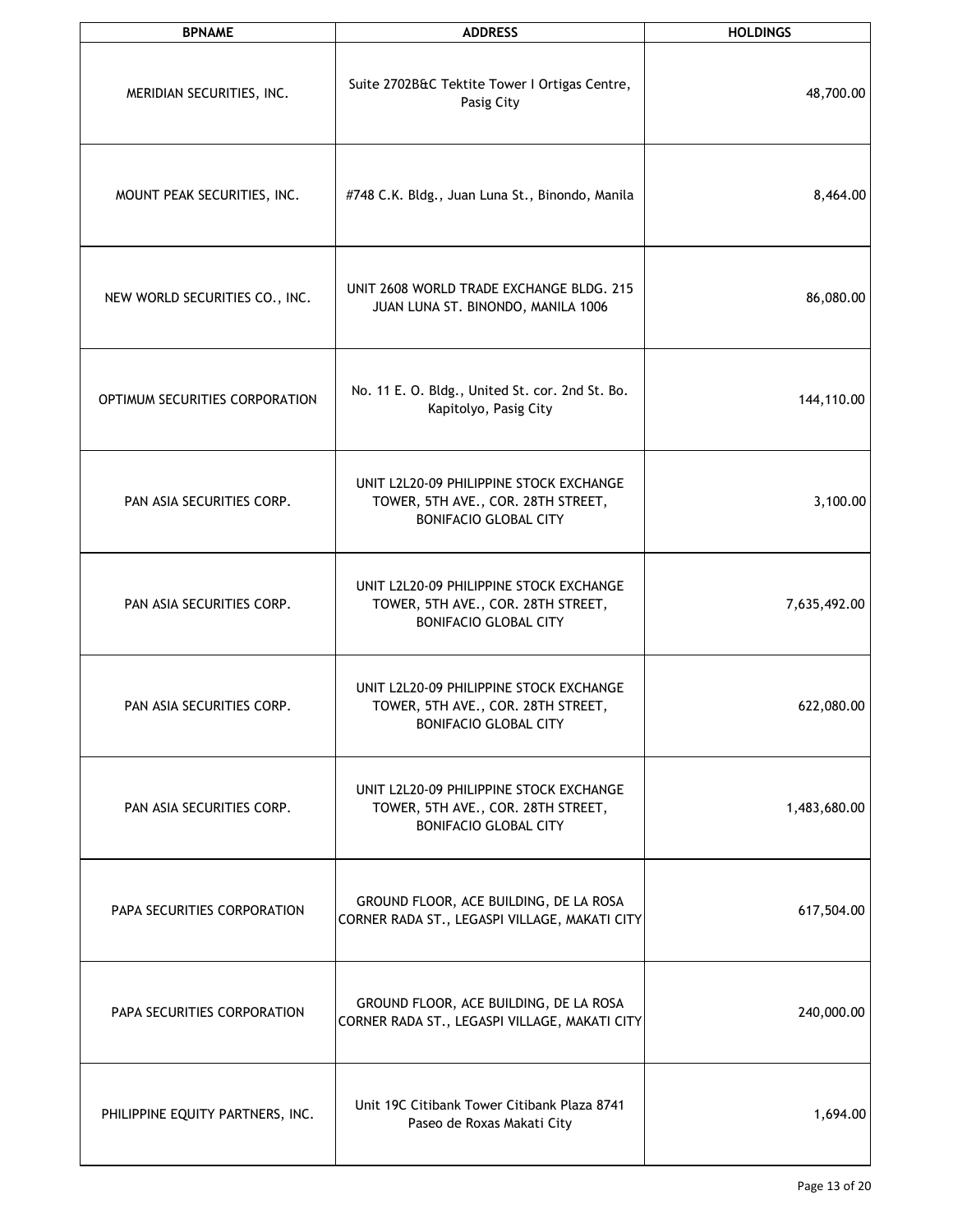| <b>BPNAME</b>                                                     | <b>ADDRESS</b>                                                                                                                | <b>HOLDINGS</b> |
|-------------------------------------------------------------------|-------------------------------------------------------------------------------------------------------------------------------|-----------------|
| PHILIPPINE EQUITY PARTNERS, INC.                                  | Unit 19C Citibank Tower Citibank Plaza 8741<br>Paseo de Roxas Makati City                                                     | 10,150,720.00   |
| PHILSTOCKS FINANCIAL INC                                          | Unit 1101 Orient Square Building Emerald Avenue<br>Ortigas Center, Pasig City                                                 | 381,022.00      |
| PHILSTOCKS FINANCIAL INC                                          | Unit 1101 Orient Square Building Emerald Avenue<br>Ortigas Center, Pasig City                                                 | 3,832,658.00    |
| PHILSTOCKS FINANCIAL INC                                          | Unit 1101 Orient Square Building Emerald Avenue<br>Ortigas Center, Pasig City                                                 | 15.00           |
| PLATINUM SECURITIES, INC.                                         | UNIT 1805 18TH FLOOR PSE TOWER, 5TH AVE,<br>CORNER 28TH STREET BONIFACIO GLOBAL CITY,<br>FORT BONIFACIO, CITY OF TAGUIG       | 13,170.00       |
| PNB SECURITIES, INC.                                              | 3/F PNB Financial Center Roxas Blvd., Pasay City                                                                              | 62,500.00       |
| PNB SECURITIES, INC.                                              | 3/F PNB Financial Center Roxas Blvd., Pasay City                                                                              | 3,155,406.00    |
| PREMIUM SECURITIES, INC.                                          | UNIT L2L11-14 PHILIPPINE STOCK EXCHANGE<br>BLDG., 5TH AVE. COR. 28TH ST., ONE BONIFACIO<br>HIGH STREET, BONIFACIO GLOBAL CITY | 27,460.00       |
| <b>QUALITY INVESTMENTS &amp; SECURITIES</b><br><b>CORPORATION</b> | Suite 1602 Tytana Plaza Oriente St, Binondo<br>Manila                                                                         | 1,513,450.00    |
| <b>QUALITY INVESTMENTS &amp; SECURITIES</b><br><b>CORPORATION</b> | Suite 1602 Tytana Plaza Oriente St, Binondo<br>Manila                                                                         | 15,600.00       |
| R & L INVESTMENTS, INC.                                           | 675 Lee St., Mandaluyong City                                                                                                 | 4,560.00        |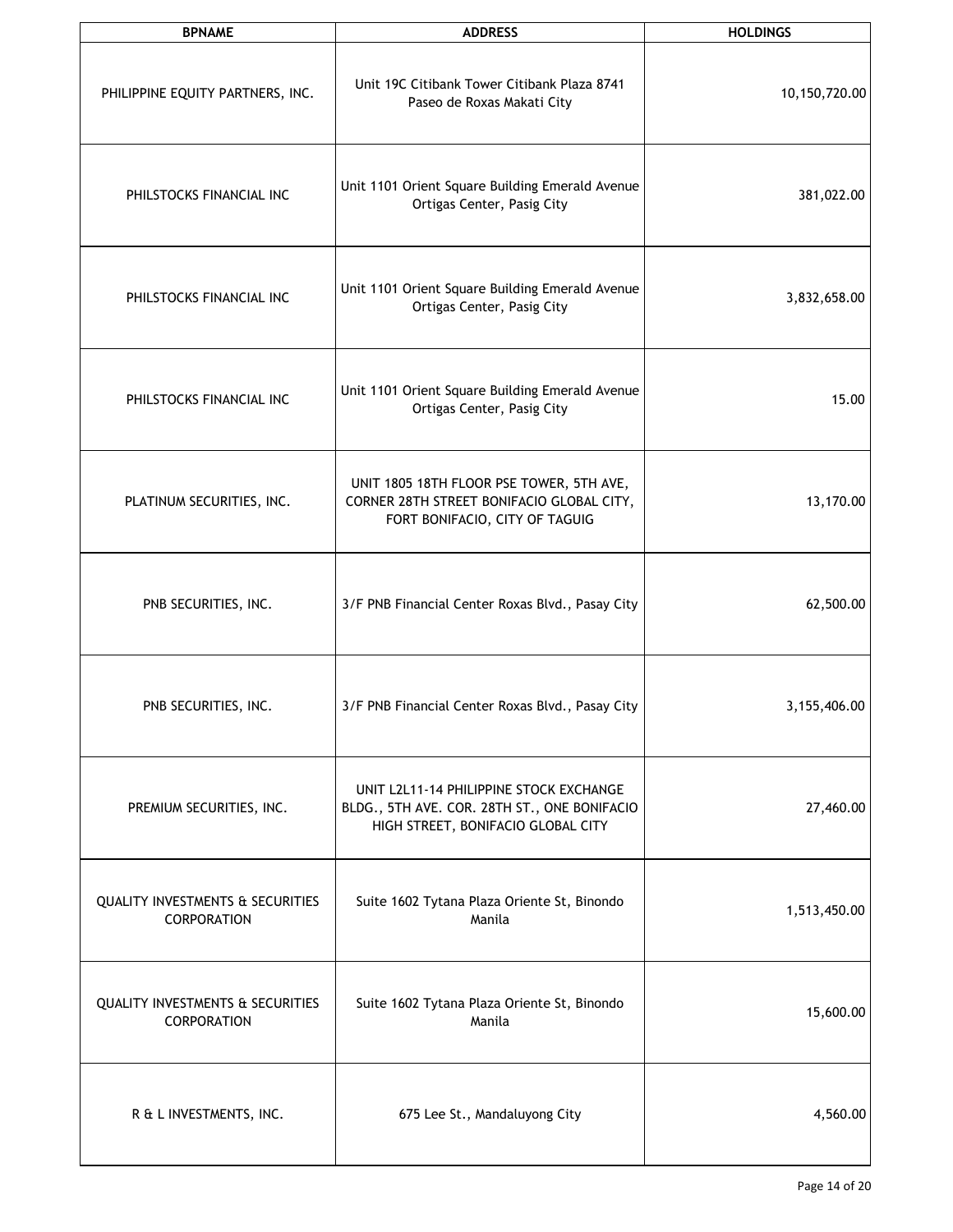| <b>BPNAME</b>                             | <b>ADDRESS</b>                                                                        | <b>HOLDINGS</b> |
|-------------------------------------------|---------------------------------------------------------------------------------------|-----------------|
| R. COYIUTO SECURITIES, INC.               | 5/F Corinthian Plaza, Paseo de Roxas, Legaspi<br>Village Makati City                  | 274,960.00      |
| R. COYIUTO SECURITIES, INC.               | 5/F Corinthian Plaza, Paseo de Roxas, Legaspi<br>Village Makati City                  | 19,697.00       |
| R. NUBLA SECURITIES, INC.                 | Rm 405 Co Ban Kiat Building II, 231 Juan Luna St.,<br>Binondo, Manila                 | 2,480,564.00    |
| R. NUBLA SECURITIES, INC.                 | Rm 405 Co Ban Kiat Building II, 231 Juan Luna St.,<br>Binondo, Manila                 | 360,000.00      |
| R. NUBLA SECURITIES, INC.                 | Rm 405 Co Ban Kiat Building II, 231 Juan Luna St.,<br>Binondo, Manila                 | 27,204.00       |
| R. S. LIM & CO., INC.                     | 1509 Galvani Street San Isidro, Makati City                                           | 150,074.00      |
| RCBC SECURITIES, INC.                     | Unit 1008 Tower I & Exchange Plaza Ayala<br>Avenue, Makati City                       | 1,656,610.00    |
| RCBC SECURITIES, INC.                     | Unit 1008 Tower I & Exchange Plaza Ayala<br>Avenue, Makati City                       | 840.00          |
| RCBC SECURITIES, INC.                     | Unit 1008 Tower I & Exchange Plaza Ayala<br>Avenue, Makati City                       | 50,000.00       |
| REGINA CAPITAL DEVELOPMENT<br>CORPORATION | UNIT 1809-1810 PSE TOWER 5TH AVENUE COR<br>28TH ST. BONIFACIO GLOBAL CITY TAGUIG CITY | 1,210,010.00    |
| REGINA CAPITAL DEVELOPMENT<br>CORPORATION | UNIT 1809-1810 PSE TOWER 5TH AVENUE COR<br>28TH ST. BONIFACIO GLOBAL CITY TAGUIG CITY | 2,340.00        |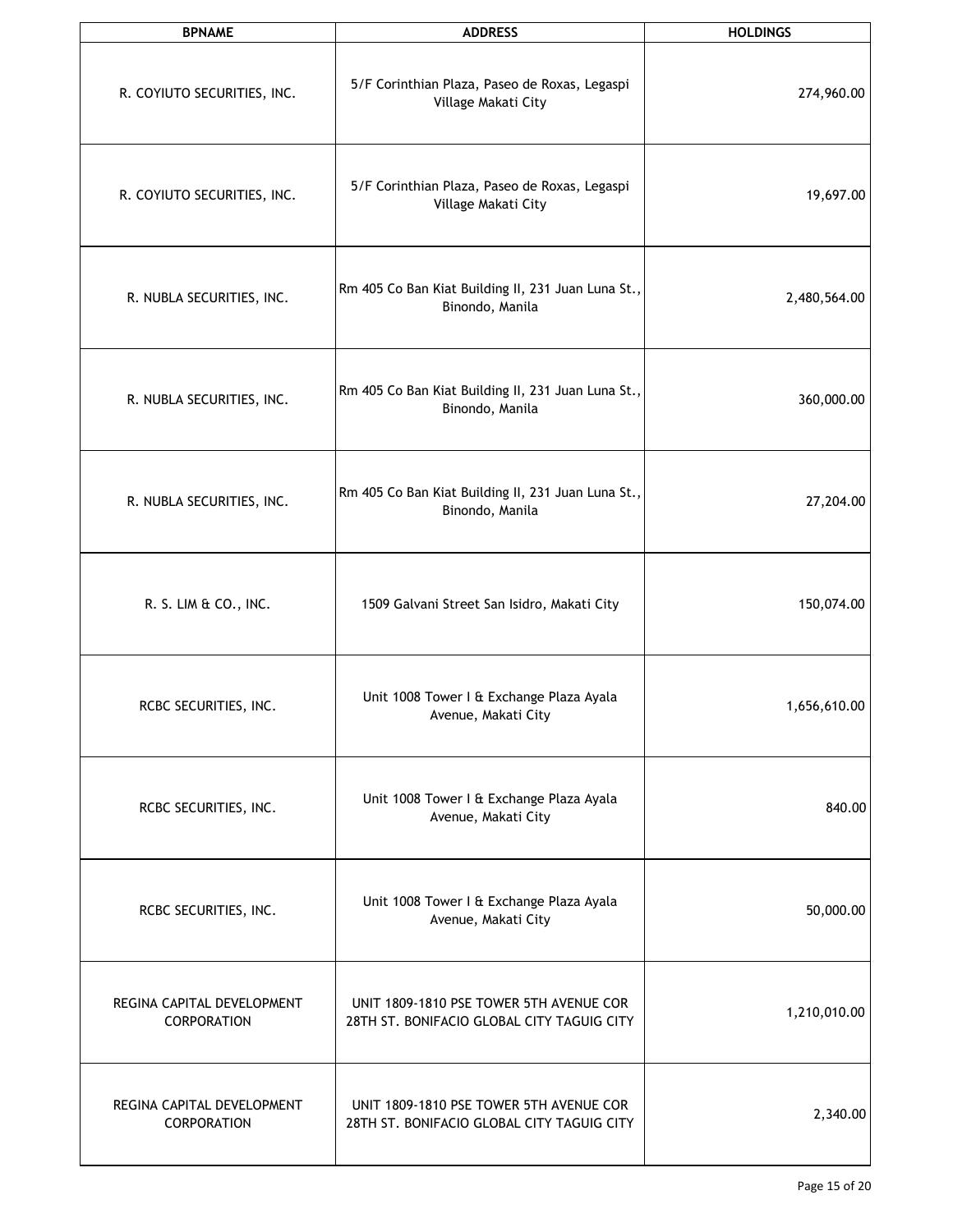| <b>BPNAME</b>                           | <b>ADDRESS</b>                                                                                      | <b>HOLDINGS</b> |
|-----------------------------------------|-----------------------------------------------------------------------------------------------------|-----------------|
| REGIS PARTNERS, INC.                    | 23/F Tower I, Ayala Triangle, Makati City                                                           | 840.00          |
| RTG & COMPANY, INC.                     | UNIT 602 TOWER ONE AND EXCHANGE PLAZA,<br>AYALA TRIANGLE, AYALA AVENUE, MAKATI CITY                 | 136,932.00      |
| RTG & COMPANY, INC.                     | UNIT 602 TOWER ONE AND EXCHANGE PLAZA,<br>AYALA TRIANGLE, AYALA AVENUE, MAKATI CITY                 | 3,120.00        |
| S.J. ROXAS & CO., INC.                  | 1412 PSE TOWER 5TH AVENUE COR. 28TH STREET,<br>BONIFACIO GLOBAL CITY, TAGUIG CITY                   | 1,315,735.00    |
| SALISBURY BKT SECURITIES<br>CORPORATION | SALISBURY BKT SECURITIES CORP<br>U1214 PSE TOWER ONE AND EXCHANGE PLAZA<br>AYALA AVENUE MAKATI CITY | 36,560.00       |
| SALISBURY BKT SECURITIES<br>CORPORATION | SALISBURY BKT SECURITIES CORP<br>U1214 PSE TOWER ONE AND EXCHANGE PLAZA<br>AYALA AVENUE MAKATI CITY | 1,301,900.00    |
| SALISBURY BKT SECURITIES<br>CORPORATION | SALISBURY BKT SECURITIES CORP<br>U1214 PSE TOWER ONE AND EXCHANGE PLAZA<br>AYALA AVENUE MAKATI CITY | 80.00           |
| SB EQUITIES, INC.                       | 7TH FLOOR, SECURITY BANK BLDG., 6776 AYALA<br>AVE., MAKATI CITY                                     | 23,432,649.00   |
| SB EQUITIES, INC.                       | 7TH FLOOR, SECURITY BANK BLDG., 6776 AYALA<br>AVE., MAKATI CITY                                     | 1,539,759.00    |
| SB EQUITIES, INC.                       | 7TH FLOOR, SECURITY BANK BLDG., 6776 AYALA<br>AVE., MAKATI CITY                                     | 29,600.00       |
| SECURITIES SPECIALISTS, INC.            | 8/F LTA BLDG 118 PEREA ST LEGASPI VILLAGE<br>MAKATI CITY 1226                                       | 62,237.00       |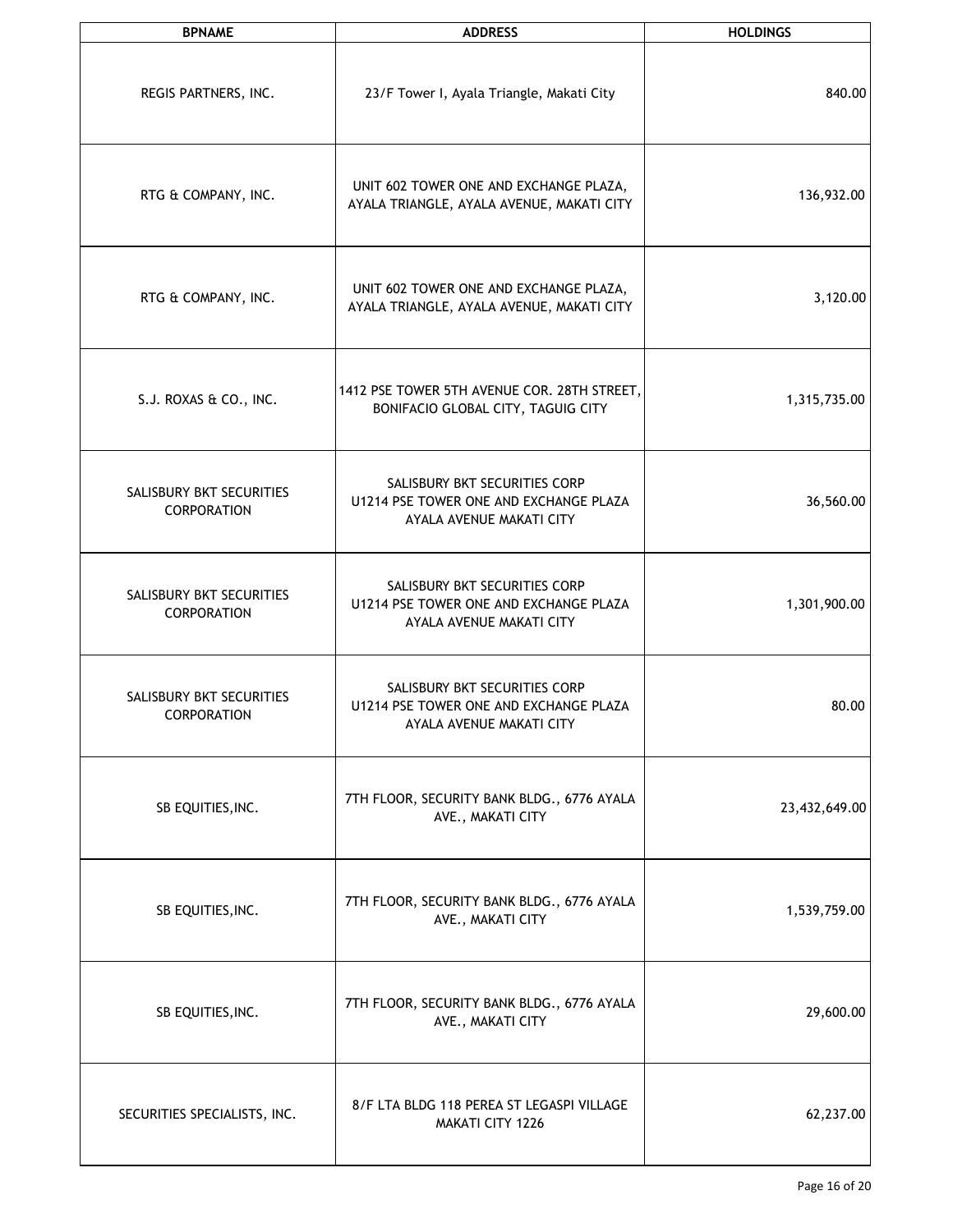| <b>BPNAME</b>                   | <b>ADDRESS</b>                                                                                                                                | <b>HOLDINGS</b> |
|---------------------------------|-----------------------------------------------------------------------------------------------------------------------------------------------|-----------------|
| SECURITIES SPECIALISTS, INC.    | 8/F LTA BLDG 118 PEREA ST LEGASPI VILLAGE<br>MAKATI CITY 1226                                                                                 | 624.00          |
| SINCERE SECURITIES CORPORATION  | 1203-A EAST TOWER, PSE BUILDING, EXCHANGE<br>ROAD, ORTIGAS CENTER, SAN ANTONIO, PASIG<br><b>CITY</b>                                          | 361,860.00      |
| SOLAR SECURITIES, INC.          | Unit 3002-A East Tower, Phil. Stock Exchange<br>Centre, Exchange Road, Ortigas Complex, Pasig<br>City                                         | 2,639,740.00    |
| SOLAR SECURITIES, INC.          | Unit 3002-A East Tower, Phil. Stock Exchange<br>Centre, Exchange Road, Ortigas Complex, Pasig<br>City                                         | 6,240.00        |
| STANDARD CHARTERED BANK         | 6756 Ayala Avenue Makati City                                                                                                                 | 12,412,131.00   |
| STANDARD SECURITIES CORPORATION | #34 Jefferson St., GHW, San Juan Metro Manila                                                                                                 | 490,730.00      |
| STRATEGIC EQUITIES CORP.        | Unit 610-611 PSE Plaza, Tower I, Ayala Triangle,<br>Ayala Ave., Makati City                                                                   | 701,300.00      |
| STRATEGIC EQUITIES CORP.        | Unit 610-611 PSE Plaza, Tower I, Ayala Triangle,<br>Ayala Ave., Makati City                                                                   | 2,787,612.00    |
| STRATEGIC EQUITIES CORP.        | Unit 610-611 PSE Plaza, Tower I, Ayala Triangle,<br>Ayala Ave., Makati City                                                                   | 7,021.00        |
| SUMMIT SECURITIES, INC.         | UNIT 2102-B, 21ST FLOOR, EAST TEKTITE TOWER<br>PHIL. STOCK EXCHANGE CENTER, EXCHANGE<br>ROAD ORTIGAS CENTER, PASIG CITY                       | 1,000,076.00    |
| SunSecurities, Inc.             | UNIT 1604 EAST TEKTITE TOWER CENTRE, PHIL.<br>STOCK EXCHANGE CENTRE EXCHANGE ROAD,<br>BRGY. SAN ANTONIO, ORTIGAS CENTER, PASIG<br><b>CITY</b> | 3,004,388.00    |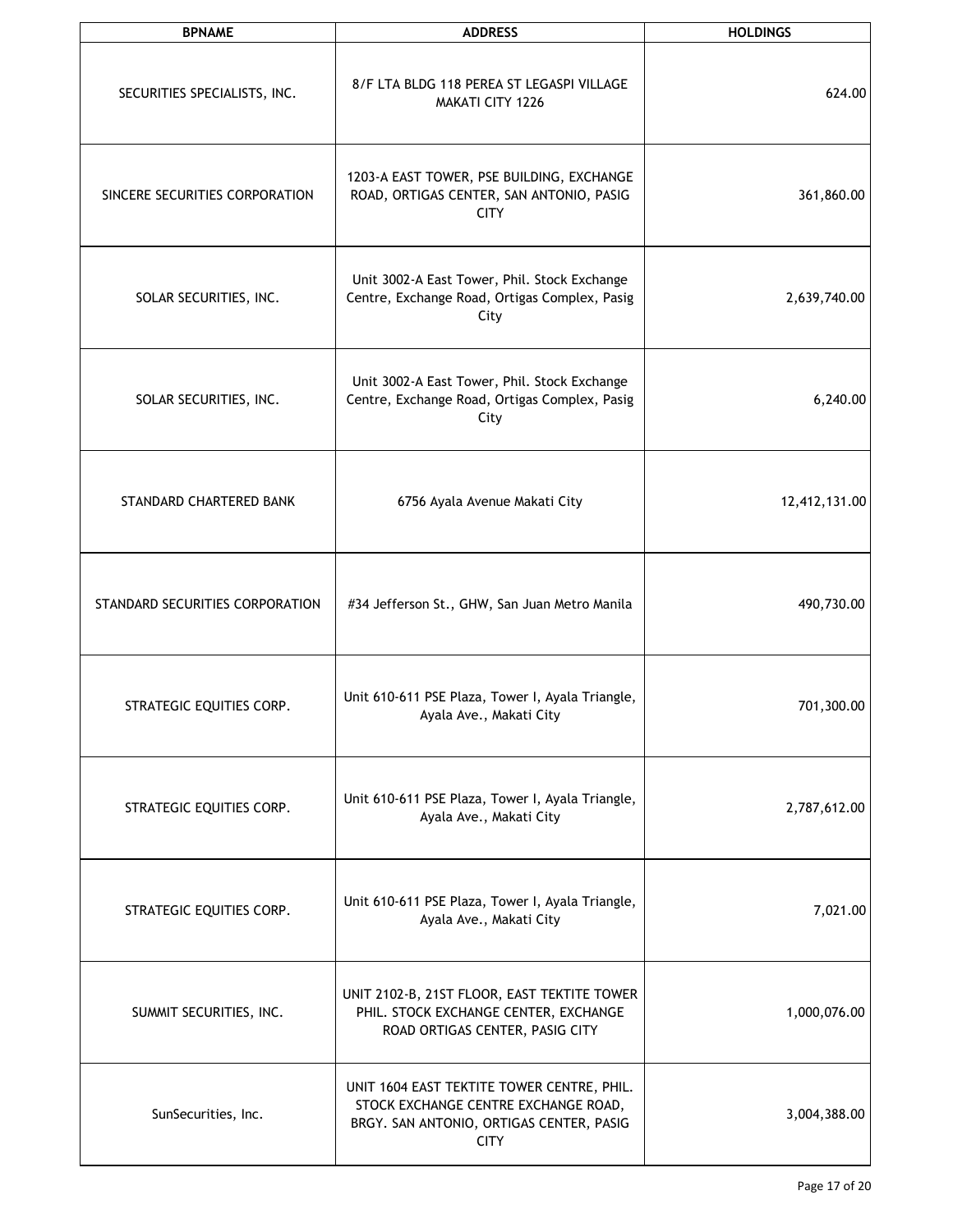| <b>BPNAME</b>                                                    | <b>ADDRESS</b>                                                                                                                                | <b>HOLDINGS</b> |
|------------------------------------------------------------------|-----------------------------------------------------------------------------------------------------------------------------------------------|-----------------|
| SunSecurities, Inc.                                              | UNIT 1604 EAST TEKTITE TOWER CENTRE, PHIL.<br>STOCK EXCHANGE CENTRE EXCHANGE ROAD,<br>BRGY. SAN ANTONIO, ORTIGAS CENTER, PASIG<br><b>CITY</b> | 12,000.00       |
| TANSENGCO & CO., INC.                                            | U-2308 World Trade Exchange Condominium 215<br>Juan Luna St., Binondo, Manila                                                                 | 30,000.00       |
| TANSENGCO & CO., INC.                                            | U-2308 World Trade Exchange Condominium 215<br>Juan Luna St., Binondo, Manila                                                                 | 453,986.00      |
| THE FIRST RESOURCES MANAGEMENT &<br>SECURITIES CORP.             | 5TH FL. PSE TOWER, 5TH AVE. COR. 28TH ST.<br><b>BGC, TAGUIG CITY</b>                                                                          | 407,110.00      |
| THE FIRST RESOURCES MANAGEMENT &<br>SECURITIES CORP.             | 5TH FL. PSE TOWER, 5TH AVE. COR. 28TH ST.<br><b>BGC, TAGUIG CITY</b>                                                                          | 636,960.00      |
| THE HONGKONG AND SHANGHAI BANKING<br>CORP. LTD. - CLIENTS' ACCT. | HSBC Securities Services 12th Floor, The<br>Enterprise Center, Tower I 6766 Ayala Avenue<br>corner Paseo de Roxas Makati City                 | 10,248,672.00   |
| TIMSON SECURITIES, INC.                                          | UNIT 3310 ROBINSON'S EQUITABLE TOWER ADB<br>AVE. CORNER POVEDA, ORTIGAS                                                                       | 1,229,328.00    |
| TOWER SECURITIES, INC.                                           | 1802-C TEKTITE TOWER 1, EXCHANGE ROAD,<br>ORTIGAS CENTER, PASIG CITY                                                                          | 93,600.00       |
| TOWER SECURITIES, INC.                                           | 1802-C TEKTITE TOWER 1, EXCHANGE ROAD,<br>ORTIGAS CENTER, PASIG CITY                                                                          | 1,878,216.00    |
| TRITON SECURITIES CORP.                                          | 26/F LKG Tower, 6801 Ayala Avenue Makati City                                                                                                 | 4,285,168.00    |
| TRITON SECURITIES CORP.                                          | 26/F LKG Tower, 6801 Ayala Avenue Makati City                                                                                                 | 220,000.00      |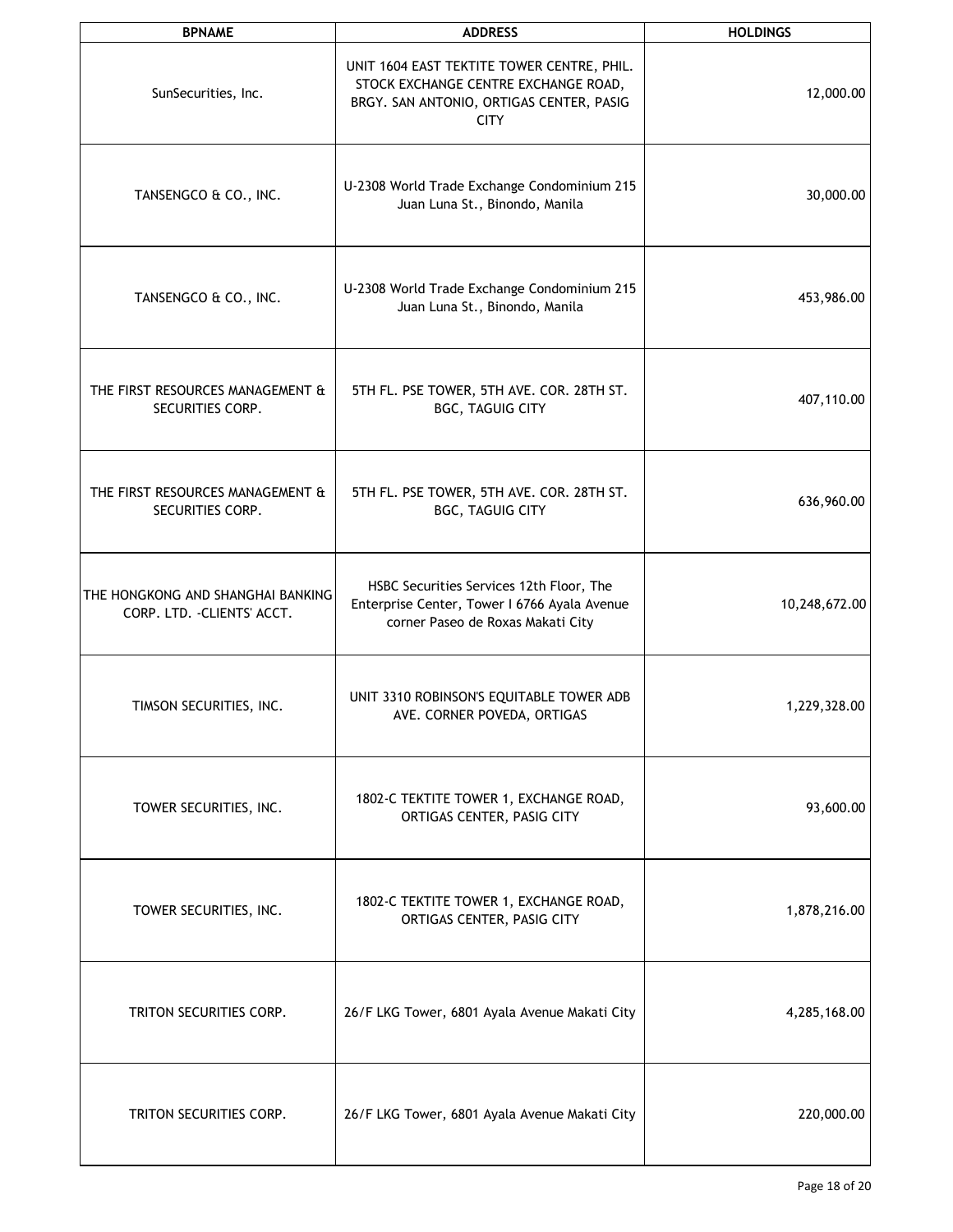| <b>BPNAME</b>                          | <b>ADDRESS</b>                                                                                                    | <b>HOLDINGS</b> |
|----------------------------------------|-------------------------------------------------------------------------------------------------------------------|-----------------|
| UCPB SECURITIES, INC.                  | Suite 1612, 16/F Ayala Tower I Exchange Plaza,<br>Ayala Ave. cor. Paseo de Roxas Makati City                      | 127,460.00      |
| UCPB SECURITIES, INC.                  | Suite 1612, 16/F Ayala Tower I Exchange Plaza,<br>Ayala Ave. cor. Paseo de Roxas Makati City                      | 1,500.00        |
| UNICAPITAL SECURITIES INC.             | 4F Majalco Bldg Benavidez cor Trasierra Sts<br>Legaspi Vill., Makati City                                         | 310,000.00      |
| UNICAPITAL SECURITIES INC.             | 4F Majalco Bldg Benavidez cor Trasierra Sts<br>Legaspi Vill., Makati City                                         | 2,684,996.00    |
| UOB KAY HIAN SECURITIES (PHILS.), INC. | UNIT 1902-A, L.V. LOCSIN BUILDING 6752 MAKATI<br>AVENUE, COR AYALA AVENUE 1226 MAKATI CITY,<br><b>PHILIPPINES</b> | 252,000.00      |
| UPCC SECURITIES CORP.                  | UNIT 1202 TOWER ONE AND EXCHANGE PLAZA<br>AYALA AVENUE, MAKATI CITY                                               | 104,200.00      |
| <b>VC SECURITIES CORPORATION</b>       | 6TH FLOOR WILSON CORPORATE CENTER, 225 A<br>WILSON ST. GREENHILLS, SAN JUAN                                       | 55,000.00       |
| VENTURE SECURITIES, INC.               | Unit 811 Tower One & Exchange Plaza Ayala<br>Triangle Ayala Ave. cor. Paseo de Roxas Makati<br>City               | 26,220.00       |
| WEALTH SECURITIES, INC.                | 15TH FLOOR PSE TOWER 5TH AVENUE CORNER<br>28TH ST. BONIFACIO GLOBAL CITY TAGUIG CITY                              | 215,200.00      |
| WEALTH SECURITIES, INC.                | 15TH FLOOR PSE TOWER 5TH AVENUE CORNER<br>28TH ST. BONIFACIO GLOBAL CITY TAGUIG CITY                              | 13,170,541.00   |
| WEALTH SECURITIES, INC.                | 15TH FLOOR PSE TOWER 5TH AVENUE CORNER<br>28TH ST. BONIFACIO GLOBAL CITY TAGUIG CITY                              | 187,176.00      |